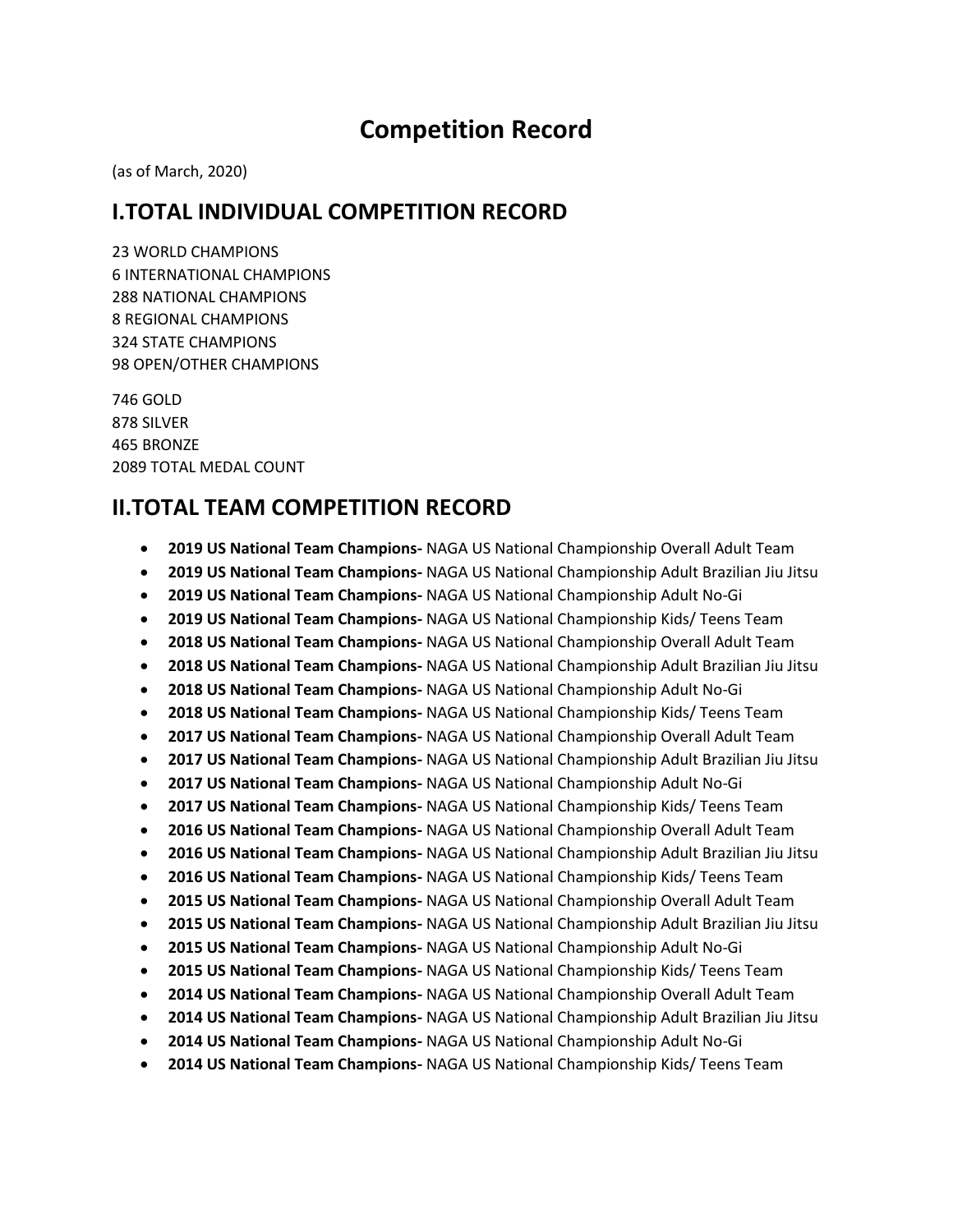- **2020 State Team Champions-** Alabama State Championship No-Gi
- **2019 State Team Champions-** Alabama State Championship Brazilian Jiu Jitsu
- **2019 State Team Champions-** Alabama State Championship No-Gi
- **2018 State Team Champions-** Alabama State Championship Brazilian Jiu Jitsu
- **2018 State Team Champions-** Alabama State Championship No-Gi
- **2017 State Team Champions-** Alabama State Championship Brazilian Jiu Jitsu
- **2017 State Team Champions-** Alabama State Championship No-Gi
- **2016 State Team Champions-** Alabama State Championship Brazilian Jiu Jitsu
- **2016 State Team Champions-** Alabama State Championship No-Gi
- **2015 State Team Champions-** Alabama State Championship Brazilian Jiu Jitsu
- **2015 State Team Champions-** Alabama State Championship No-Gi
- **2014 State Team Champions-** Alabama State Championship Brazilian Jiu Jitsu
- **2014 State Team Champions-** Alabama State Championship No-Gi
- **2013 State Team Champions-** Alabama State Championship Brazilian Jiu Jitsu
- **2013 State Team Champions-** Alabama State Championship No-Gi
- **2012 State Team Champions-** Alabama State Championship Brazilian Jiu Jitsu
- **2012 State Team Champions-** Alabama State Championship No-Gi

# **III. INDIVIDUAL RESULTS – WORLD CHAMPIONSHIPS**

## **IBJJF NOGI – LAS VEGAS, NV 12-17-19**

#### **NOGI**

SILVER – JAMIE HOLDER SILVER – NIALL YAMANE

#### **IBJJF NOGI – LAS VEGAS, NV 12-16-18**

## **NOGI**

SILVER – JAMIE HOLDER SILVER – NIALL YAMANE

#### **IBJJF MASTER WORLDS – LAS VEGAS, NV 8-25-18**

**GI**

GOLD – SCOTT MILLER SILVER – NIALL YAMANE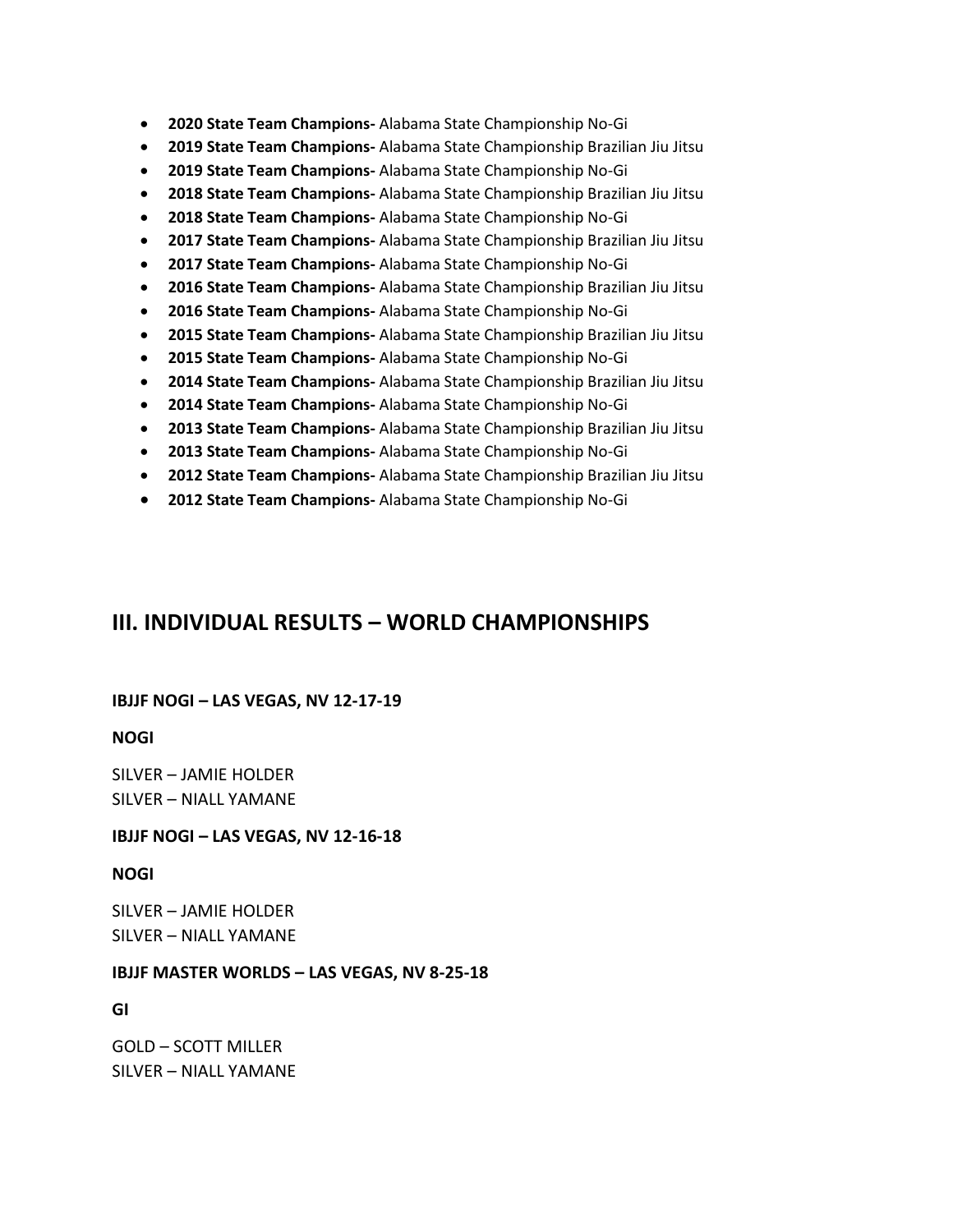#### **IBJJF MASTER WORLDS – LAS VEGAS, NV 8-24/26-17**

**GI**

GOLD – MIKE COMMISKEY GOLD X2 – JERRY CLANTON SILVER – MIKE COMMISKEY SILVER – BILL PEARSON BRONZE – MEGAN LAM BRONZE – JAMIE HOLDER

# **IBJJF NO-GI WORLDS – DALY CITY, CA 11-5/6-16**

#### **NOGI**

GOLD – NIALL YAMANE GOLD – JERRY CLANTON SILVER – MEGAN LAM SILVER – SCOTT MILLER SILVER – JERRY CLANTON

#### **IBJJF MASTER WORLDS – LAS VEGAS, NV 8-25-16**

#### **GI**

GOLD – NIALL YAMANE GOLD – MEGAN LAM GOLD – JERRY CLANTON BRONZE – JAMIE HOLDER BRONZE – SIXTO BOYER

#### **IBJJF MASTER WORLDS – LAS VEGAS, NV 9-25-15**

## **GI**

GOLD – SCOTT MILLER SILVER – NIALL YAMANE BRONZE – JAMIE HOLDER

#### **NAGA WORLDS – MORRISTOWN, NJ 4-25-15**

**GI**

BRONZE – BAILEY MOTT

**NOGI**

BRONZE – BAILEY MOTT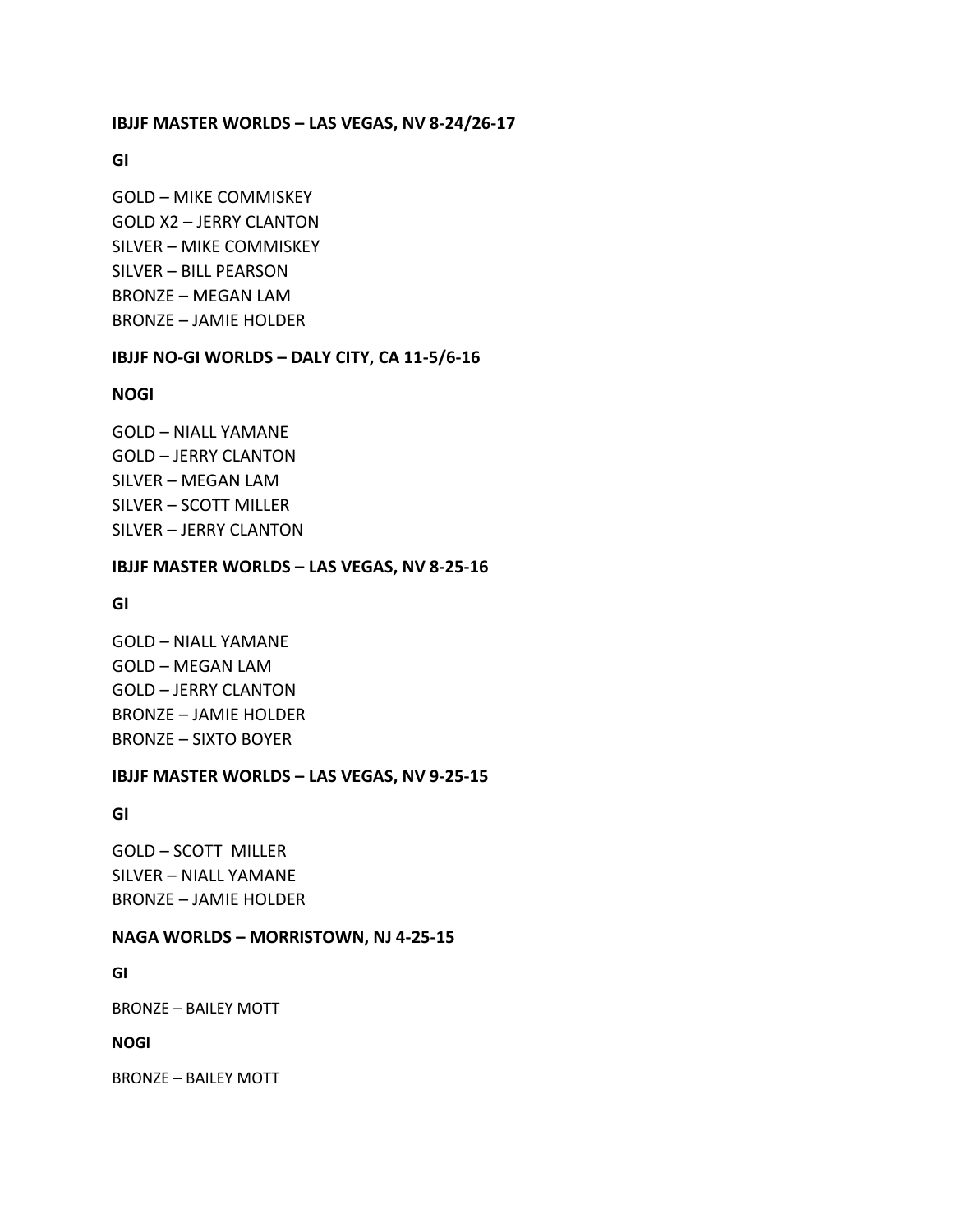#### **NAGA WORLDS – DALLAS, TX 12-14-14**

# **GI**

GOLD – SCOTT MILLER BRONZE – BAILEY MOTT

## **NOGI**

GOLD – SCOTT MILLER BRONZE – BAILEY MOTT

## **IBJJF MASTER WORLDS – LONG BEACH, CA 11-1-14**

**GI**

GOLD – NIALL YAMANE

#### **IBJJF NOGI WORLDS – AZUSA, CA 10-4-14**

#### **NOGI**

GOLD – NIALL YAMANE GOLD – SCOTT MILLER

#### **NAGA WORLDS – MORRISTOWN, NJ 4-26-14**

## **GI**

GOLD – NIALL YAMANE GOLD – BAILEY MOTT GOLD – BRENNEN YAMANE BRONZE – KEN LIAO

## **NOGI**

GOLD – BAILEY MOTT GOLD – BRENNEN YAMANE SILVER – SCOTT MILLER SILVER – KEN LIAO SILVER – NIALL YAMANE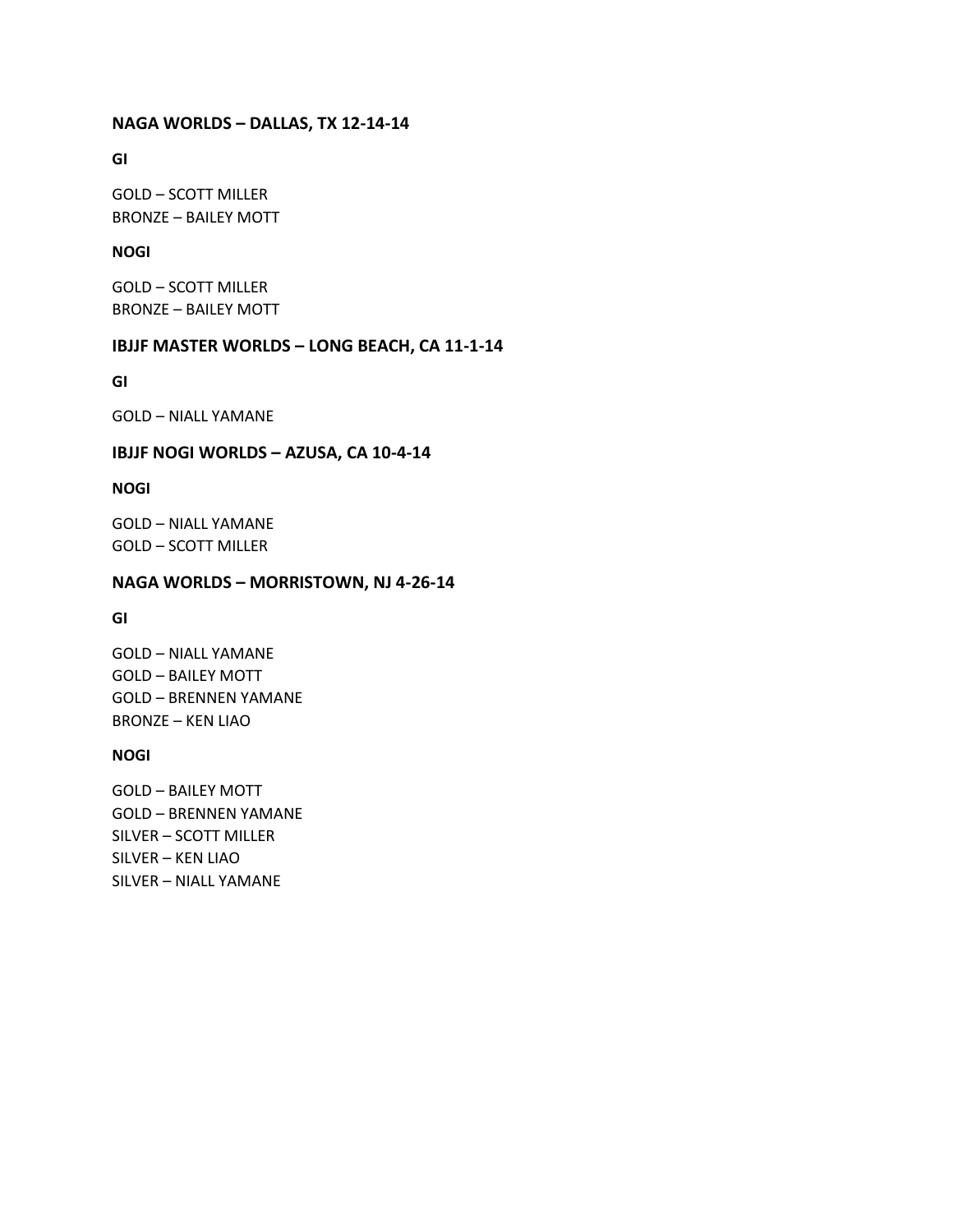## **NAGA WORLD CHAMPIONSHIP – DALLAS, TX 12-14-13**

## **GI**

GOLD – BAILEY MOTT SILVER – KEN LIAO SILVER – JOSH THOMPSON BRONZE – SCOTT MILLER

# **NOGI**

GOLD – NIALL YAMANE GOLD – KEN LIAO GOLD – BAILEY MOTT SILVER – JOSH THOMPSON BRONZE – ELIJAH LEAL

## **IBJJF WORLD CHAMPIONSHIPS – LOS ANGELES, CA 10-7-13**

**GI**

SILVER – NIALL YAMANE

## **NAGA WORLDS – MORRISTOWN, NJ 4-20-13**

**NOGI**

GOLD – NIALL YAMANE

## **NAGA WORLD CHAMPIONSHIP – DALLAS,TX 12-15-12**

**GI**

GOLD – NIALL YAMANE SILVER – SCOTT MILLER

## **NOGI**

SILVER – NIALL YAMANE

## **IBJJF WORLDS – LOS ANGELES, CA 10-5-12**

## **GI**

GOLD – SCOTT BRADLEY BRONZE – NIALL YAMANE

# **WORLDS – 2011**

## **NOGI**

SILVER – SCOTT BRADLEY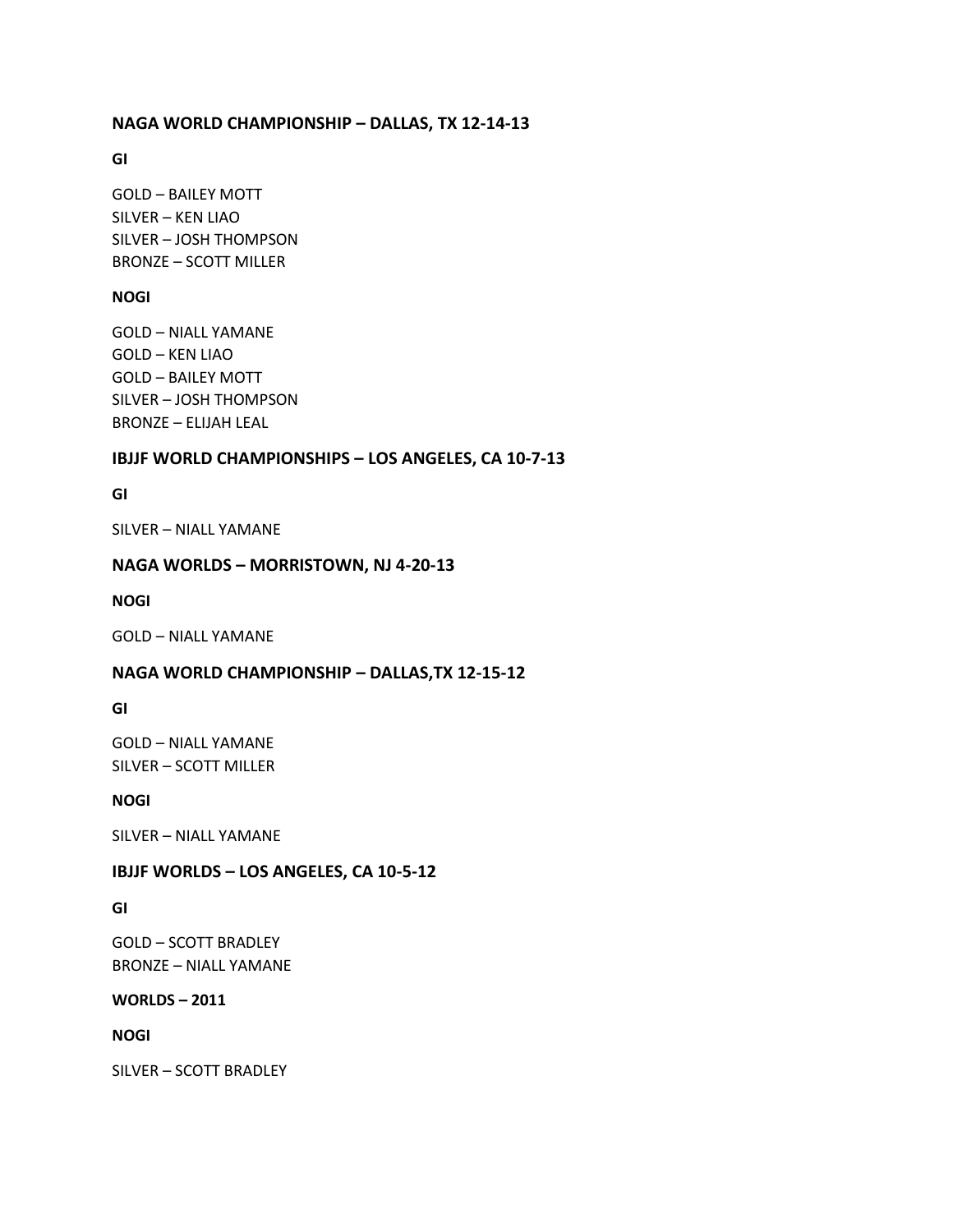# **IV. INDIVIDUAL RESULTS - INTERNATIONAL CHAMPIONSHIPS**

# **DALLAS INTERNATIONAL OPEN – DALLAS, TX 9-17-16**

**GI**

BRONZE – SCOTT MILLER

**NOGI**

GOLD – SCOTT MILLER

# **ATLANTA SUMMER INTERNATIONAL OPEN – ATLANTA, GA 8-29-15**

**GI**

GOLD – SCOTT MILLER GOLD – SCOTT MILLER

# **ATLANTA WINTER INTERNATIONAL OPEN – ATLANTA, GA 1-31-15**

**GI**

GOLD – SCOTT MILLER

# **PAN-AMERICAN CHAMPIONSHIP – IRVINE, CA 3-16-14**

**GI**

SILVER – NIALL YAMANE

# **PAN-AMERICAN CHAMPIONSHIP – IRVINE, CA 3-20-13**

**GI**

SILVER – SCOTT BRADLEY BRONZE – NIALL YAMANE BRONZE – SCOTT MILLER BRONZE – SCOTT BRADLEY

# **PAN-AMERICAN CHAMPIONSHIP – IRVINE, CA 3-29-12**

**GI**

GOLD – SCOTT BRADLEY SILVER – SCOTT BRADLEY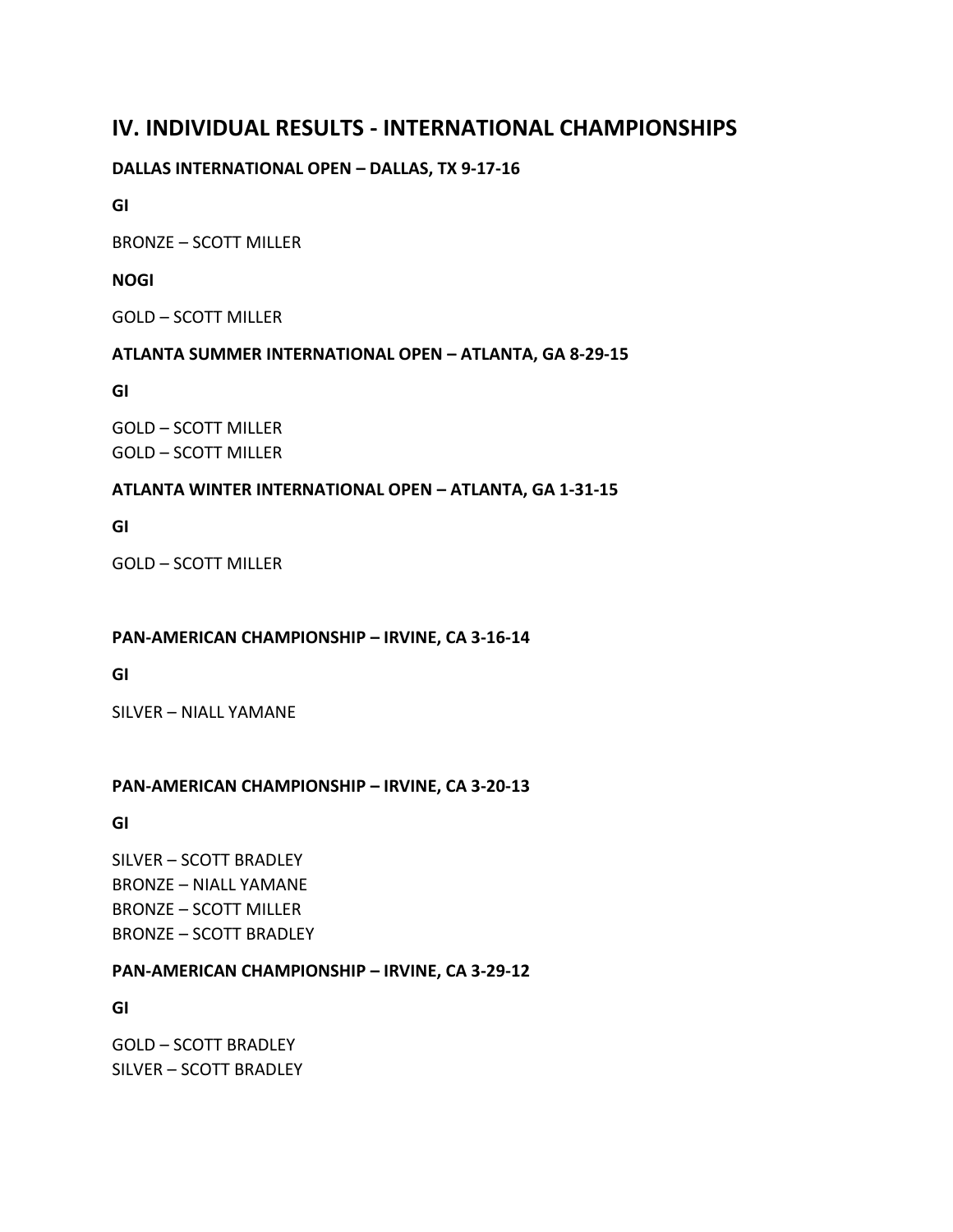**HOUSTON INTERNATIONAL GRAPPLING CHAMPIONSHIP – HOUSTON, TX 2-11-12**

**GI**

GOLD – SCOTT BRADLEY SILVER – SCOTT BRADLEY

# **V. INDIVIDUAL RESULTS - NATIONAL CHAMPIONSHIPS**

## **NAGA US NATIONALS, FOLEY, AL 7-20-19**

**GI**

GOLD – JOHN MICHAEL GOLD – BRYTON LOPEZ GOLD – MATTHEW COOPER GOLD – NATHANIEL STUCK GOLD – ED HERRINGTON GOLD – MIKE BRADDOCK GOLD – DYLAN BRUNSON GOLD – TRIPP MILLER GOLD – CHARLIE TURNER GOLD – HAYLEY HEGER GOLD – CALEB HEGER GOLD – ACE BAXTER GOLD – BRENNEN YAMANE GOLD – WARREN FARGASON GOLD – MCCOY COOPER GOLD – WILL CEPEDA GOLD – CORBIN WINGO GOLD – ZION GARCIA GOLD – THOMAS HOUGH GOLD – BEHR STERLING GOLD – WILLIAM ERICKSON GOLD – BLAKE WANG GOLD – BAX FARGASON GOLD – RYDER PRIDMORE GOLD – CLAIRE WANG GOLD – MYLA MAY GOLD – SAGE ROSARIO

GOLD – BEN CARSON SILVER – DYLAN BRUNSON SILVER X2 – DOMINIQUE WOODWARD SILVER – CHRISTIAN CASALLO SILVER – MARK ZAKUTNEY SILVER – TAYLOR GUTHRIE SILVER – ADAM WILLIS SILVER – TEAGUE WARD SILVER – MITCH ROBINSON SILVER – JOHNATHAN GLINES SILVER – SEAN KELLY SILVER – CHARLIE TURNER SILVER X2 – HAYLEY HEGER SILVER X2 – REAGAN DEFNALL SILVER – TAYLOR WIGGINS SILVER – REED TURNER SILVER – LULA-RAE CODY SILVER – DAWSON OWENS SILVER – WALKER POINTER SILVER – EASTON PRIDMORE SILVER – LIAM CODY SILVER – SOPHIE CRAVER SILVER – LEE PORTER SILVER – CALEB HEGER SILVER – LINCOLN EDWARDS SILVER – REID ZAKUTNEY SILVER – ACE BAXTER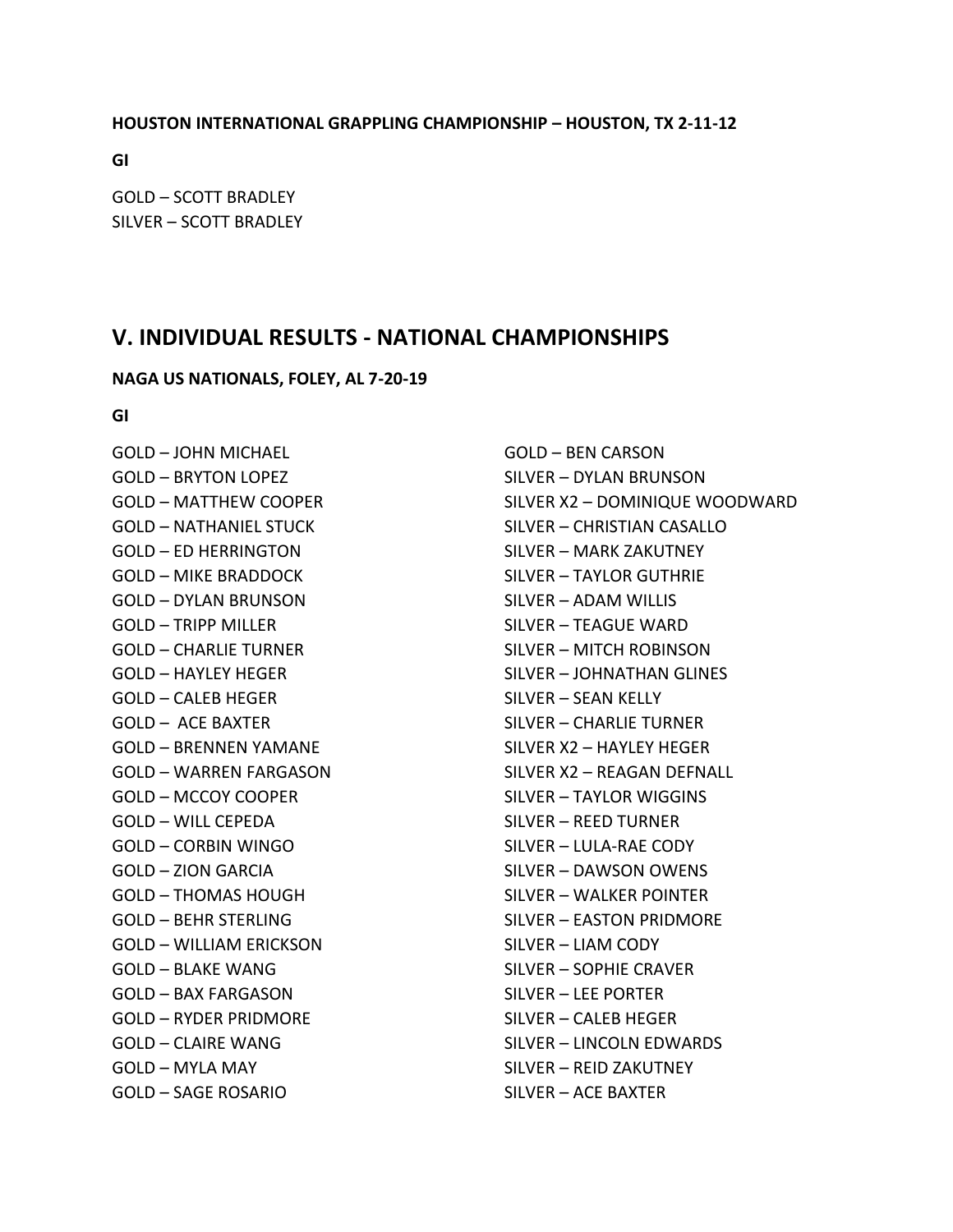SILVER – BRENNEN YAMANE SILVER – CLAIRE WANG BRONZE – SEAN KELLY BRONZE – JACOB TURNER BRONZE – TAYLOR GUTHRIE BRONZE – TYLER GUY

#### **NOGI**

GOLD – BRYTON LOPEZ GOLD – MATTHEW COOPER GOLD – JACOB TURNER GOLD – ED HERRINGTON GOLD – JOHN MICHAEL GOLD – ADAM WILLIS GOLD – JOHNATHAN GLINES GOLD – MIKE BRADDOCK GOLD – CHARLIE TURNER GOLD – BEN CARSON GOLD – REED TURNER GOLD – HAYLEY HEGER GOLD – WARREN FARGASON GOLD – MCCOY COOPER GOLD – WILL CEPEDA GOLD – CORBIN WINGO GOLD – ZION GARCIA GOLD – THOMAS HOUGH GOLD – BEHR STERLING GOLD – TYSON SPINDLER GOLD – BLAKE WIGGINS GOLD – HENRY RAINER GOLD – ACE BAXTER GOLD – BRENNEN YAMANE GOLD – WILLIAM ERICKSON GOLD – RYDER PRIDMORE GOLD – SAGE ROSARIO GOLD – MYLA MAY SILVER – HAYLEY HEGER SILVER X2 – REAGAN DEFNALL SILVER – TIMOTHY LALA SILVER – CHRISTIAN CASALLO

BRONZE – CHARLIE TURNER BRONZE – BRAD LEONARD BRONZE – TEAGUE WARD BRONZE – WILLIAM ERICKSON BRONZE – REILEY SPINDLER

SILVER – NATE STUCK SILVER – TAYLOR GUTHERIE SILVER – TAYLOR WIGGINS SILVER – MITCH ROBINSON SILVER – TEDDY MITCHELL SILVER – BRAD LEONARD SILVER – REILEY SPINDLER SILVER – AUTUMN BROOKS SILVER – MYLA MAY SILVER – TRIPP MILLER SILVER – TAYLOR WIGGINS SILVER – WILLIAM RAINER SILVER – JONAH CLAUSHEIDE SILVER – WILLIAM ERICKSON SILVER – HAYDEN JENSEN SILVER – WALKER POINTER SILVER – STARLA OU SILVER – KELLAN YAMANE SILVER – BLAKE WIGGINS SILVER – SAGE ROSARIO SILVER – LINCOLN EDWARDS SILVER – REID ZAKUTNEY SILVER – HENRY RAINER SILVER – REILEY SPINDLER SILVER – AUTUMN BROOKS SILVER – MYLA MAY BRONZE – TEDDY MITCHELL BRONZE – DOMINIQUE WOODWARD BRONZE – BRAD LEONARD BRONZE – MARK ZAKUTNEY BRONZE – TEAGUE WARD BRONZE – MIKE BRADDOCK BRONZE – HAYLEY HEGER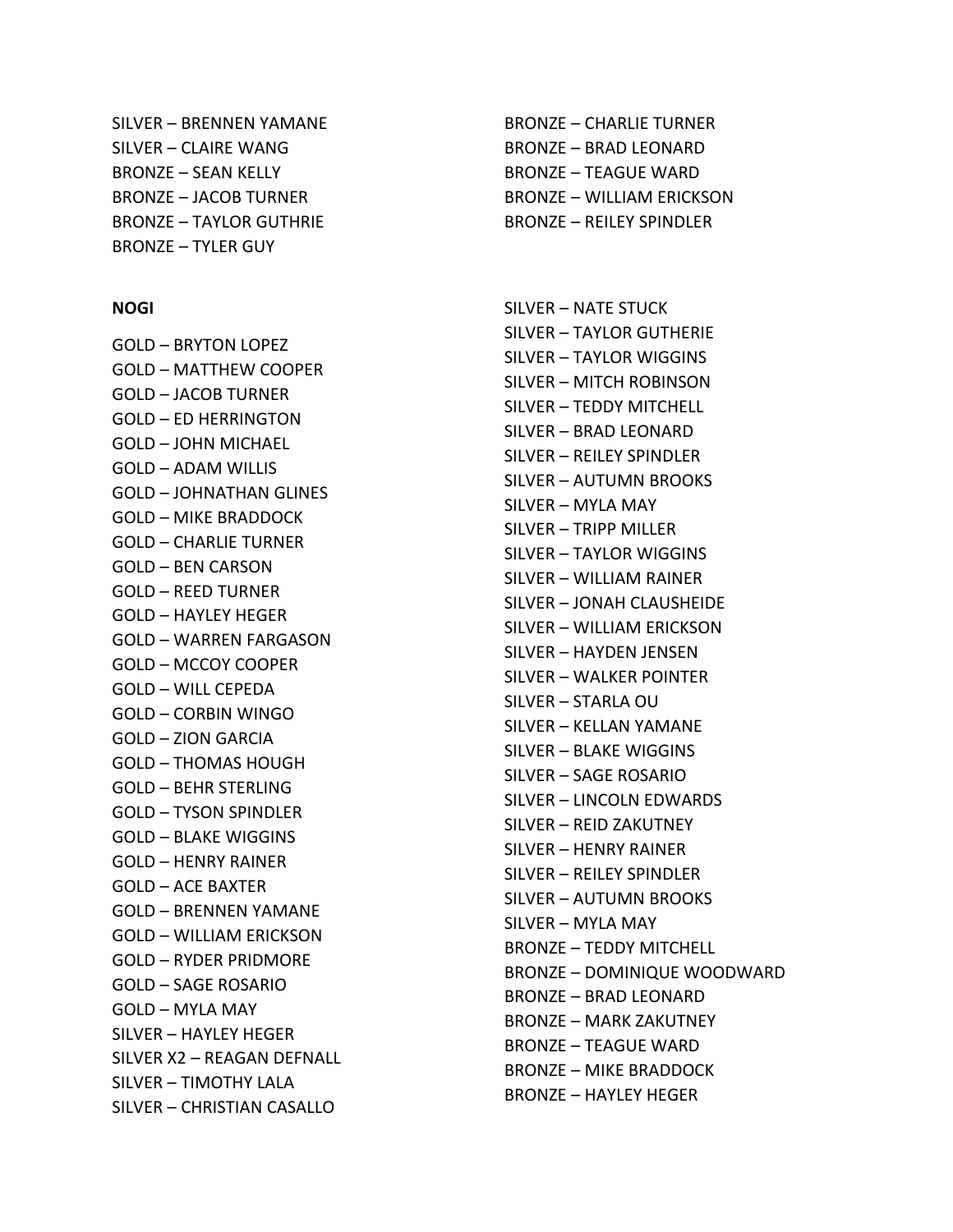BRONZE – TEAGUE WARD BRONZE – LULA-RAE CODY BRONZE – DAWSON OWENS BRONZE – EASTON PRIDMORE BRONZE – BLAKE WANG

BRONZE – LIAM CODY BRONZE – BAX FARGASON BRONZE – TYSON SPINDLER BRONZE – SOPHIE CRAVER BRONZE – ACE BAXTER

#### **NAGA US NATIONALS, ORANGE BEACH, AL 7-21-18**

**GI**

GOLD – TJ NORTHRUP GOLD – JOSHUA THOMPSON GOLD – MICHAEL BRADDOCK GOLD – MITCH ROBINSON GOLD – STEVE DOTY GOLD – ED HERRINGTON GOLD – JAMIE HOLDER GOLD – SARAH WILSON GOLD – EASTON PRIDMORE GOLD – FAITH HULIHEIN GOLD – AYDEN HEINSOHN GOLD – LINCOLN EDWARDS GOLD – PRESTON THOMPSON GOLD – LUKE MACKIN GOLD – JOHNNIE JONES GOLD – LINUX LEGENDRE GOLD – WYATT PERRY GOLD – HENRY RAINER GOLD – BEN SHAW GOLD – EZRA SEXTON GOLD – BRENNEN YAMANE GOLD – WALLACE BAXTER GOLD – RYDER PRIDMORE GOLD – TAYLOR WIGGINS SILVER – EZRA SEXTON SILVER – JC HULIHEIN SILVER – TEAGUE WARD SILVER – SID SEXTON

SILVER – STEVE DOTY SILVER – JENNIFER VANDERHOOF SILVER – CHERYL RHODES SILVER – BILLY STROUPS SILVER – JACKSON WECAL SILVER – MYLA MAY SILVER – NOAH HOWERIN SILVER – BLAKE WIGGINS SILVER – JOSHUA REXING SILVER – JACK RAINER SILVER – WALKER HOLDER SILVER – R2 FARRINGTON SILVER – TEAGUE WARD SILVER – WALLACE BAXTER SILVER – ELI WATSON SILVER – BEN CARSON SILVER – FAITH HULIHEIN SILVER – HUEY BAXTER SILVER – WILLIAM RAINER BRONZE – TAYLOR WIGGINS BRONZE – JOSEPH MILTER BRONZE – ROBIN WATSON BRONZE – LEE PORTER BRONZE – PRESTON THOMPSON BRONZE – BAX FARGASON BRONZE – WYATT PERRY BRONZE – TJ NORTHRUP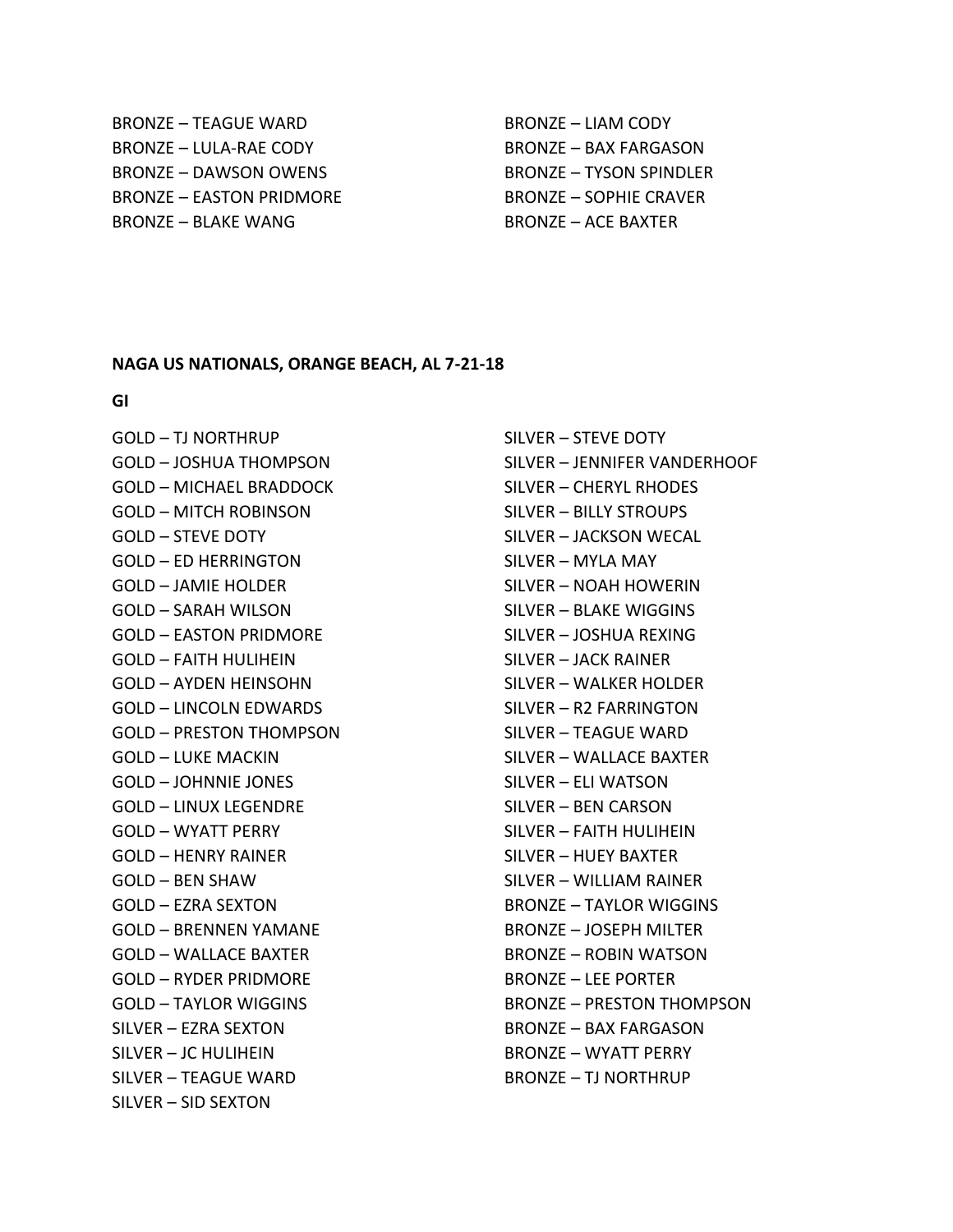#### **NOGI**

GOLD – TEAGUE WARD GOLD – MICHAEL BRADDOCK GOLD X2 – MITCH ROBINSON GOLD – JAMIE HOLDER GOLD – EASTON PRIDMORE GOLD – FAITH HULIHEIN GOLD – LEE PORTER GOLD – MYLA MAY GOLD – NOAH HOWERIN GOLD – KELLAN YAMANE GOLD – LINCOLN EDWARDS GOLD – RYDER PRIDMORE GOLD – LUKE MACKIN GOLD – JOHNNIE JONES GOLD – WALKER HOLDER GOLD – WYATT PERRY GOLD – HENRY RAINER GOLD – BEN SHAW GOLD – EZRA SEXTON GOLD – WALLACE BACKTER GOLD – BRENNEN YAMANE GOLD – TAYLOR WIGGINS SILVER – EZRA SEXTON SILVER – JC HULIHEIN SILVER – JOSEPH MILTER SILVER – SID SEXTON SILVER X2 – JOSHUA THOMPSON SILVER – ROBIN WATSON SILVER – BILLY STROUPS JR. SILVER – STEVE DOTY SILVER – ED HERRINGTON SILVER – SARAH WILSON SILVER – CHERYL RHODES SILVER – BILLY STROUPS

SILVER – BLAKE WIGGINS SILVER – PRESTON THOMPSON SILVER – JACK RAINER SILVER – LINUX LEGENDRE SILVER – CHRISTIAN HOWERIN SILVER – TEAGUE WARD SILVER – ELI WATSON SILVER – FAITH HULIHEIN SILVER – RYDER PRIDMORE SILVER – MYLA MAY SILVER – HUEY BAXTER SILVER – TJ NORTHRUP SILVER – SAGE GIVENS SILVER – WILLIAM RAINER BRONZE – TAYLOR WIGGINS BRONZE – WILLIAM RAINER BRONZE – RYDER BARNES BRONZE – GARRET HATHERLY BRONZE – PRESTON THOMPSON BRONZE – BAX FARGASON BRONZE – R2 FARRINGTON BRONZE – REID ZAKUTNEY BRONZE – JEANIE CARSON BRONZE – BEN CARSON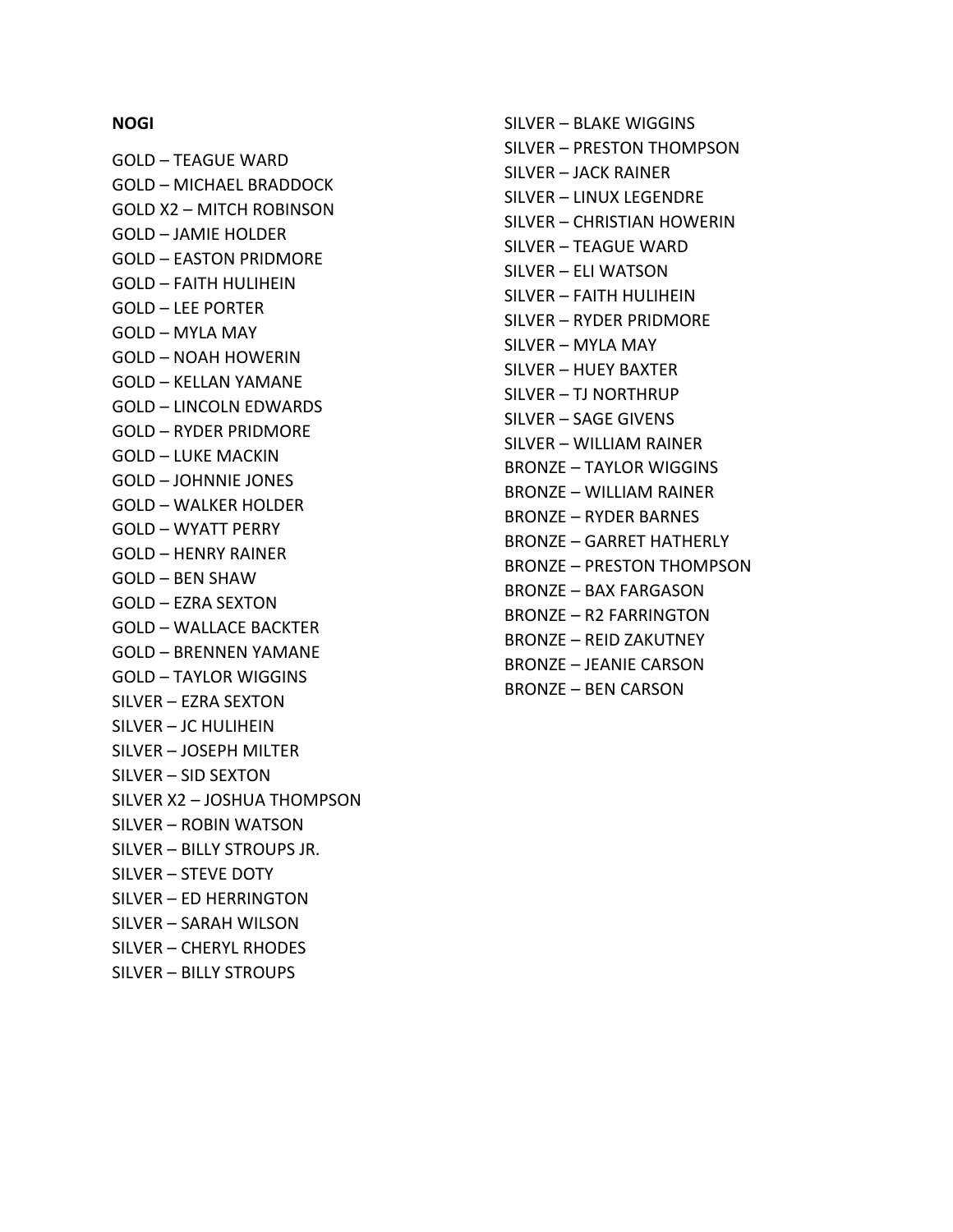**GI**

GOLD – BAYLOR HENDRIX GOLD – NOAH HOWERIN GOLD – AYDEN HEINSOHN GOLD – LUKE DUNCAN GOLD – LUKE MACKIN GOLD – LINCOLN EDWARDS GOLD – JOHNNIE JONES JR. GOLD – CHASE SCHOPER GOLD – DAVIS NOBLES GOLD – HENRY RAINER GOLD – EZRA SEXTON GOLD – COOPER THOMSON GOLD – BRENNEN YAMANE GOLD – CHARLES TURNER GOLD – TAYLOR WIGGINS GOLD – SAGE GIVENS GOLD X2 – MALA CROSS GOLD – MYLA MAY GOLD – ANASTATIA MOON GOLD – CLAIRE DUNCAN GOLD – LINA RAMOS GOLD – KATHERINE ROBINSON GOLD – TJ NORTHRUP GOLD – GAVIN MIMS GOLD – DOMINIQUE WOODWARD GOLD – JONATHAN SPOTSWOOD GOLD – JONATHAN GLINES GOLD – KYLE LOWRY GOLD – RYDER BARNES GOLD – HARLAN BOLTON GOLD – SCOTT MILLER GOLD – CHIP HENDRIX GOLD – BRAD LEONARD GOLD – STEVE DOTY GOLD – ARMONDO LOVE GOLD – ZACH MEADOR GOLD – MITCH ROBINSON GOLD – MEGAN LAM

SILVER – JACKSON WECAL SILVER – KRISTIAN ROBINSON SILVER – LIAM CODY SILVER – BLAKE WIGGINS SILVER – OSKAR MITCHELL SILVER – CHASE SCHOPER SILVER – JOSHUA REXING SILVER – ROWAN KNIPPER SILVER – JACKSON SISKEY SILVER – CHRISTIAN HOWERIN SILVER – NATE POWERS SILVER – BEN CARSON SILVER – BLAKE SMITH SILVER – FORREST NELSON SILVER – EMMA SEXTON SILVER – LINA RAMOS SILVER – JEANIE CARSON SILVER – TJ NORTHRUP SILVER – REED TURNER SILVER X2 – BRYTON LOPEZ SILVER – JOHNNY FREGO SILVER – CAMERON HOLDER SILVER – JOSH WALL SILVER – HARLAN BOLTON SILVER – SCOTT MILLER SILVER – SID SEXTON SILVER – DALLAS JONES SILVER – ED HERRINGTON SILVER – KEITH MEADOR SILVER – JARED COLLINS BRONZE – COLE ROBINSON BRONZE – WILLIAM RAINER BRONZE – TJ NORTHRUP BRONZE – CHARLES WATKINS BRONZE – LANCE DONNELLY BRONZE – PRESTON THOMPSON BRONZE – ANNALIESE WHITE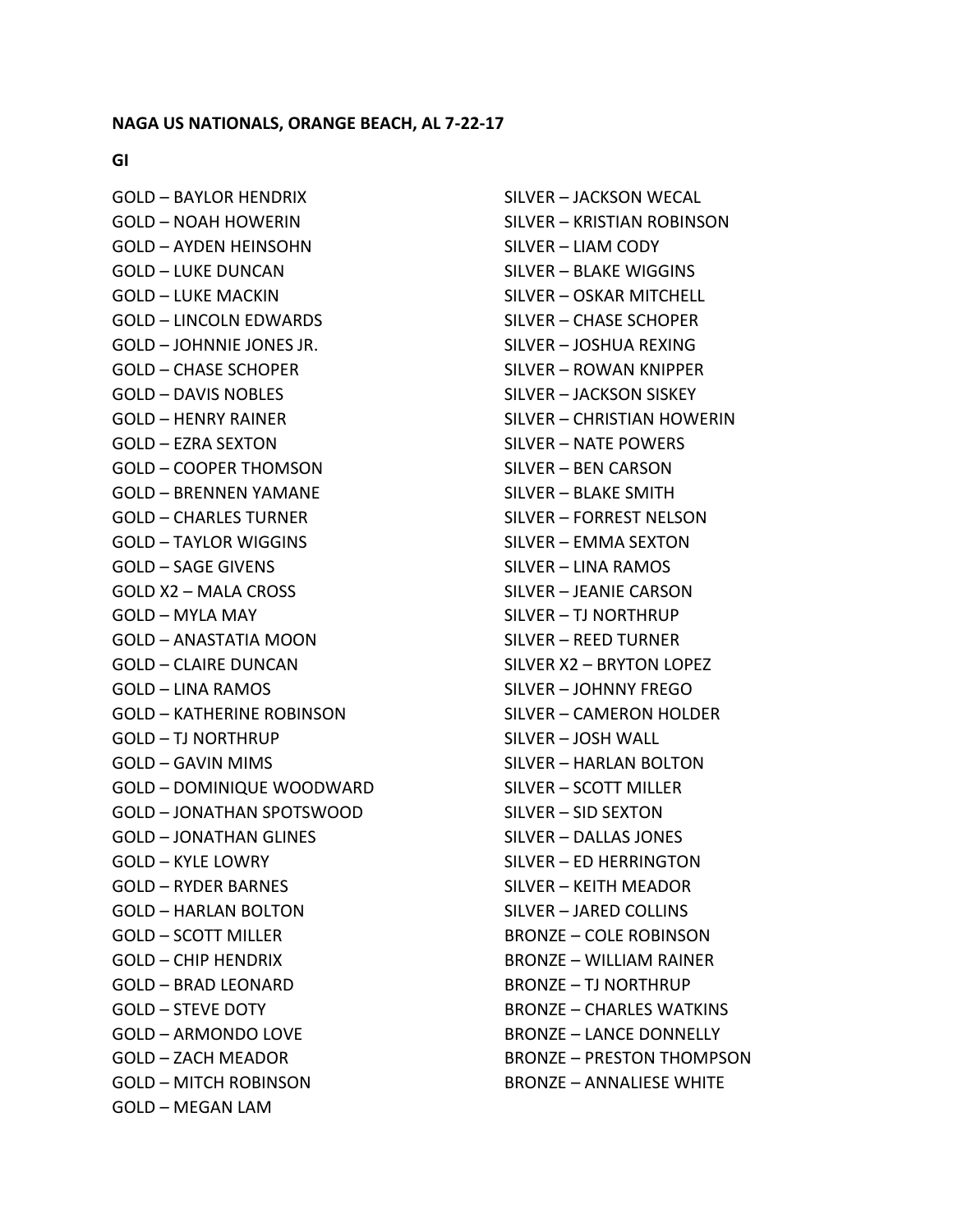#### **NOGI**

GOLD – BAYLOR HENDRIX GOLD – KRISTIAN ROBINSON GOLD – NOAH HOWERIN GOLD – AYDEN HEINSOHN GOLD – LIAM CODY GOLD – LUKE DUNCAN GOLD – BLAKE WIGGINS GOLD – KELLAN YAMANE GOLD X2 – LUKE MACKIN GOLD – LINCOLN EDWARDS GOLD – JOHNNIE JONES JR. GOLD – COLE ROBINSON GOLD – ROWAN KNIPPER GOLD – JACKSON SISKEY GOLD – CHRISTIAN HOWERIN GOLD – EZRA SEXTON GOLD – COOPER THOMSON GOLD – BRENNEN YAMANE GOLD – CHARLES TURNER GOLD – TAYLOR WIGGINS GOLD – BLAKE SMITH GOLD – SAGE GIVENS GOLD – WILLIAM RAINER GOLD – MYLA MAY GOLD – ANASTASIA MOON GOLD – CLAIRE DUNCAN GOLD – LINA RAMOS GOLD – TJ NORTHRUP GOLD – JOHNNY FREGO GOLD – CHARLES WATKINS GOLD – JONATHAN SPOTSWOOD GOLD – JONATHAN GLINES GOLD – RYDER BARNES GOLD – SCOTT MILLER GOLD – SID SEXTON

GOLD – ARMANDO LOVE GOLD - TYREL NORTHRUP SILVER – JACKSON WECAL SILVER – OSKAR MITCHELL SILVER – JOSHUA REXING SILVER – SAMUEL CROSS SILVER – DAVIS NOBLES SILVER X2 – HENRY RAINER SILVER – NATE POWERS SILVER – FORREST NELSON SILVER – MALA CROSS SILVER – EMMA SEXTON SILVER – LINA RAMOS SILVER – JEANIE CARSON SILVER – KATHERINE ROBINSON SILVER – TJ NORTHRUP SILVER – REED TURNER SILVER – GAVIN MIMS SILVER – BRYTON LOPEZ SILVER – DOMINIQUE WOODWARD SILVER X2 – LANCE DONNELLY SILVER – HARLAN BOLTON SILVER – CHIP HENDRIX SILVER – SAM MILTER SILVER – BRAD LEONARD SILVER – DALLAS JONES SILVER – STEVE DOTY SILVER – PRESTON THOMPSON SILVER – JAMIE HOLDER SILVER X2 – MEGAN LAM SILVER – ANNALIESE WHITE BRONZE – CHASE SCHOPER BRONZE – BEN CARSON BRONZE – JOHNNY FREGO BRONZE – CAMERON HOLDER BRONZE – KYLE LOWRY BRONZE – ZACH MEADOR BRONZE – ANNALIESE WHITE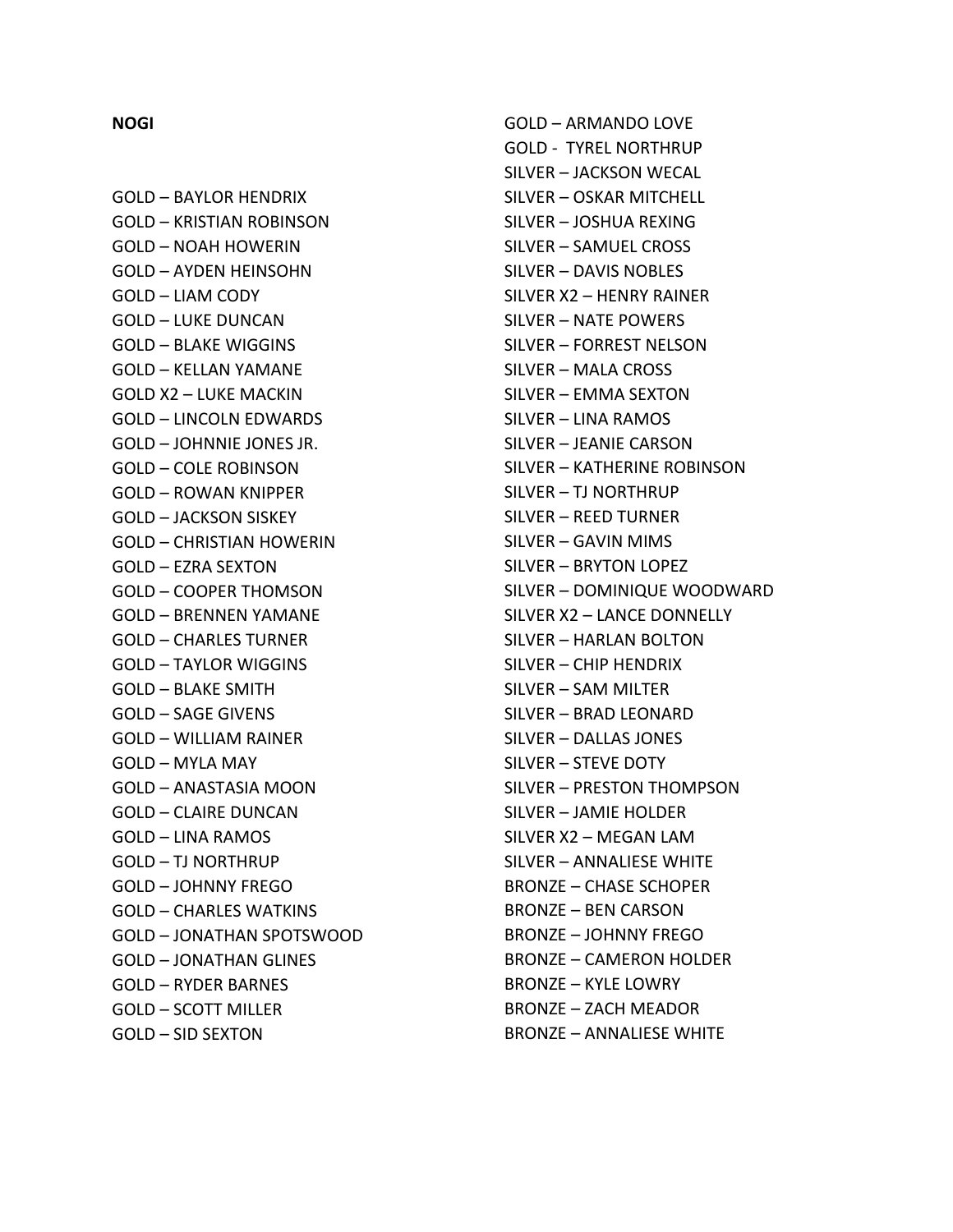**GI** 

GOLD – CHASE SCHOPER GOLD – COLE ROBINSON GOLD – HENRY RAINER GOLD – COOPER THOMSON GOLD – DYLAN ACKERMAN GOLD – JACKSON SISKEY GOLD – BEN CARSON GOLD X2 – ACE BAXTER GOLD – ETHAN LASSERE GOLD – MALA CROSS GOLD – KALEE HOLDER GOLD – SAGE GIVENS GOLD X2 – BRADLEY VORPAHL GOLD X2 – NOLAN WHITEIS GOLD – ANNALIESE WHITE GOLD – JOSHUA THOMPSON GOLD – SCOTT MILLER GOLD – MITCH ROBINSON GOLD – STEVEN MCEVOY GOLD – JAMIE HOLDER GOLD – SIXTO BOYER GOLD – JERRY CLANTON SILVER – THOMAS COKER SILVER – JEANIE CARSON SILVER – BRADY KONEN SILVER – MADDUX MURRILL SILVER – DYLAN ACKERMAN SILVER – BLAKE SMITH SILVER – BEN CARSON SILVER – PARKER THOMSON SILVER X2 – ACE BAXTER SILVER – ETHAN LASSERE SILVER – MALA CROSS SILVER – WILLIAM RAINER SILVER – FORREST NELSON SILVER – TAYLOR WIGGINS SILVER X2 – HUEY BAXTER SILVER – BRADLEY VORPAHL

SILVER – SAM TURNER SILVER – TJ NORTHRUP SILVER X2 – JOHNNY FREGO SILVER – JACK WARD SILVER – PEYTON SEXTON SILVER X2 – TYLER SMITH SILVER X2 – ANNALIESE WHITE SILVER – CHANDLER BLACKWELL SILVER X3 – HARLAN BOLTON SILVER – MICHAEL BRADDOCK SILVER – JOSH PAUL SILVER – MEGAN LAM SILVER – CARL DONNELLY SILVER – DJ MCAULEY SILVER – RUSS GILDER SILVER – JERRY CLANTON BRONZE – LEONIDA SABRIEV BRONZE – COLE ROBINSON BRONZE – JACK RAINER BRONZE – OSKAR MITCHELL BRONZE – SEAN CHAMBLESS BRONZE – REID ZAKUTNEY BRONZE – NOLAN WHITEIS BRONZE X2 – CAMERON HOLDER BRONZE – BRYTON LOPEZ BRONZE – DREW BAXTER BRONZE – JOSE NINO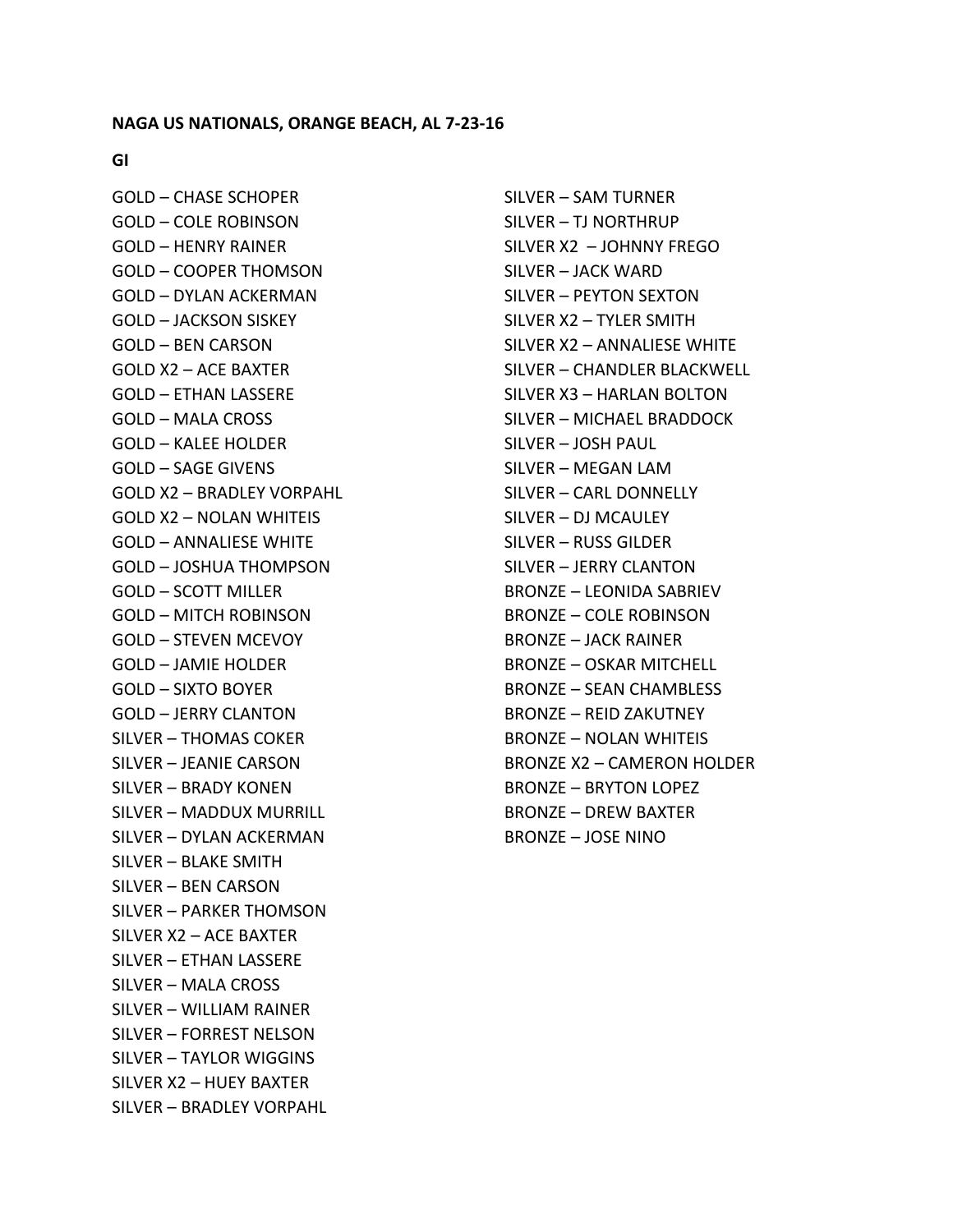#### **NOGI**

GOLD – CHASE SCHOPER GOLD X2 – COLE ROBINSON GOLD – HENRY RAINER GOLD X2 – THOMAS COKER GOLD – DYLAN ACKERMAN GOLD – JACKSON SISKEY GOLD – BEN CARSON GOLD – ACE BAXTER GOLD – ETHAN LASERRE GOLD – MALA CROSS GOLD – KALEE HOLDER GOLD – WILLIAM RAINER GOLD – SAGE GIVENS GOLD – SAM TURNER GOLD – RYDER BARNES GOLD – JOSH PAUL GOLD – SCOTT MILLER GOLD X2 – ARMONDO LOVE GOLD – RUSS ACKERMAN GOLD – MITCH ROBINSON GOLD – STEVEN MCEVOY GOLD – TRACY SEXTON GOLD – JAMIE HOLDER GOLD – SIXTO BOYER GOLD – NOLAN WHITEIS SILVER – SAMUEL CROSS SILVER – JACK RAINER SILVER – OSKAR MITCHELL SILVER – JEANIE CARSON SILVER – LUKE CHAMBLESS SILVER – SEAN CHAMBLESS SILVER – KATHERINE ROBINSON SILVER – COOPER THOMSON SILVER – DYLAN ACKERMAN SILVER – BLAKE SMITH

SILVER – REID ZAKUTNEY SILVER – BEN CARSON SILVER – PARKER THOMSON SILVER X2 – ACE BAXTER SILVER X2 – ETHAN LASSERE SILVER – FORREST NELSON SILVER – TAYLOR WIGGINS SILVER – HUEY BAXTER SILVER – BRADLEY VORPAHL SILVER – NOLAN WHITEIS SILVER – TJ NORTHRUP SILVER – JOHNNY FREGO SILVER – JACK WARD SILVER – PEYTON SEXTON SILVER – BRYTON LOPEZ SILVER – TYLER SMITH SILVER X2 – ANNALIESE WHITE SILVER – LANCE DONNELLY SILVER – CHANDLER BLACKWELL SILVER – SAMUEL GULLEDGE SILVER – MICHAEL BRADDOCK SILVER – JOSHUA THOMPSON SILVER – JIMMY CHAMBLESS SILVER – MEGAN LAM SILVER – CARL DONNELLY SILVER – DJ MCAULEY SILVER – DREW BAXTER SILVER – CAMERON HOLDER BRONZE – MADDUX MURRILL BRONZE – SEAN GIVAN BRONZE – CAMERON HOLDER BRONZE – KYLE JONES BRONZE – SCOTT MILLER BRONZE – ANDREW HULSEY BRONZE – JUSTIN SULLIVAN BRONZE – JARED COLLIN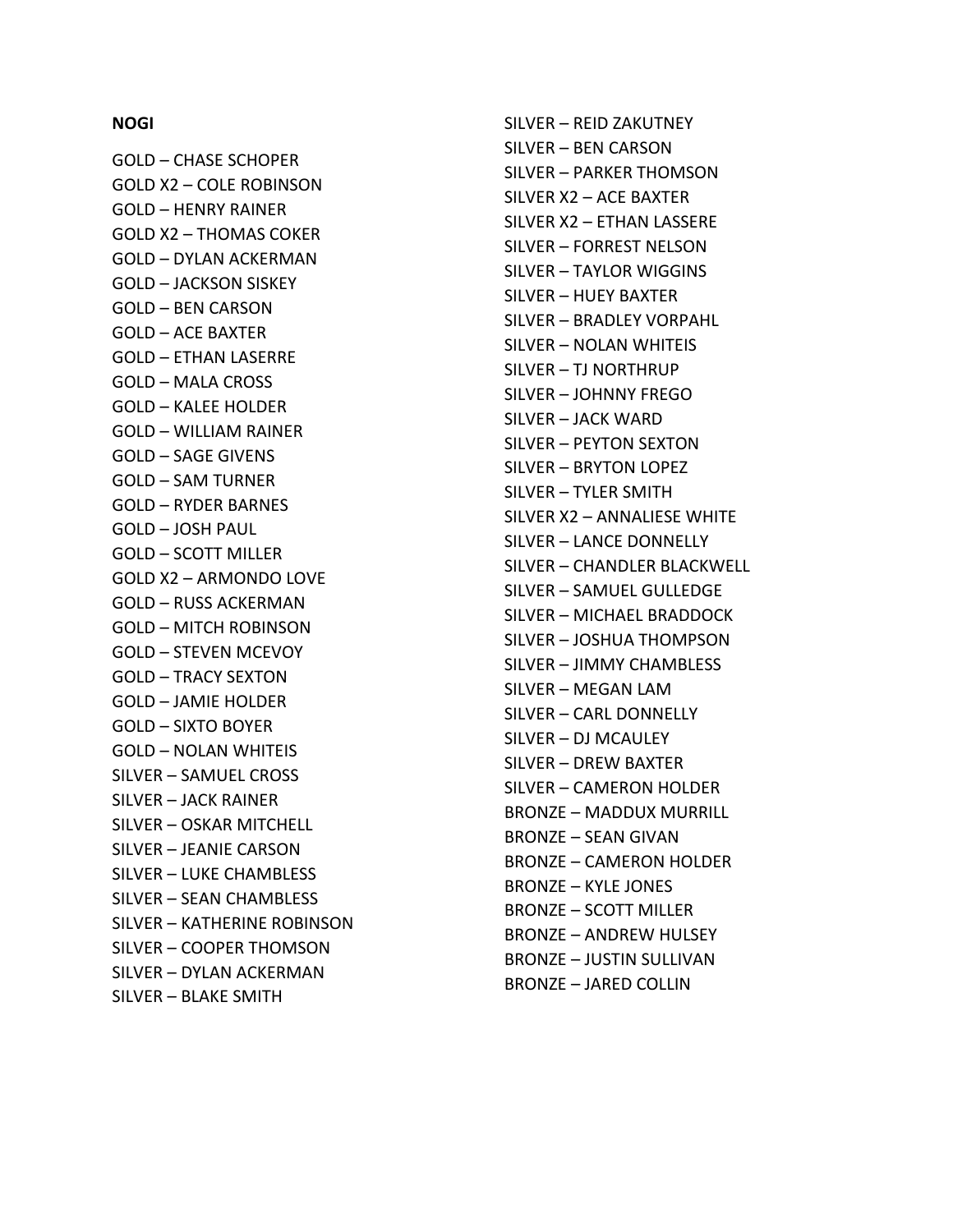**GI**

GOLD – JOSHUA REXING GOLD – NYGEL MITCHELL GOLD – JACK RAINER GOLD – HENRY RAINER GOLD – EDIE REYNOLDS GOLD – JACKSON CHARLES GOLD – MALONE NGANDO GOLD – CJ HELVESTON GOLD – PARKER THOMSON GOLD – DANE BIEHL GOLD – BLAKE SMITH GOLD – ETHAN LASSERE GOLD – KALEE HOLDER GOLD X3 – KYLE ACKERMAN GOLD – FULLER DORGAN GOLD – CAMERON HOLDER GOLD – TJ NORTHRUP GOLD – IAN BLAIR GOLD – REAGAN DEFNALL GOLD – KOLE CARLTON GOLD – JACK WARD GOLD – LAYNE LYBRAND GOLD – IAN ROCHE GOLD – JOSEPH MILTER GOLD – GRIFFIN FISK GOLD – CHANDLER BLACKWELL GOLD – JIMMY CHAMBLESS GOLD – NATE STUCK GOLD – STEVE DOTY GOLD – STEVEN MCEVOY GOLD X2 – JAMIE HOLDER GOLD – DOUG HUNTLEY SILVER – JOSHUA REXING SILVER – JACK RAINER SILVER – BRISA HELVESTON SILVER – MADDUX MURRILL SILVER – ASHTON VICTORY SILVER – FORD WATLER

SILVER – KATHERINE ROBINSON SILVER – DYLAN ACKERMAN SILVER – NATE POWERS SILVER – SCARLET GILDER SILVER – MARLEY CHARLES SILVER – TEDDY CASLER SILVER – CASH EKES SILVER – JACK GRIMSLEY SILVER – HENRY BECKHAM SILVER – TEAGUE WARD SILVER – FORREST NELSON SILVER X2 – NOLAN WHITEIS SILVER – LG DRAGO SILVER – CAMERON HOLDER SILVER – REAGAN DEFNALL SILVER – DAVID STROUD SILVER – CARTER REYNOLDS SILVER – JOHNNY FREGO SILVER – LAYNE LYBRAND SILVER – DOLAN BRADLEY SILVER – JOSHUA THOMPSON SILVER – BRETT MANUEL SILVER – SCOTT MILLER SILVER – DANIEL ADAMS SILVER – LARRY SALTER SILVER – KEN LIAO SILVER – JAMES RITT SILVER – RICK OLIVER BRONZE – BRENT ACKER BRONZE – REID ZAKUTNEY BRONZE – DAVID STROUD BRONZE X2 – LANCE DONNELLY BRONZE – KYLE JONES BRONZE – SCOTT MILLER BRONZE – CARL DONNELLY BRONZE – RICK MAYFIELD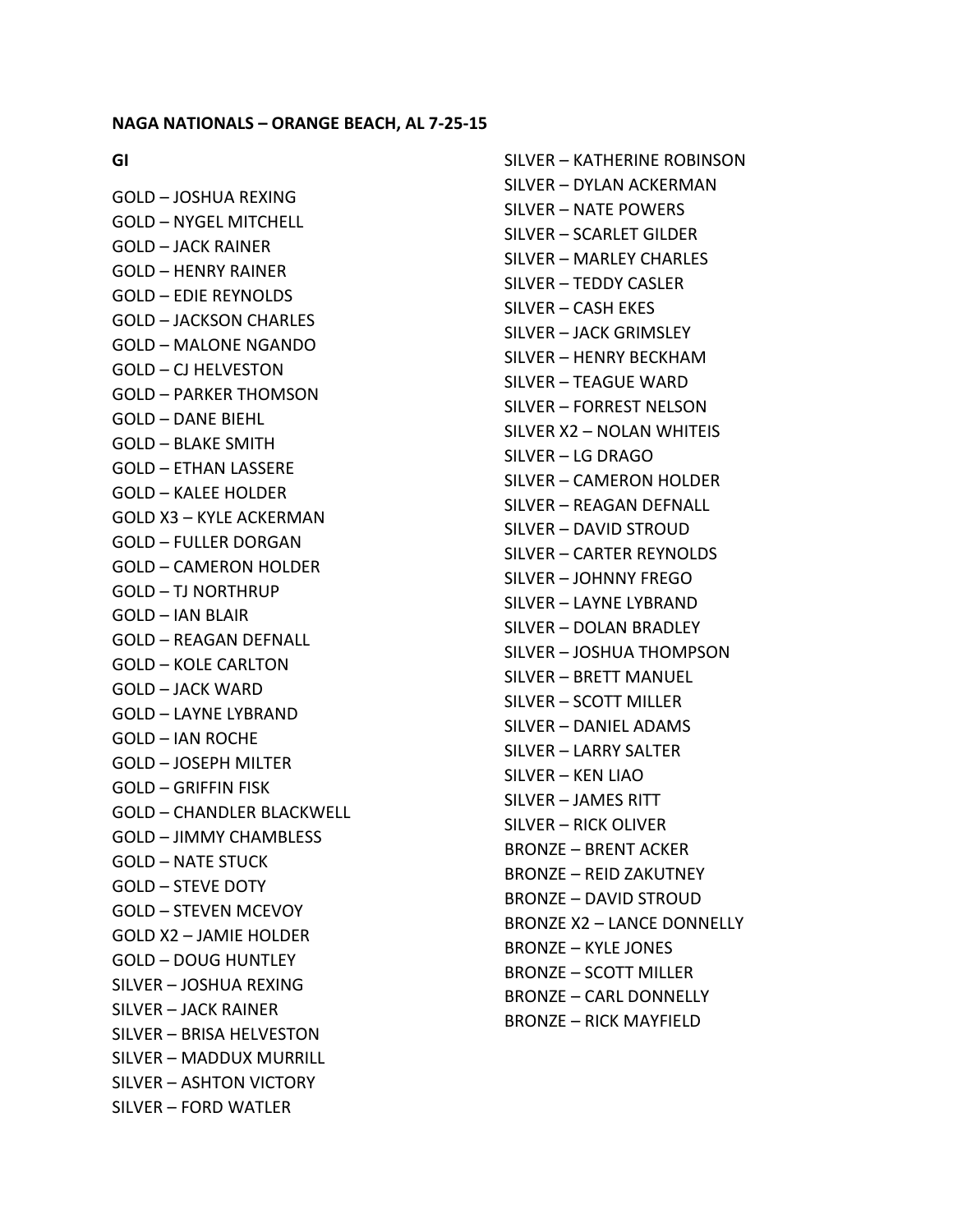#### **NOGI**

GOLD – ASHTON VICTORY GOLD – EDIE REYNOLDS GOLD – JACKSON CHARLES GOLD – BRENT ACKER GOLD – MALONE NGANDO GOLD – CJ HELVESTON GOLD – NATE POWERS GOLD – CASH EKES GOLD – ETHAN LASSERE GOLD – KALEE HOLDER GOLD X2 – KYLE ACKERMAN GOLD – FULLER DORGAN GOLD – TJ NORTHRUP GOLD – IAN BLAIR GOLD – LAYNE LYBRAND GOLD X2 – IAN ROCHE GOLD – GRIFFIN FISK GOLD – KYLE JONES GOLD – JOSHUA THOMPSON GOLD – JIMMY CHAMBLESS GOLD X2 – SCOTT MILLER GOLD – CARL DONNELLY GOLD – STEVE DOTY GOLD – RICK MAYFIELD GOLD X2 – JAMIE HOLDER SILVER – JOSHUA REXING SILVER – NYGEL MITCHELL SILVER – JACK RAINER SILVER – HENRY RAINER SILVER – BRISA HELVESTON SILVER – MADDUX MURRILL SILVER – MALONE NGANDO SILVER – CJ HELVESTON SILVER – COOPER THOMSON SILVER – KATHERINE ROBINSON SILVER – DYLAN ACKERMAN SILVER – PARKER THOMSON SILVER – SCARLET GILDER SILVER – MARLEY CHARLES

SILVER – DANE BIEHL SILVER – BLAKE SMITH SILVER – JACK GRIMSLEY SILVER – TEAGUE WARD SILVER – FORREST NELSON SILVER – KYLE ACKERMAN SILVER – NOLAN WHITEIS SILVER – LG DRAGO SILVER X2 – CAMERON HOLDER SILVER – REAGAN DEFNALL SILVER – KOLE CARLTON SILVER – DAVID STROUD SILVER – JOHNNY FREGO SILVER – LAYNE LYBRAND SILVER – JOSEPH MILTER SILVER – DOLAN BRADLEY SILVER – CHANDLER BLACKWELL SILVER – NATE STUCK SILVER – KEN LIAO SILVER – CARL DONNELLY SILVER – STEVEN MCEVOY SILVER – DOUG HUNTLEY SILVER – RICK OLIVER BRONZE – FORD WATLER BRONZE – TEDDY CASLER BRONZE – HENRY BECKHAM BRONZE – NOLAN WHITEIS BRONZE – CARTER REYNOLDS BRONZE – JACK WARD BRONZE – LANCE DONNELLY BRONZE – HARLAN BOLTON BRONZE – DANIEL ADAMS BRONZE – LARRY SALTER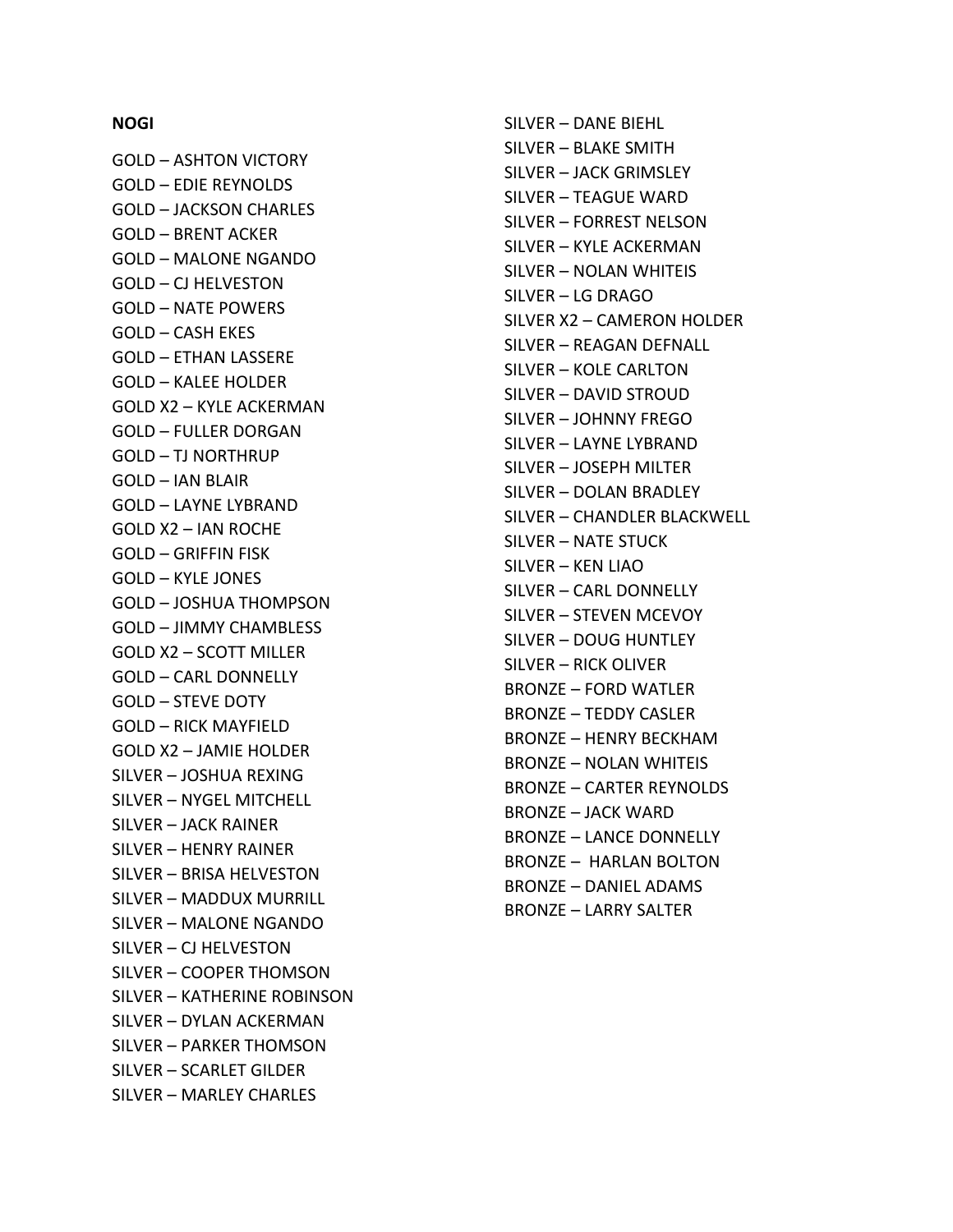#### **GI**

GOLD – VIVIAN BLAINE GOLD X2 – ELIAS CARRASCO GOLD – FORD WATLER GOLD X2 – EDIE REYNOLDS GOLD – COOPER GRIMSLEY GOLD – JACKSON CHARLES GOLD – BRENNEN YAMANE GOLD – MALONE NGANDO GOLD – DYLAN ACKERMAN GOLD – KENNEDY BLANCHARD GOLD X2 – PARKER VITTITOW GOLD – TEDDY CASLER GOLD – MARLEY CHARLES GOLD – JACK GRIMSLEY GOLD – TEAGUE WARD GOLD – FORREST NELSON GOLD – CHRIS STUCK GOLD – KYLE ACKERMAN GOLD – BAILEY MOTT GOLD – NOLAN WHITEIS GOLD – JACK WARD GOLD – DAVID STROUD GOLD – SARAH WILSON GOLD – JESSICA WALSH GOLD – RAFAEL RODRIGUEZ GOLD – JOSH BOYER GOLD – KEN LIAO GOLD – CARL DONNELLY GOLD – RICK SPENCE GOLD – NIALL YAMANE GOLD – GRIFFIN FISK GOLD – JAIME BOWMAN SILVER – ASHTON VICTORY SILVER – MADDUX MURRILL SILVER – JACK BLANCHARD SILVER – SCARLET GILDER SILVER – NOAH ENGEL SILVER – CARSON STUCK

SILVER – JACK WILSON SILVER – REAGAN DEFNALL SILVER – LLOYD LACONSAY SILVER – CARTER REYNOLDS SILVER – KOLE CARLTON SILVER – ELIJAH LEAL SILVER – LANCE DONNELLY SILVER – JOEL SZIDON SILVER – STEFAN MINTER SILVER – KENNY DEFNALL SILVER – ANGEL CRUZ SILVER – JAMIE HOLDER SILVER – SIXTO BOYER SILVER – JERRY CLANTON SILVER – BREISTEN BOUNDS SILVER – FORD WATLER SILVER – KENNEDY BLANCHARD SILVER – SARAH WILSON BRONZE – ASHTON VICTORY BRONZE – BLAKE LAWRENCE BRONZE – DANE BIEHL BRONZE – CAMERON HOLDER BRONZE – BRYTON LOPEZ BRONZE – JOSH THOMPSON BRONZE – NATE STUCK BRONZE – LAFRANCE CAREY BRONZE – NOLAN WHITEIS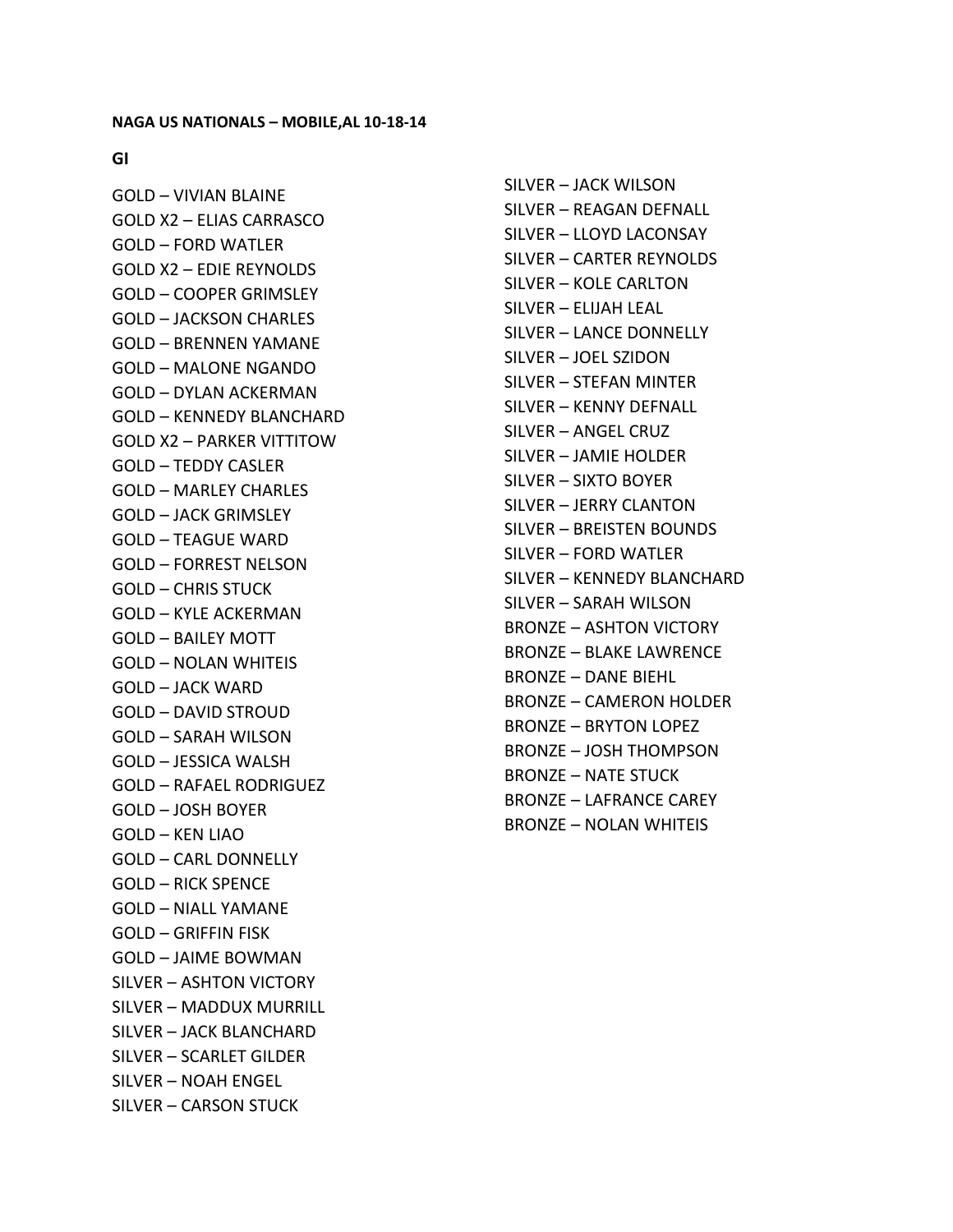#### **NOGI**

GOLD – ELIAS CARRASCO GOLD X2 – FORD WATLER GOLD – EDIE REYNOLDS GOLD X2 – COOPER GRIMSLEY GOLD – JACKSON CHARLES GOLD – MALONE NGANDO GOLD – DYLAN ACKERMAN GOLD – PARKER VITTITOW GOLD – MARLEY CHARLES GOLD – TEAGUE WARD GOLD x2 – CHRIS STUCK GOLD X2 – KYLE ACKERMAN GOLD – JOSH BOYER GOLD – NIALL YAMANE GOLD – GRIFFIN FISK GOLD – JAIME BOWMAN GOLD – LAFRANCE CAREY GOLD – RICK SPENCE GOLD – ANGEL CRUZ GOLD – CARL DONNELLY GOLD – LLOYD LACONSAY GOLD – SARAH WILSON GOLD – CARTER REYNOLDS SILVER – VIVIAN BLAINE SILVER – ASHTON VICTORY SILVER – MADDUX MURRILL SILVER – BRENNEN YAMANE SILVER – JACK BLANCHARD SILVER – KENNEDY BLANCHARD SILVER – SCARLET GILDER SILVER – JACK GRIMSLEY SILVER – CARSON STUCK SILVER – FORREST NELSON SILVER – TEDDY CASLER SILVER – JACK WILSON SILVER – REAGAN DEFNALL SILVER – CAMERON HOLDER SILVER – JACK WARD SILVER – DAVID STROUD

SILVER X2 – ELIJAH LEAL SILVER – BRYTON LOPEZ SILVER – LANCE DONNELLY SILVER – JESSICA WALSH SILVER – JOEL SZIDON SILVER – BAILEY MOTT SILVER – NATE STUCK SILVER – STEFAN MINTER SILVER – KENNY DEFNALL SILVER – JAMIE HOLDER SILVER – SIXTO BOYER SILVER – JERRY CLANTON SILVER – BREISTEN BOUNDS SILVER – ELIAS CARRASCO SILVER – EDIE REYNOLDS SILVER – JAIME BOWMAN SILVER – LLOYD LACONSAY SILVER – SARAH WILSON BRONZE – BLAKE LAWRENCE BRONZE – COOPER THOMSON BRONZE – NOAH ENGEL BRONZE – NOLAN WHITEIS BRONZE – KOLE CARLTON BRONZE – JOSH THOMPSON BRONZE – KEN LIAO BRONZE – ASHTON VICTORY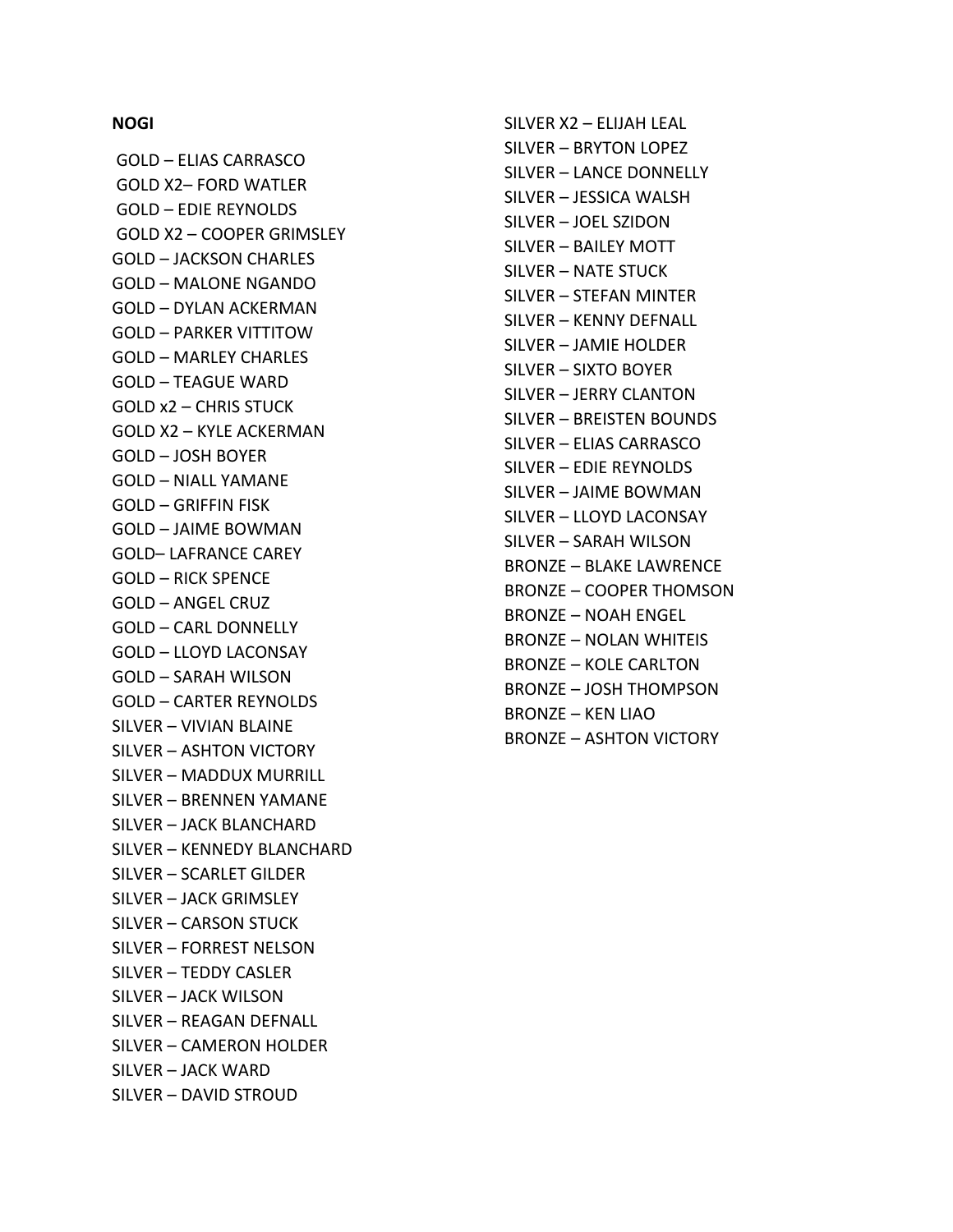**NAGA US OPEN – ORLANDO, FL 7-12-14**

**GI**

GOLD – NOLAN WHITEIS GOLD – SCARLET GILDER GOLD – ELIJAH LEAL GOLD – CHANDLER BLACKWELL GOLD – JOSH BOYER SILVER X2 – SARAH WILSON SILVER – LLOYD LACONSAY SILVER – JOSH THOMPSON SILVER – KAY LANGER SILVER – NATE STUCK SILVER – JACK WILSON SILVER – BRENNEN YAMANE SILVER – COOPER GRIMSLEY SILVER – DYLAN ACKERMAN SILVER – JACK GRIMSLEY BRONZE – FORREST NELSON BRONZE – KOLE CARLTON BRONZE – CHRIS STUCK BRONZE – BAILEY MOTT

#### **NOGI**

GOLD – MALONE NGANDO GOLD – BRENNEN YAMANE GOLD – SCARLET GILDER GOLD – SCARLET GILDER GOLD – JACK WILSON GOLD – BAILEY MOTT GOLD – NOLAN WHITEIS GOLD – ELIJAH LEAL GOLD – SCOTT MILLER GOLD – JOSH THOMPSON SILVER – COOPER GRIMSLEY SILVER – DYLAN ACKERMAN SILVER – JACK GRIMSLEY SILVER – CHRIS STUCK SILVER – KAITLYN LANGER SILVER – CHANDLER BLACKWELL SILVER – JOSH BOYER

SILVER – KAY LANGER BRONZE – LLOYD LACONSAY BRONZE – SARAH WILSON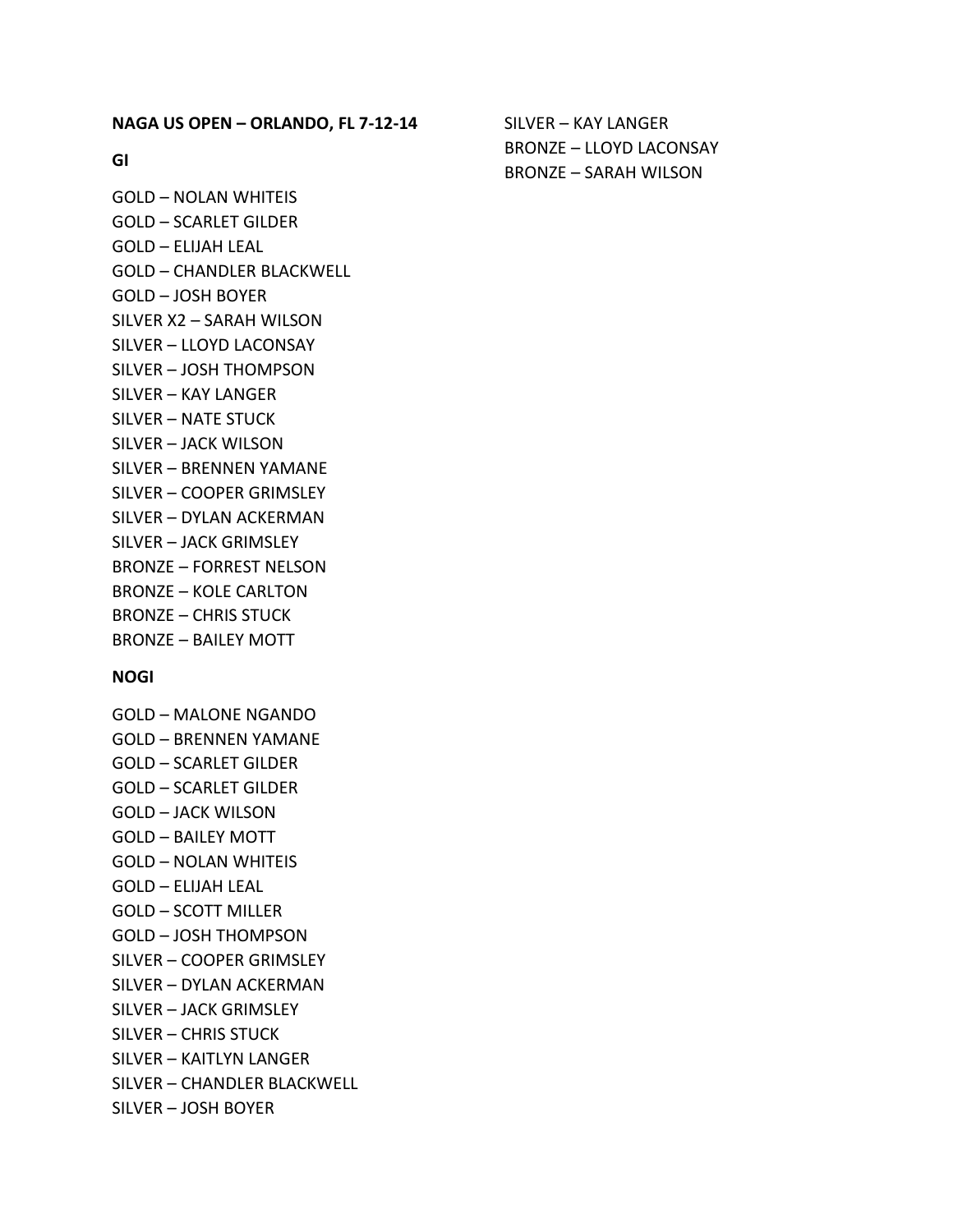**NAGA US OPEN – ORLANDO, FL 6-6-13**

**NOGI**

**GI**

GOLD – SCOTT MILLER

GOLD – SCOTT MILLER

**NAGA US OPEN – ORLANDO, FL 7-14-12**

# **GI**

GOLD – DOLAN BRADLEY GOLD – SCOTT BRADLEY GOLD – SCOTT MILLER SILVER – FERNANDO CASTILLO SILVER – JOSH THOMPSON BRONZE – NIALL YAMANE

# **NOGI**

GOLD – DOLAN BRADLEY GOLD – SCOTT MILLER SILVER – SCOTT BRADLEY SILVER – JOSH THOMPSON

# **VI. INDIVIDUAL RESULTS - REGIONAL CHAMPIONSHIPS**

# **SOUTHERN NATIONAL CHAMPIONSHIPS – NEW ORLEANS, LA 11-22-14**

**GI**

BRONZE – KOLE CARLTON

**NOGI**

SILVER – KOLE CARLTON

# **SOUTHEASTERN CHAMPIONSHIPS – ORANGE BEACH,AL 9-13-14**

**GI**

GOLD – ELIAS CARRASCO

**NOGI**

GOLD – ELIAS CARRASCO

# **NAGA SOUTHEAST CHAMPIONSHIPS – ATLANTA, GA 2-1-14**

**GI**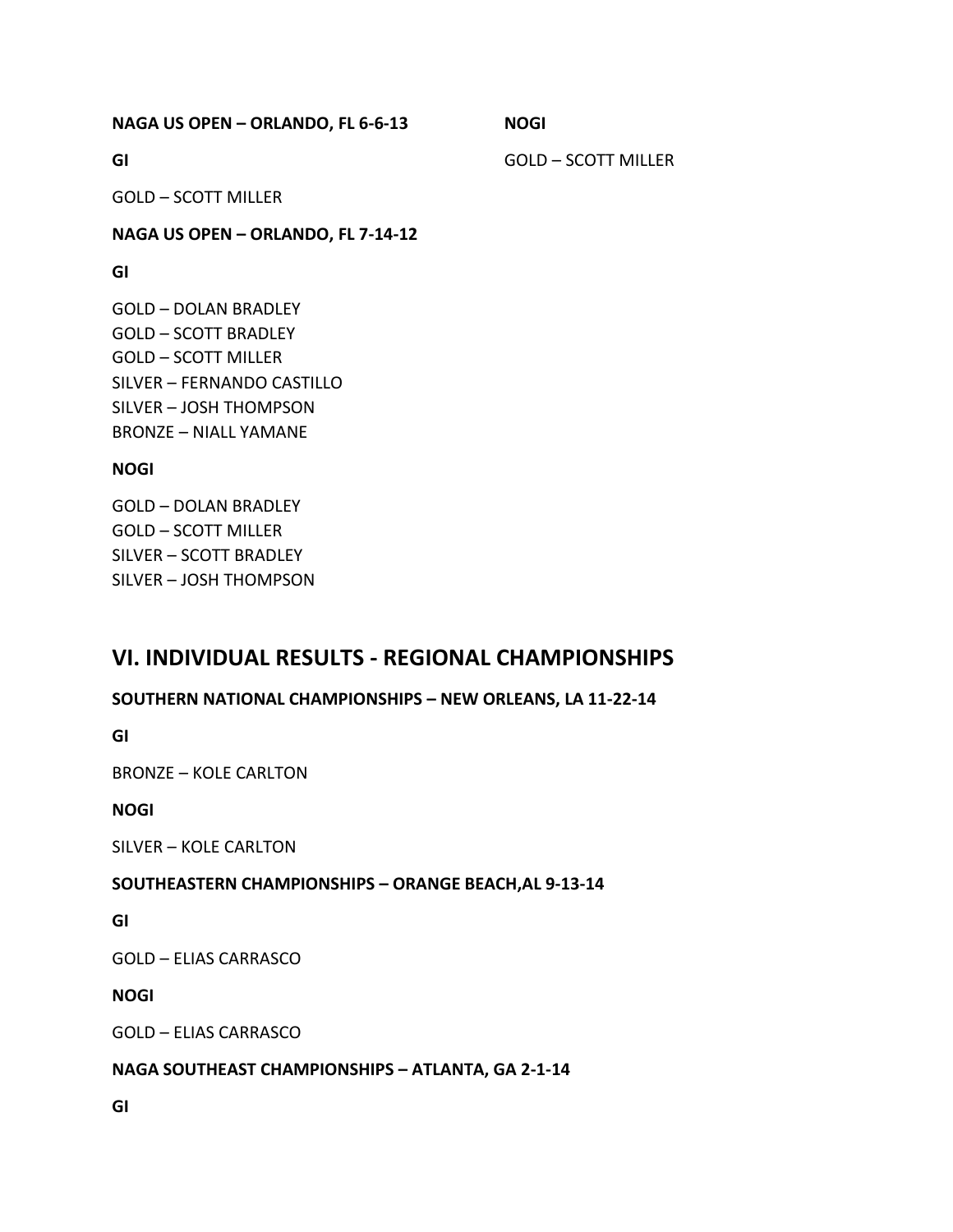GOLD – SARAH WILSON SILVER – ELIJAH LEAL SILVER – BAILEY MOTT SILVER – KOLE CARLTON SILVER – SCARLET GILDER SILVER – BRENNEN YAMANE SILVER – DYLAN ACKERMAN BRONZE – BRITTANY HOUSLEY

## **NOGI**

GOLD – BRITTANY HOUSLEY GOLD – BRENNEN YAMANE GOLD – DYLAN ACKERMAN GOLD – ELIJAH LEAL SILVER – SCARLET GILDER SILVER – KOLE CARLTON SILVER – BAILEY MOTT SILVER – JACK WILSON BRONZE – SARAH WILSON

## **SOUTHERN NATIONALS CHAMPIONSHIPS – NEW ORLEANS, LA 11-16-13**

## **GI**

GOLD – NOLAN WHITEIS SILVER – BAILEY MOTT BRONZE – ELIJAH LEAL BRONZE – KOLE CARLTON

## **NOGI**

GOLD – CALEB TATE GOLD – NOLAN WHITEIS GOLD – ELIJAH LEAL BRONZE – KOLE CARLTON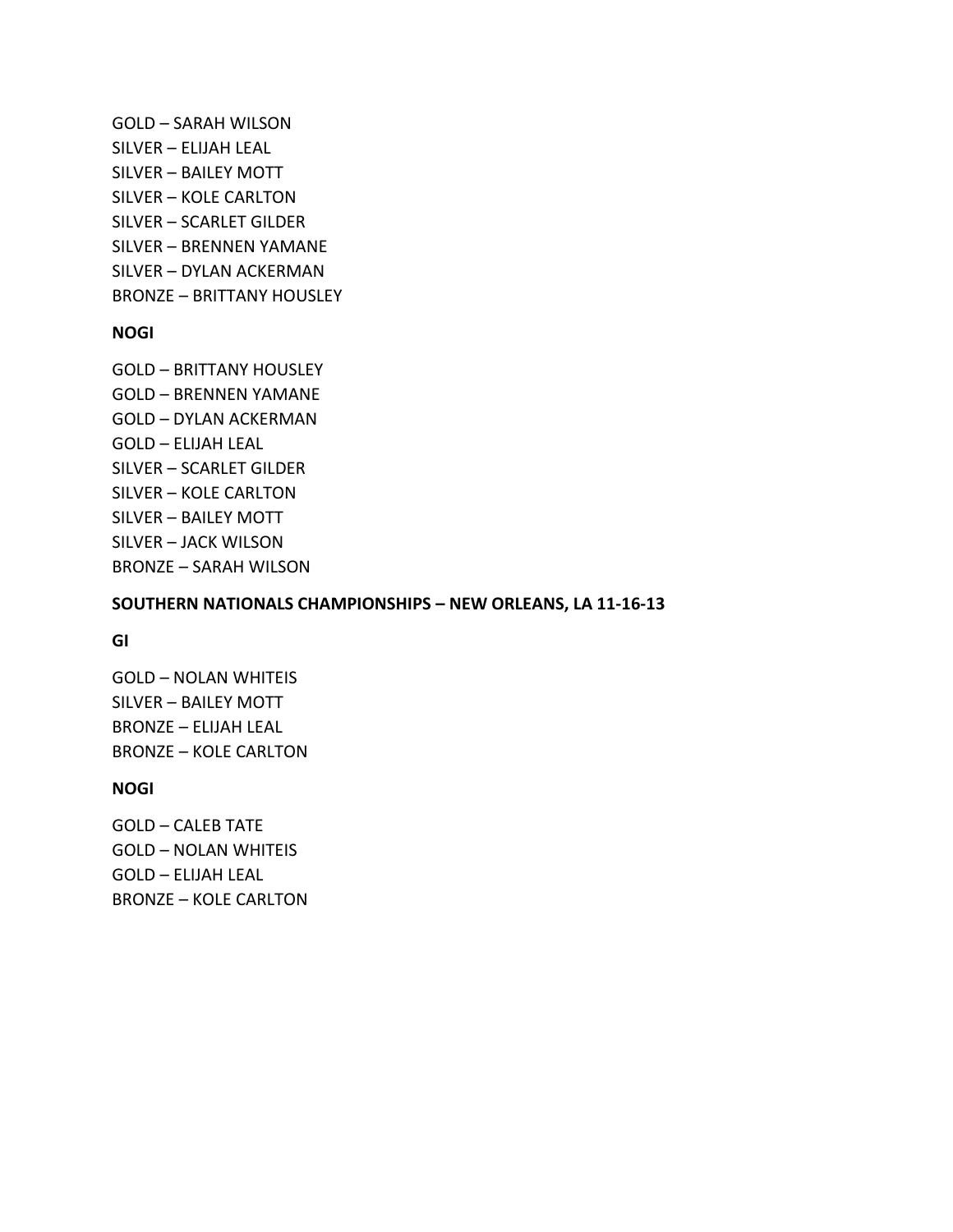## **NAGA SOUTHEAST CHAMPIONSHIPS – RIVERDALE, GA 10-26-13**

**GI**

GOLD – ELIJAH LEAL

# **NOGI**

GOLD – CALEB TATE SILVER – NOLAN WHITEIS BRONZE – ELIJAH LEAL

# **NW FLORIDA GRAPPLING CHAMPIONSHIP – FORT WALTON BEACH, FL 8-10-13**

## **GI**

GOLD – BRENNEN YAMANE GOLD – NOLAN WHITEIS GOLD – BAILEY MOTT GOLD – JACK WILSON GOLD – LANCE DONNELLY GOLD – JERRY VASQUEZ GOLD – ZAVIEN THOMAS-GUZMAN GOLD – SCARLET GILDER GOLD – SARAH WILSON GOLD – SCOTT MILLER SILVER – NOLAN WHITEIS SILVER – MALONE NGANDO SILVER – DYLAN ACKERMAN SILVER X2 – DAVID ARAUJO SILVER – KOLE CARLTON SILVER – BRYTON LOPEZ SILVER – MATTHEW ARAUJO SILVER – GRAYSON HALEY SILVER – SAMANTHA KLIPSCH SILVER – JESSI WALSH SILVER – STEVE DOTY SILVER – RYAN PUGH SILVER – CHAD PATTISON SILVER – FRANK BEY BRONZE – DYLAN ACKERMAN BRONZE – THOMAS CAPPS BRONZE – WESLEY LOCKE BRONZE – JOSH THOMPSON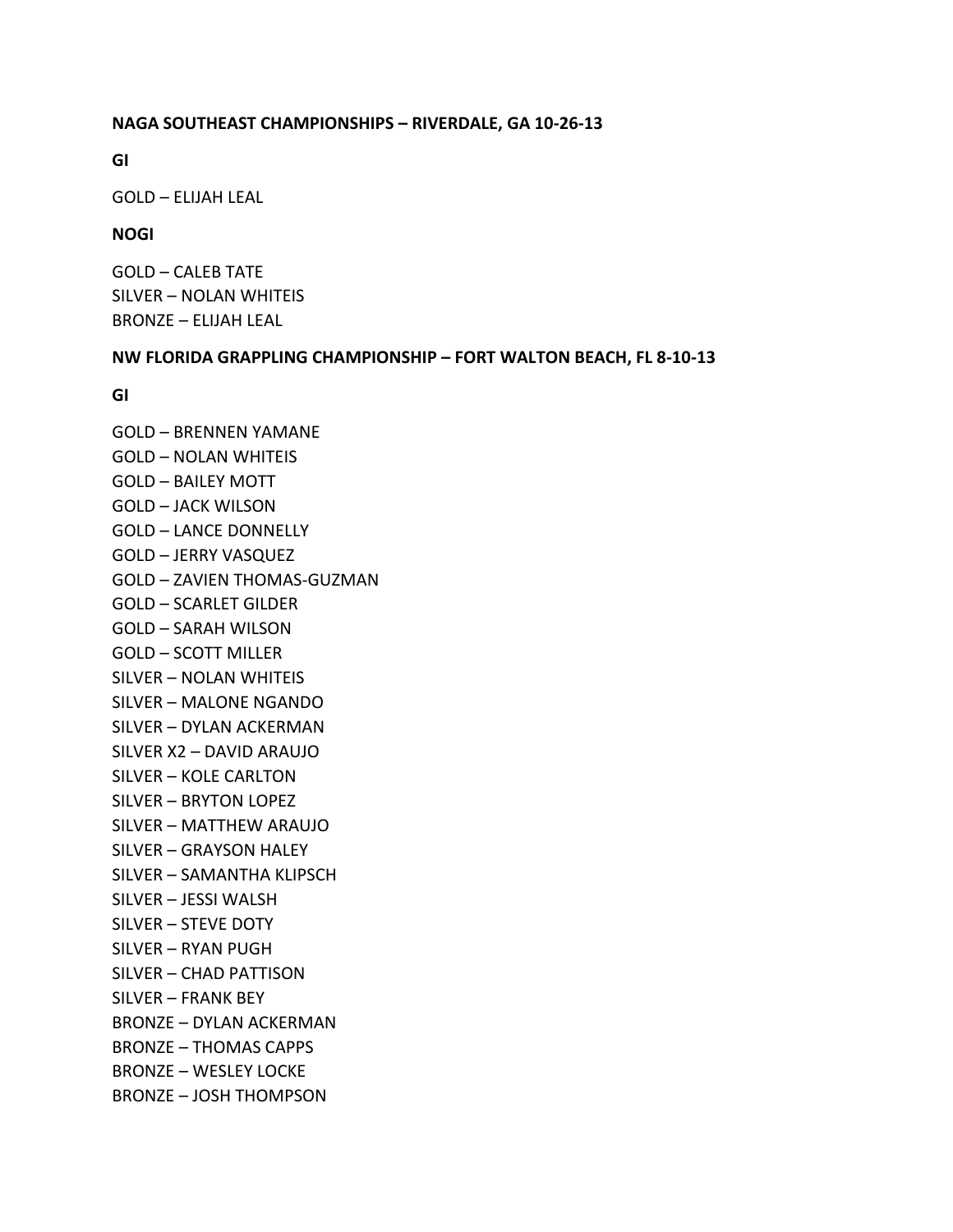#### **NOGI**

GOLD – BRENNEN YAMANE GOLD – NOLAN WHITEIS GOLD – LANCE DONNELLY GOLD – MATTHEW ARAUJO SILVER – SCARLET GILDER SILVER – SAMANTHA KLIPSCH SILVER – JERRY VASQUEZ SILVER – GRAYSON HALEY SILVER – RYAN PUGH SILVER – CHAD PATTISON SILVER – JOSH THOMPSON BRONZE – DAVID ARAUJO BRONZE – BAILEY MOTT BRONZE – KAMERON LOTT BRONZE – ZAVIEN THOMAS-GUZMAN BRONZE – WESLEY LOCKE BRONZE – CARL DONNELLY BRONZE – FRANK BEY

#### **NW FLORIDA GRAPPLING CHAMPIONSHIP – FORT WALTON BEACH, FL 8-18-12**

## **GI**

GOLD – ELIJAH LEAL GOLD – JERRY VASQUEZ GOLD – SCOTT MILLER GOLD – JOSH THOMPSON SILVER – IAN ROCHE SILVER – JERRY VASQUEZ SILVER – WESLEY LOCKE SILVER – JAIME BOWMAN SILVER – ANISE HEGER SILVER – SCOTT BRADLEY SILVER – SHIHEIM LEE BRONZE – CALEB TATE BRONZE – BRYTON LOPEZ BRONZE – THOMAS CAPPS BRONZE – GRAYSON HALEY BRONZE – MATT COOPER BRONZE – JOHN HINNEN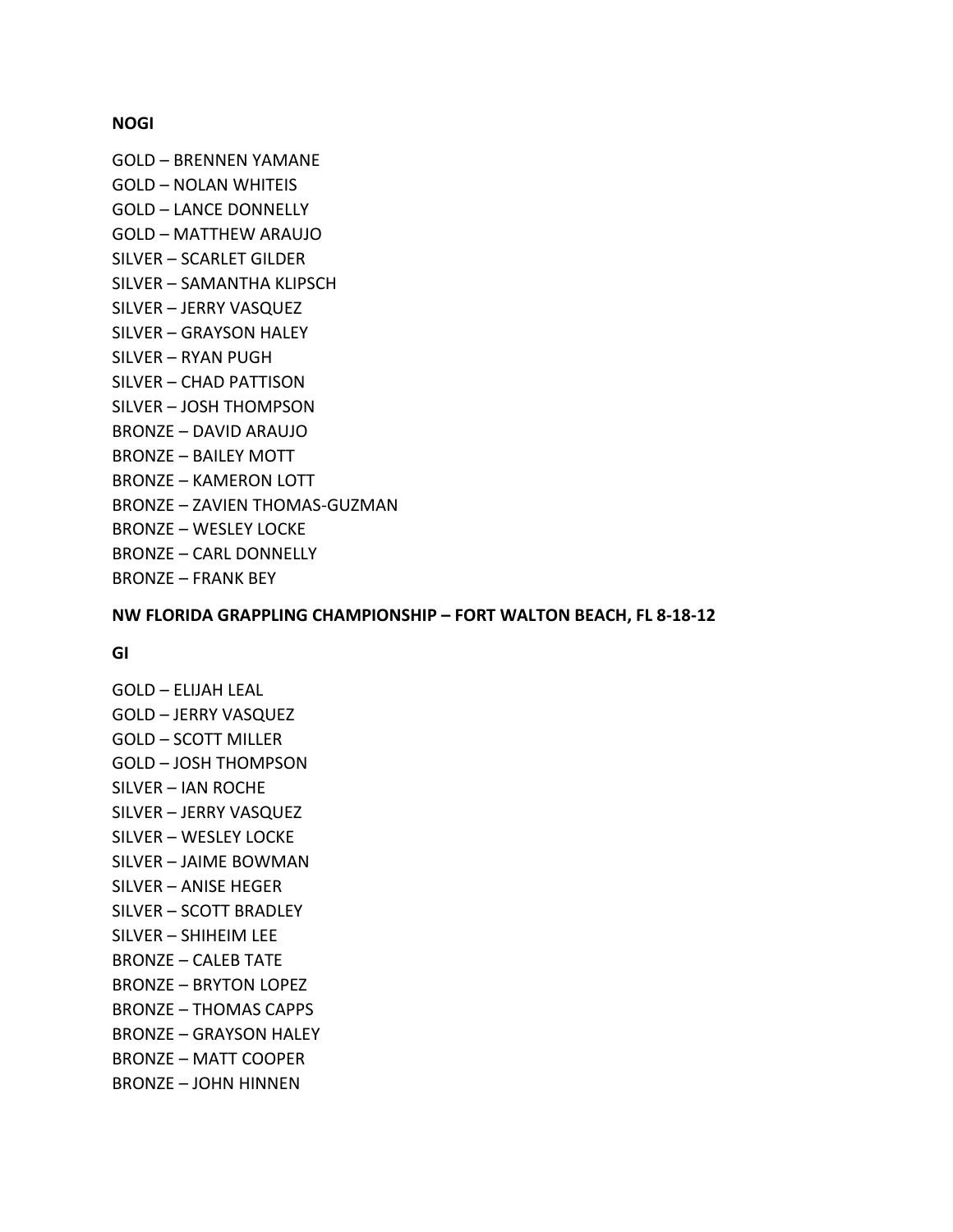## **NOGI**

GOLD – JERRY VASQUEZ GOLD – SCOTT MILLER GOLD – SCOTT BRADLEY SILVER – MATT COOPER SILVER – JOSH THOMPSON SILVER – CALEB TATE SILVER – ANISE HEGER BRONZE – ELIJAH LEAL BRONZE – GRAYSON HALEY BRONZE – JOHN HINNEN

## **NW FLORIDA GRAPPLING CHAMPIONSHIP – FORT WALTON BEACH, FL JULY 2011**

**GI**

GOLD – SCOTT MILLER BRONZE – STEVE DOTY

## **NOGI**

SILVER – CRAIG CANTOR SILVER – SCOTT MILLER SILVER – JOSH THOMPSON

# **LOUISIANA SOUTH CUP – 2010**

**GI** 

SILVER – SCOTT BRADLEY

# **NOGI**

GOLD – SCOTT BRADLEY SILVER – SCOTT BRADLEY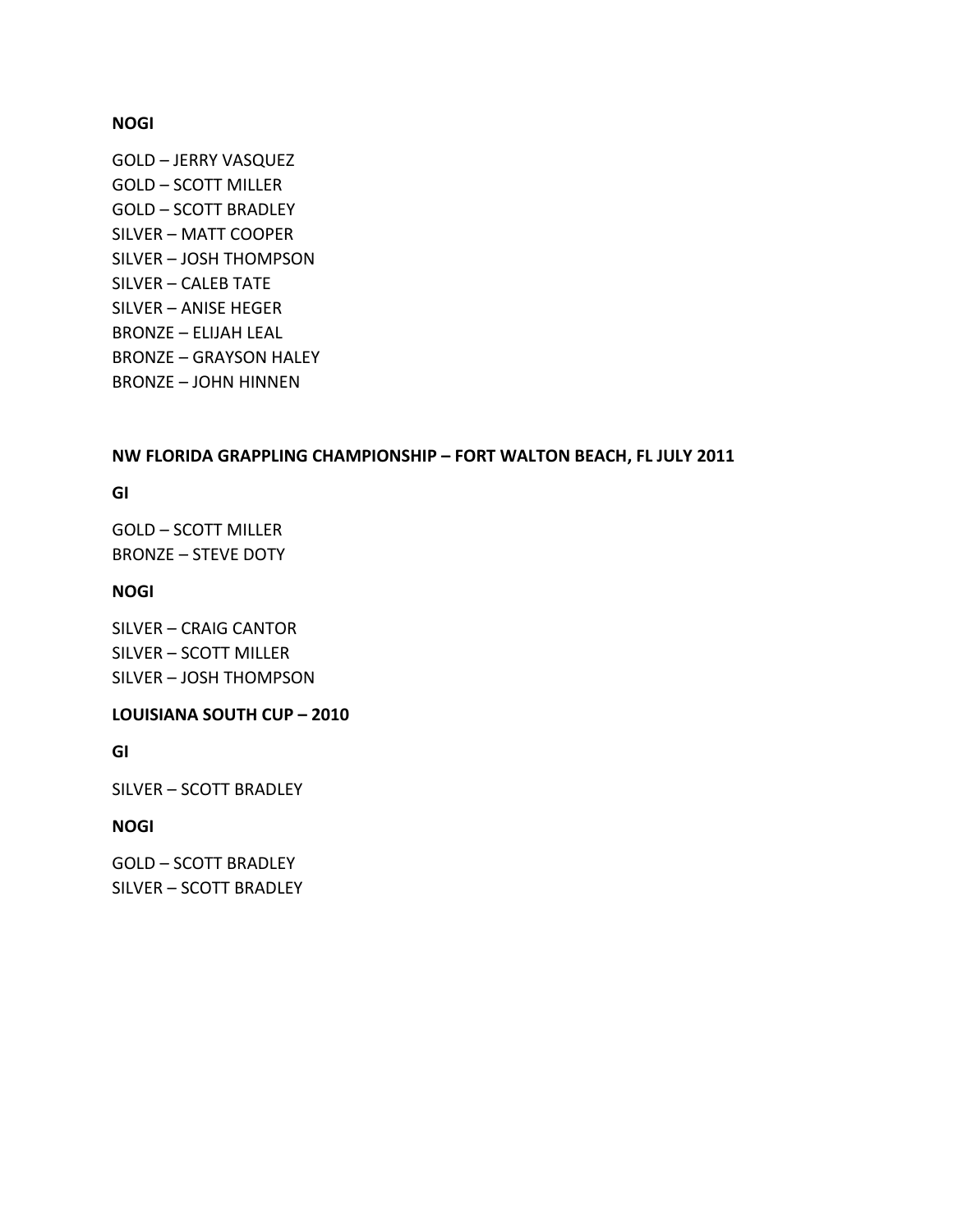# **VII. INDIVIDUAL RESULTS STATE CHAMPIONSHIPS**

#### **ALABAMA STATE CHAMPIONSHIPS – BIRMINGHAM, AL 3-7-20**

## **GI**

GOLD – ARALEIGH JOHNSON GOLD – JAYDEN NGUYEN GOLD – CORBIN WINGO GOLD – THOMAS HOUGH GOLD – EZRA LANGLEY GOLD – CALEB HEGER GOLD – EDIE REYNOLDS GOLD – SOPHIE CRAVER GOLD – HALEY HEGER GOLD – BLAKE WIGGINS GOLD – ACE BAXTER GOLD – WILLIAM RAINER GOLD – PAXTON MCGHEE GOLD – MATTHEW COOPER GOLD – NATHANIEL STUCK GOLD – CHRISTIAN CASALLO SILVER – MARIAH NGUYEN SILVER – BEHR STERLING SILVER – ZION GARCIA SILVER – ANIKIN VANCE SILVER – CARSON STUCK SILVER – JACK RAINER SILVER – STARLA OU SILVER – HENRY RAINER SILVER – JEANIE CARSON SILVER – LINCOLN EDWARDS SILVER – BEN CARSON SILVER – HALEY HEGER SILVER – ROBIN WATSON SILVER – ROBERT REYNOLDS SILVER – KARL LANGLEY SILVER – MITCH ROBINSON SILVER – MATTHEW COOPER SILVER – MITCH ROBINSON BRONZE – JEREMY OU BRONZE – WALKER POINTER

BRONZE – TAYLOR WIGGINS BRONZE – PAXTON MCGHEE BRONZE – BEN CARSON BRONZE – DARYL CARSON BRONZE – CHRISTIAN CASALLO **NOGI** GOLD – LULA-RAE CODY GOLD – CHRISTIAN CASALLO GOLD – JAYDEN NGUYEN GOLD – CORBIN WINGO GOLD – THOMAS HOUGH GOLD – EZRA LANGLEY GOLD – CALEB HEGER GOLD – EDIE REYNOLDS GOLD – SOPHIE CRAVER GOLD – HALEY HEGER GOLD – BLAKE WIGGINS GOLD – ACE BAXTER GOLD – WILLIAM RAINER GOLD – HALEY HEGER GOLD – DARYL CARSON GOLD – MATTHEW COOPER GOLD – CHRISTIAN CASALLO SILVER – JEREMY OU SILVER – MARIAH NGUYEN

SILVER – ZION GARCIA SILVER – THOMAS HOUGH SILVER – ANIKIN VANCE SILVER – MALACHI GARCIA SILVER – JACK RAINER SILVER – STARLA OU SILVER – HENRY RAINER SILVER – JEANIE CARSON SILVER – LINCOLN EDWARDS

SILVER – BEN CARSON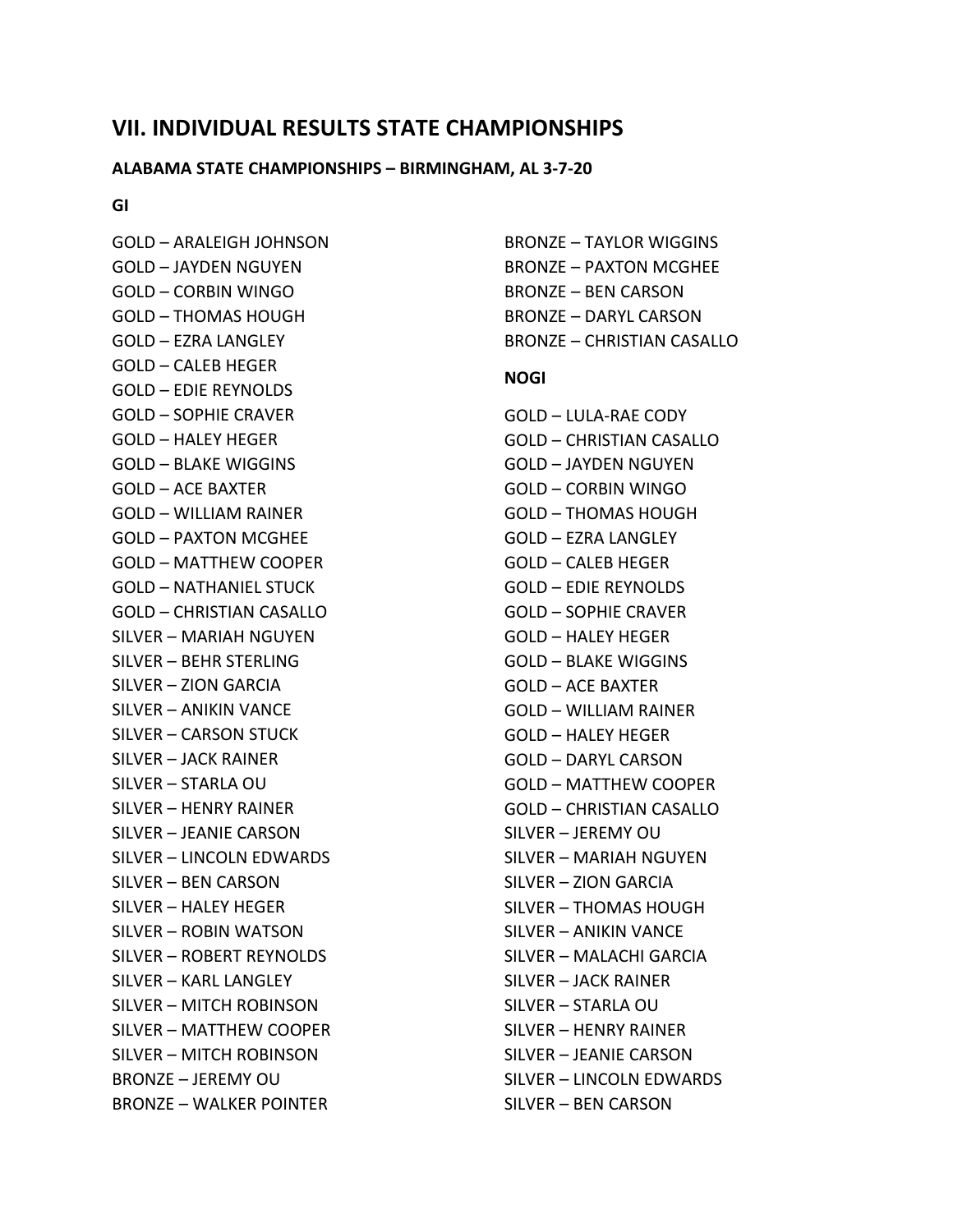SILVER – PAXTON MCGHEE SILVER – MATTHEW COOPER SILVER – KARL LANGLEY SILVER – ROBIN WATSON SILVER – ROBERT REYNOLDS SILVER – ROBERT REYNOLDS SILVER – MITCH ROBINSON BRONZE – ARALEIGH JOHNSON BRONZE – BEHR STERLING BRONZE – WALKER POINTER BRONZE – WAYLON CAPPS BRONZE – NATHANIEL STUCK BRONZE – DARYL CARSON

#### **ALABAMA STATE CHAMPIONSHIPS – BIRMINGHAM, AL 4-7-19**

**GI**

GOLD – DOMINIQUE WOODWARD GOLD – JC HULIHEIN GOLD – TEDDY MITCHELL GOLD – ED HERRINGTON GOLD – MIKE BRADDOCK GOLD – COLE NICHOLAS GOLD – BLAKE WANG GOLD – KELLAN YAMANE GOLD – MYLA MAY GOLD – BEN CARSON GOLD – WILLIAM RAINER GOLD – STARLA OU GOLD – COLEMAN LILES GOLD X2 – REED TURNER GOLD – WALKER HOLDER GOLD – BLAKE WIGGINS SILVER – COLEMAN LILES SILVER – DYLAN BRUNSON SILVER – ETHAN BOONE SILVER – NATHANIEL STUCK SILVER – CHRISTIAN CASALLO

SILVER – JEREMY OU SILVER – LEE PORTER SILVER – BRENNEN YAMANE SILVER – SOPHIE CRAVER SILVER – CHARLIE TURNER SILVER – TAYLOR WIGGINS SILVER – CHRIS STUCK SILVER – HAYLEY HEGER SILVER – HENRY RAINER SILVER – ACE BAXTER SILVER – CLAIRE WANG BRONZE – TAYLOR WIGGINS BRONZE – JAMIE HOLDER BRONZE – AYDEN HEINSOHN BRONZE – LINCOLN EDWARDS BRONZE – BENJAMIN MILLER BRONZE – HUEY BAXTER BRONZE – REID ZAKUTNEY BRONZE – BRADLEY VORPAHL BRONZE – LIAM CODY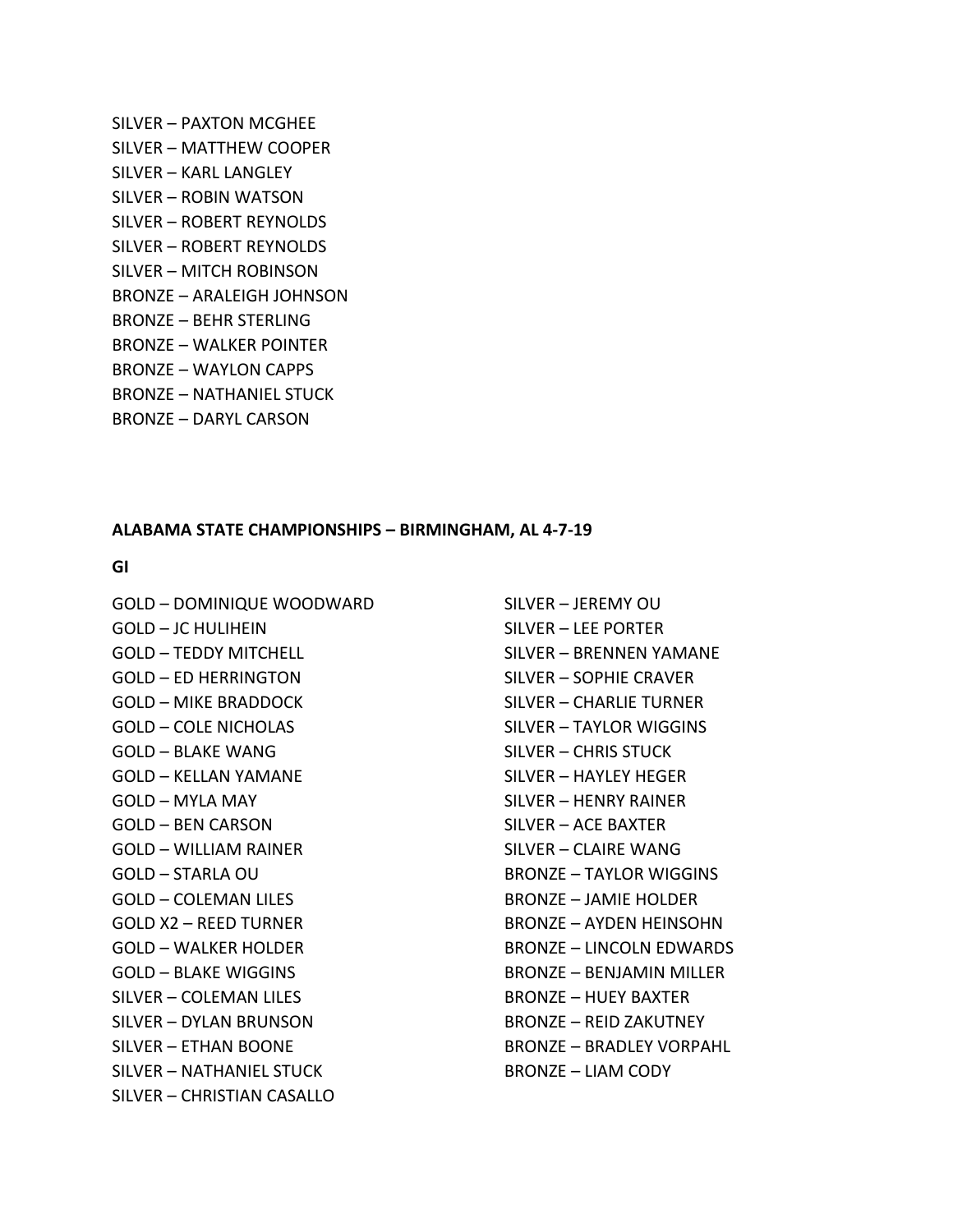BRONZE – CORBIN WINGO BRONZE – HAYLEY HEGER

#### **NOGI**

GOLD – TEDDY MITCHELL GOLD – BLAKE WANG GOLD – KELLAN YAMANE GOLD – MYLA MAY GOLD – CLAIRE WANG GOLD – WALKER HOLDER GOLD – HENRY RAINER GOLD – BRENNEN YAMANE GOLD – SOPHIE CRAVER GOLD – TAYLOR WIGGINS GOLD – HAYLEY HEGER GOLD – COLEMAN LILES GOLD – REED TURNER SILVER – DOMINIQUE WOODWARD SILVER – ETHAN BOONE SILVER – NATHANIEL STUCK SILVER – ED HERRINGTON SILVER – CHRISTIAN CASALLO SILVER – JAMIE HOLDER SILVER – HAYLEY HEGER SILVER – JEREMY OU SILVER – LEE PORTER SILVER – LINCOLN EDWARDS SILVER – BEN CARSON SILVER – CHARLIE TURNER SILVER – WILLIAM RAINER SILVER – BLAKE WIGGINS

BRONZE – CHARLIE TURNER BRONZE – WILLIAM RAINER BRONZE – JEROME ROBERTS BRONZE – LULA-RAE CODY BRONZE – AYDEN HEINSOHN BRONZE – PRESTON THOMPSON BRONZE – BENJAMIN MILLER BRONZE – HUEY BAXTER BRONZE – REID ZAKUTNEY BRONZE – STARLA OU BRONZE – BRADLEY VORPAHL BRONZE – CHRIS STUCK BRONZE – ACE BAXTER BRONZE – CORBIN WINGO BRONZE – LIAM CODY

#### **GI**

GOLD – MITCH ROBINSON GOLD – MIKE COMMISKEY SILVER – DARYL CARSON SILVER X2 – BILLY MILLER SILVER X2– MARK ZAKUTNEY SILVER X4 – REED TURNER SILVER – RYDER BARNES

**ALABAMA STATE CHAMPIONSHIPS – SPAIN PARK, AL 4-7-18**

SILVER – HARLAN BOLTON SILVER – MEGAN LAM SILVER – NATE STUCK SILVER – EASTON PRIDMORE SILVER – NATHANIEL BREWER SILVER – LINUX LEGENDRE SILVER – BEN CARSON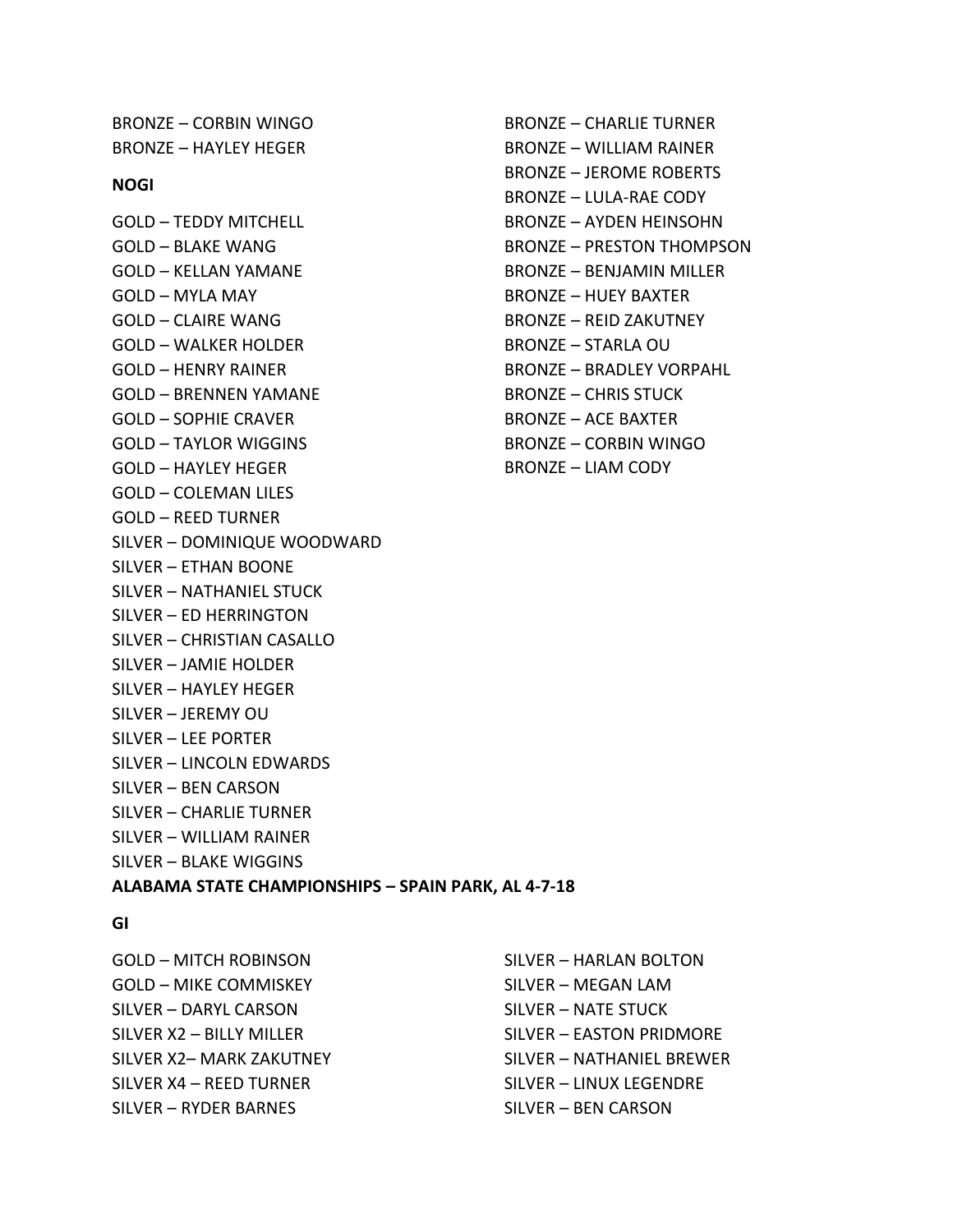SILVER – CARSON STUCK SILVER – JAKOB NORTHRUP SILVER – TAYLOR WIGGINS SILVER – BRENNEN YAMANE SILVER – CHARLES TURNER SILVER – ACE BAXTER BRONZE – CHRIS STUCK BRONZE – NATE STUCK BRONZE – STEVE SCHOPER BRONZE – FAITH HULIHEIN

BRONZE – PRESTON THOMPSON BRONZE – RYDER PRIDMORE BRONZE – KULLEN MCWHORTER BRONZE – LINCOLN EDWARDS BRONZE – ALEX WEIR BRONZE – BRADLEY VORPAHL BRONZE – CHRIS STUCK BRONZE – REID ZAKUTNEY BRONZE – WILLIAM RAINER BRONZE – JOHNNY FREGO

## **NOGI**

GOLD – REED TURNER GOLD – MARK ZAKUTNEY GOLD – RYDER BARNES GOLD – HARLAN BOLTON GOLD – FAITH HULIHEIN GOLD – RYDER PRIDMORE GOLD – NATHANIEL BREWER GOLD – BRENNEN YAMANE GOLD – BEN CARSON GOLD – WILLIAM RAINER SILVER – NATE STUCK SILVER – REED TURNER SILVER – BILLY MILLER SILVER – MARK ZAKUTNEY SILVER – REED TURNER SILVER – EASTON PRIDMORE SILVER – PRESTON THOMPSON SILVER – KULLEN MCWHORTER SILVER – BEN SHAW SILVER – CARSON STUCK SILVER – JAKOB NORTHRUP SILVER – ELENA VORPAHL

SILVER – HUEY BAXTER SILVER – LUKE MACKIN SILVER – JEANIE CARSON SILVER – ACE BAXTER SILVER – BRADLEY VORPAHL SILVER – CHRIS STUCK SILVER – TJ NORTHRUP BRONZE – JOHNNY FREGO BRONZE – BILLY MILLER BRONZE – MITCH ROBINSON BRONZE – BENJAMIN MILLER BRONZE – MYLA MAY BRONZE – LIAM CODY BRONZE – SAMUEL CROSS BRONZE – HENRY RAINER BRONZE – TAYLOR WIGGINS BRONZE – MALA CROSS BRONZE – CHARLES TURNER BRONZE – TEAGUE WARD BRONZE – MADDOX MURRILL BRONZE – REID ZAKUTNEY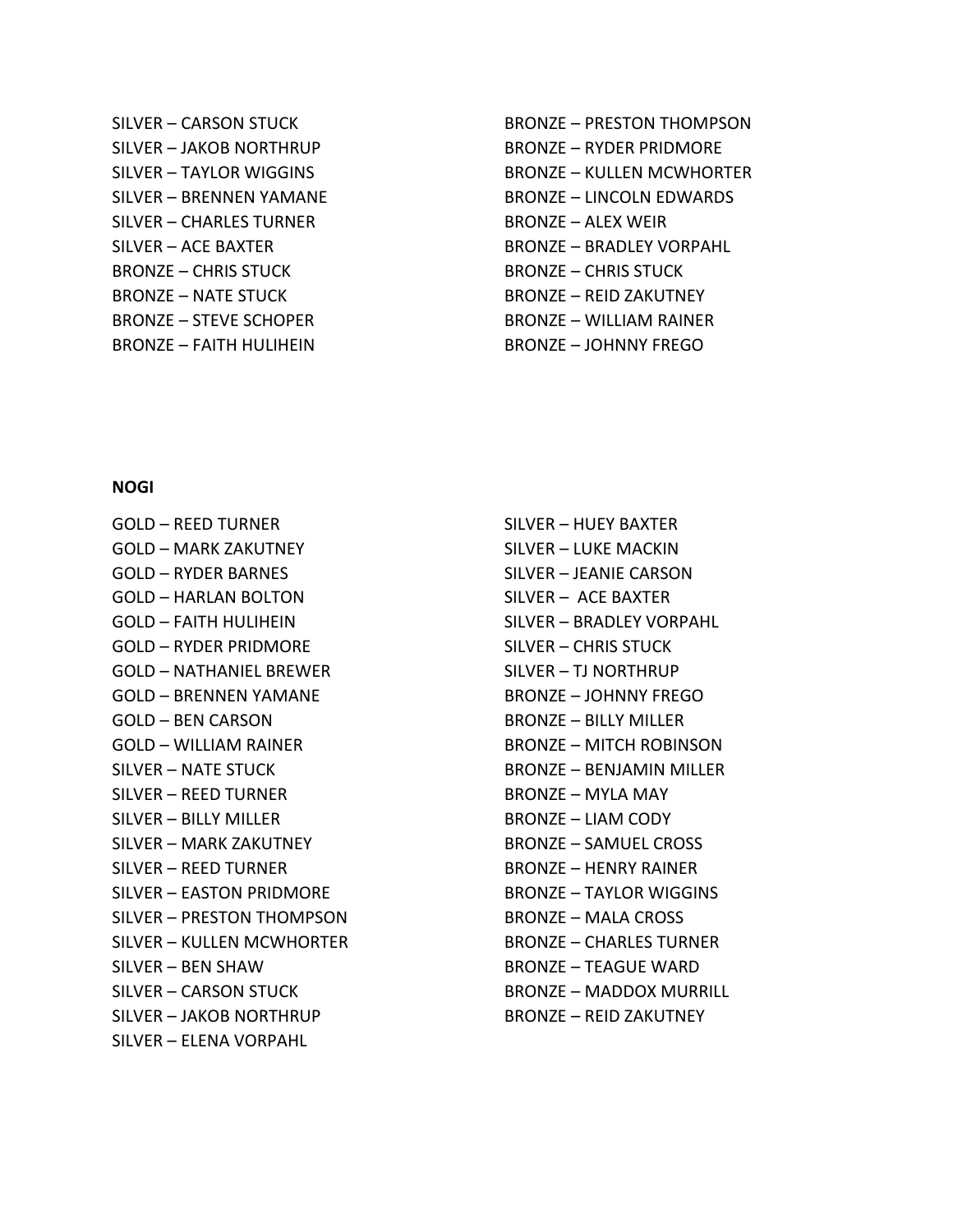#### **ALABAMA STATE CHAMPIONSHIPS – BIRMINGHAM, AL 3-18-17**

**GI**

GOLD – CHANDLER BLACKWELL GOLD – JOSE NINO GOLD – ED HERRINGTON GOLD – MICHAEL BRADDOCK GOLD – JASON YOUNG GOLD – CORY MASS GOLD – JAMIE HOLDER GOLD – CAMERON HOLDER GOLD – BRENNEN YAMANE GOLD – BENJAMIN SWINDLE GOLD – ACE BAXTER GOLD – JEANIE CARSON GOLD – LUKE MACKIN GOLD – EZRA SEXTON GOLD – LINCOLN EDWARDS GOLD – CLAIRE DUNCAN GOLD – TEAGUE WARD GOLD – WILLIAM RAINER GOLD – JOHNNY FREGO GOLD – KELLAN YAMANE GOLD – LIAM CODY SILVER – BRAD LEONARD SILVER – RYDER BARNES SILVER – DALLAS JONES SILVER – MEGAN LAM SILVER – CORY MASS SILVER – DREW BAXTER SILVER – STEVE SCHOPER SILVER – BRIAN DUNCAN SILVER – JOHNNY FREGO SILVER – CAMERON HOLDER SILVER – THIBAU DOUMENG SILVER – TJ NORTHRUP SILVER – JACKSON SISKEY SILVER – BEN CARSON SILVER – MYLA MAY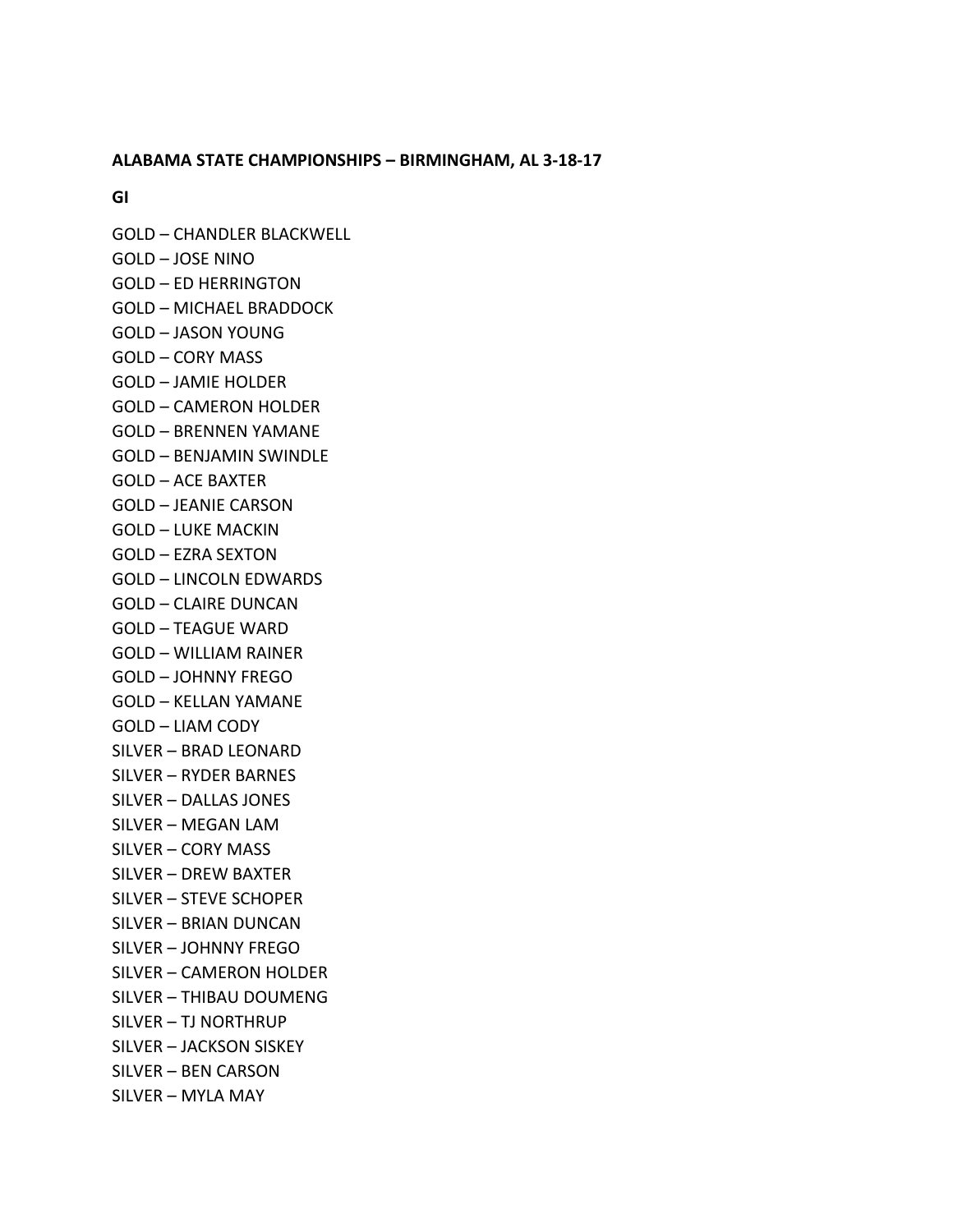SILVER – DALTON ALLEN SILVER – LUKE DUNCAN SILVER – COLIN CLAPROOD SILVER – AAIDEN ROGERS BRONZE – BRYTON LOPEZ BRONZE X2 – THOMAS CAPPS BRONZE – KYLE LOWERY BRONZE – AARON ROGERS BRONZE – ANNALIESE WHITE BRONZE – BLAKE WIGGINS BRONZE – AYDEN HEINSOHN BRONZE – HENRY RAINER BRONZE – THOMAS COKER BRONZE – CHRIS STUCK

#### **NOGI**

GOLD – CHANDLER BLACKWELL GOLD – HARLAN BOLTON GOLD – JASON YOUNG GOLD – CORY MASS GOLD – AARON ROGERS GOLD – BRIAN DUNCAN GOLD – JAMIE HOLDER GOLD X2 – CAMERON HOLDER GOLD – BENJAMIN SWINDLE GOLD – ACE BAXTER GOLD – JACKSON SISKEY GOLD – JEANIE CARSON GOLD – DALTON ALLEN GOLD – LINCOLN EDWARDS GOLD – CLAIRE DUNCAN GOLD – TEAGUE WARD GOLD – WILLIAM RAINER GOLD – JOHNNY FREGO GOLD – CHRIS STUCK SILVER – RYDER BARNES SILVER – CORY MASS SILVER X2 – TJ NORTHRUP SILVER – BRENNEN YAMANE SILVER – MYLA MAY SILVER – LUKE MACKIN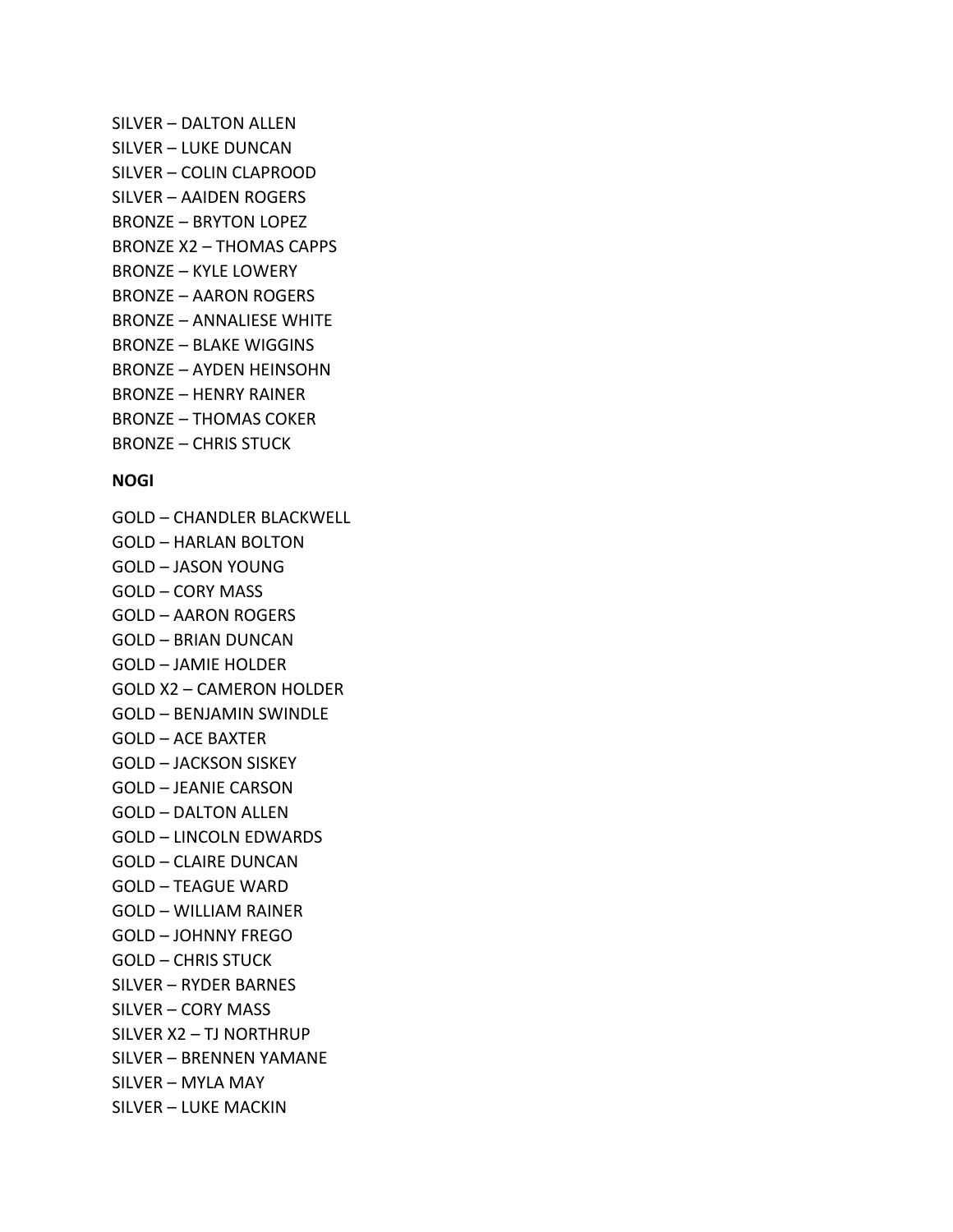SILVER – LUKE DUNCAN SILVER – COLIN CLAPROOD SILVER – THOMAS COKER SILVER – LIAM CODY BRONZE X2 – THOMAS CAPPS BRONZE – MICHAEL BRADDOCK BRONZE – STEVE SCHOPER BRONZE – ANNALIESE WHITE BRONZE – WILLIAM RAINER BRONZE – CHRIS STUCK BRONZE – THIBAU DOUMENG BRONZE – BEN CARSON BRONZE – TAYLOR WIGGINS BRONZE – BLAKE WIGGINS BRONZE – EZRA SEXTON BRONZE – AYDEN HEINSON BRONZE – HENRY RAINER BRONZE – AAIDEN ROGERS

#### **OPEN**

GOLD X2 – MEGAN LAM GOLD – JAMIE HOLDER SILVER X2 – ANNALIESE WHITE BRONZE – HARLAN BOLTON BRONZE X2 – ANH DANG

#### **ALABAMA STATE CHAMPIONSHIPS – BIRMINGHAM, AL 3-5-16**

**GI**

GOLD – KALEE HOLDER GOLD – CAMERON HOLDER GOLD – COOPER THOMSON GOLD – WILLIAM RAINER GOLD – SAMUEL CROSS GOLD – MALA CROSS GOLD – BRENNEN YAMANE GOLD – KATHERINE ROBINSON GOLD – TEAGUE WARD GOLD – BRYTON LOPEZ GOLD – JOSHUA THOMPSON GOLD – HARLAN BOLTON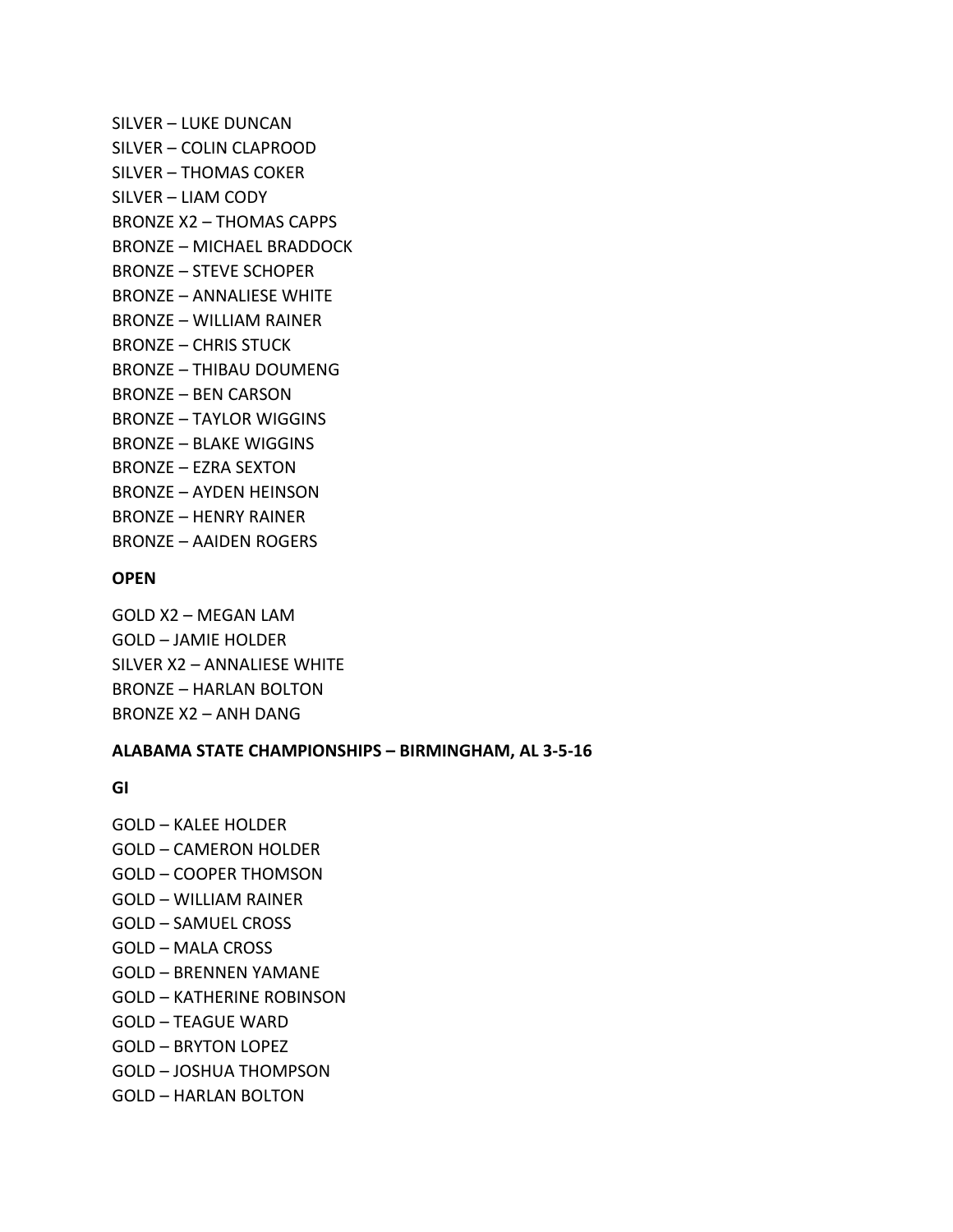GOLD – JAMIE HOLDER GOLD – VICTORIA SPRIGGS GOLD – WILL BYRD GOLD X2 – JIMMY CHAMBLESS GOLD – MEGAN LAM SILVER – NATE POWERS SILVER – JEANIE CARSON SILVER – KELLAN YAMANE SILVER – MALONE NGANDO SILVER – SAGE GIVENS SILVER – NOLAN WHITEIS SILVER – LANCE DONNELLY SILVER – ANNALIESE WHITE SILVER – JOHNNY FREGO SILVER – CHANDLER BLACKWELL SILVER – JOSHUA THOMPSON SILVER – MITCH ROBINSON SILVER – VICTORIA SPRIGGS SILVER – ANDREW HULSEY SILVER – DJ MCAULEY SILVER – CARL DONNELLY SILVER – MEGAN LAM BRONZE – PARKER THOMSON BRONZE – HENRY RAINER BRONZE – BEN CARSON BRONZE – OSKAR MITCHELL BRONZE – ISABEL MCAULEY BRONZE – NOLAN WHITEIS BRONZE – KOLE CARLTON BRONZE – ANNALIESE WHITE BRONZE – PEYTON SEXTON BRONZE – JAMIE HOLDER BRONZE – MITCH ROBINSON BRONZE – CHRISTIAN CASALLO BRONZE – KYLE JONES **NOGI**

GOLD – COOPER THOMSON GOLD – SAMUEL CROSS GOLD – BEN CARSON GOLD – KATHERINE ROBINSON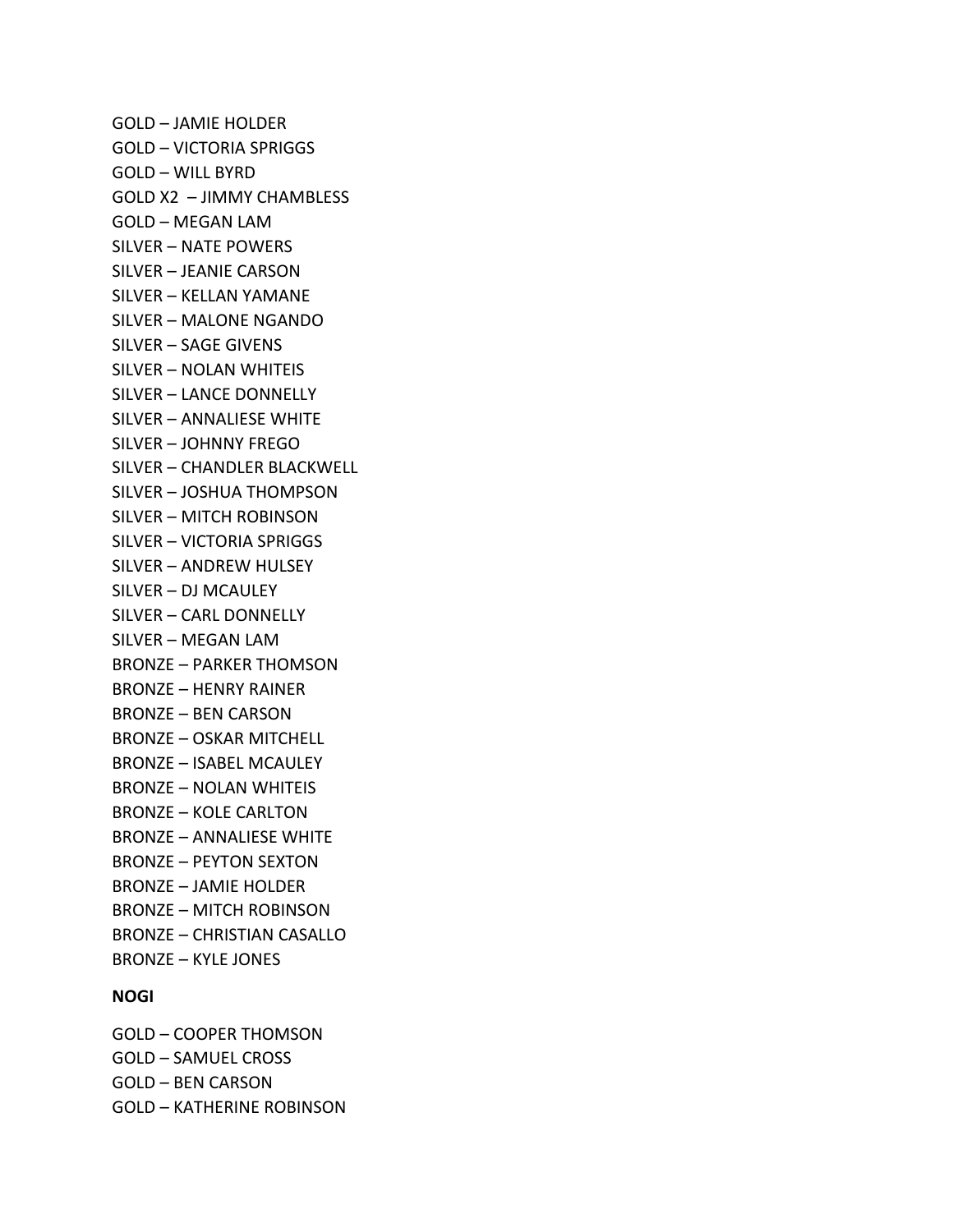GOLD – TEAGUE WARD GOLD – SAGE GIVENS GOLD – ISABEL MCAULEY GOLD – NOLAN WHITEIS GOLD – LANCE DONNELLY GOLD – ANNALIESE WHITE GOLD – JOSHUA THOMPSON GOLD – HARLAN BOLTON GOLD X2 – VICTORIA SPRIGGS GOLD – KYLE JONES GOLD – JIMMY CHAMBLESS GOLD – DJ MCAULEY GOLD – MEGAN LAM SILVER – KALEE HOLDER SILVER – CAMERON HOLDER SILVER – MALA CROSS SILVER – JEANIE CARSON SILVER – BRENNEN YAMANE SILVER – KELLAN YAMANE SILVER – MALONE NGANDO SILVER – BRYTON LOPEZ SILVER – LANCE DONNELLY SILVER – JOHNNY FREGO SILVER – ANDREW HULSEY SILVER – WILL BYRD SILVER – CARL DONNELLY BRONZE – PARKER THOMSON BRONZE – HENRY RAINER BRONZE – WILLIAM RAINER BRONZE – BRADY KONEN BRONZE – COLE ROBINSON BRONZE – KOLE CARLTON BRONZE X2 – PEYTON SEXTON BRONZE – CHANDLER BLACKWELL BRONZE – MICHAEL CRENSHAW BRONZE – JOSHUA THOMPSON BRONZE – JAMIE HOLDER BRONZE – CHRISTIAN CASALLO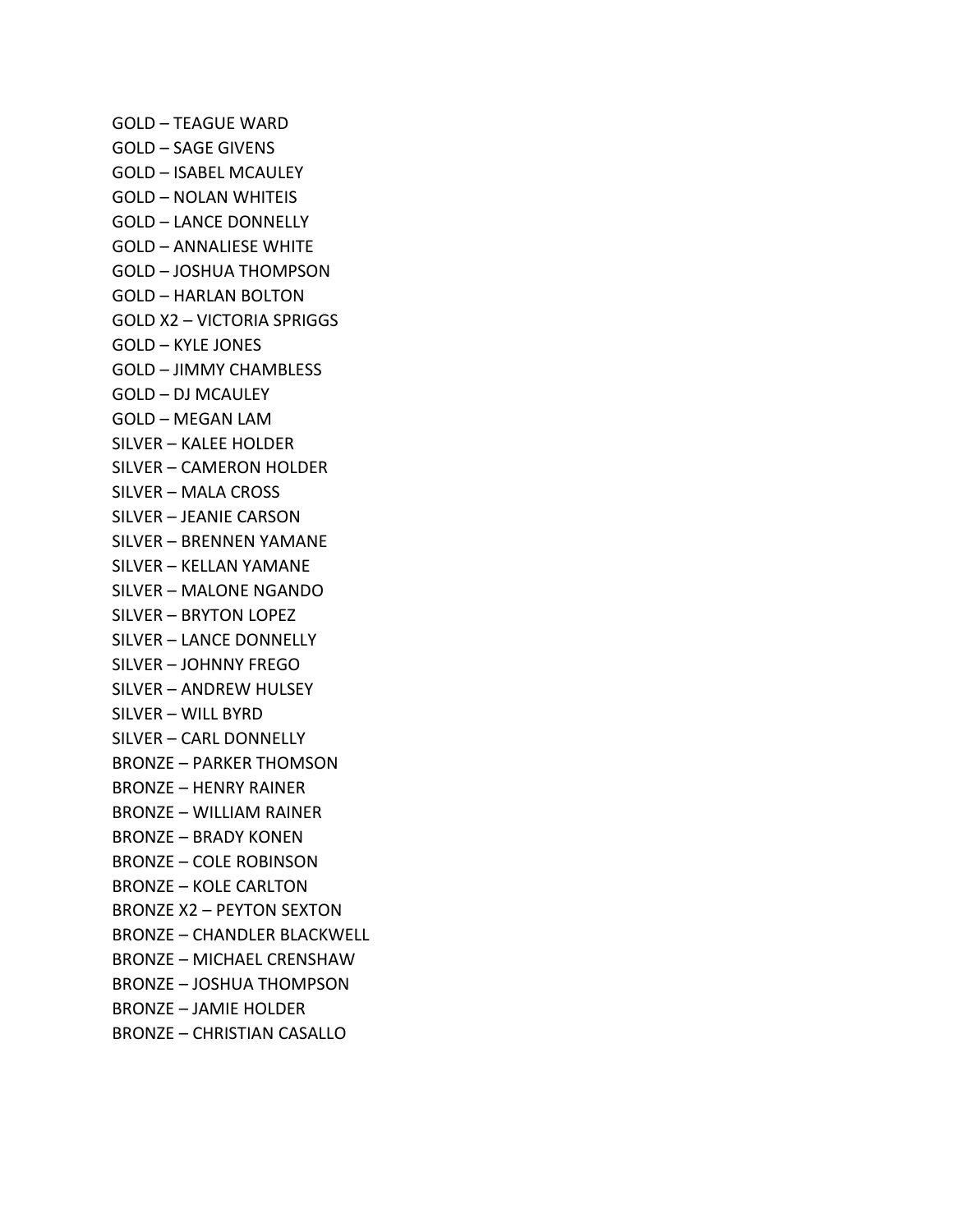#### **ALABAMA STATE CHAMPIONSHIPS – ORANGE BEACH,AL 4-18-15**

**GI**

GOLD – SCOTT MILLER GOLD – LAFRANCE CAREY GOLD – JAMIE HOLDER GOLD – CJ HELVESTON GOLD – FORREST NELSON SILVER – BRENNEN YAMANE SILVER – DYLAN ACKERMAN SILVER – MICHAEL CROCKER SILVER – LAYNE LYBRAND SILVER – RAFAEL RODRIGUEZ SILVER – NOLAN WHITEIS SILVER – BAILEY MOTT SILVER – KYLE ACKERMAN BRONZE – ELIAS CARRASCO BRONZE – REID ZAKUTNEY BRONZE – CAMERON HOLDER BRONZE – TJ NORTHROP

## **NOGI**

GOLD – SCOTT MILLER GOLD – LAYNE LYBRAND GOLD – RAFAEL RODRIGUEZ GOLD – NOLAN WHITEIS GOLD – CJ HELVESTON GOLD – KYLE ACKERMAN GOLD – FORREST NELSON SILVER – BRENNEN YAMANE SILVER – DYLAN ACKERMAN SILVER – SCOTT MILLER SILVER – MICHAEL CROCKER SILVER – JAMIE HOLDER SILVER – LAYNE LYBRAND SILVER – TJ NORTHROP BRONZE – REID ZAKUTNEY BRONZE – CAMERON HOLDER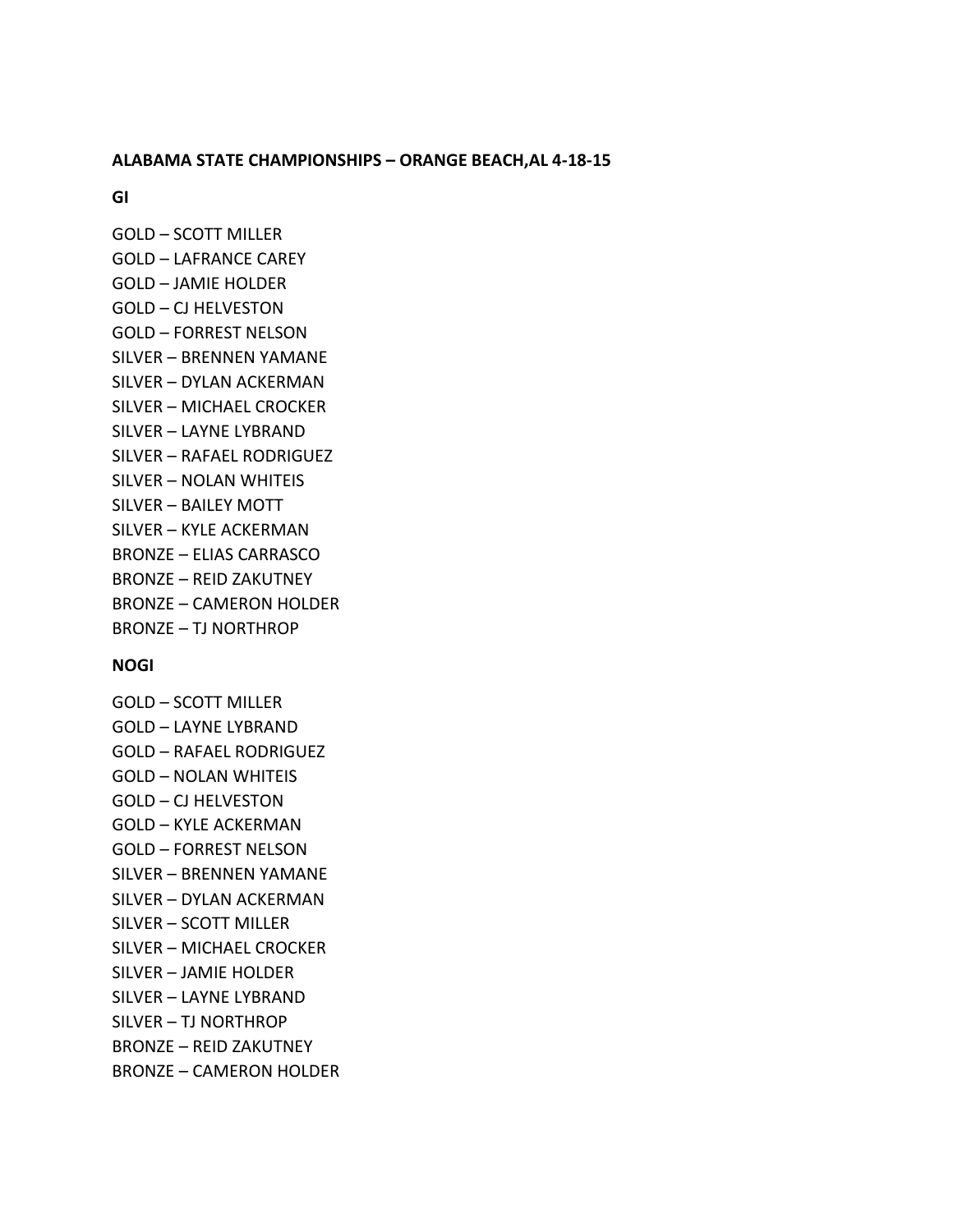BRONZE – REAGAN DEFNALL BRONZE – BRENT ACKER

#### **ALABAMA STATE CHAMPIONSHIPS – BIRMINGHAM, AL 3-14-15**

**GI**

GOLD – COOPER THOMSON GOLD – BRENT ACKER GOLD – ELIAS CARRASCO GOLD – CHRIS STUCK GOLD – JACK WARD GOLD – BRYTON LOPEZ GOLD – LAYNE LYBRAND GOLD – LANCE DONNELLY GOLD – SCARLET GILDER GOLD – SARAH WILSON GOLD – CHANDLER BLACKWELL GOLD X2 – JIMMY CHAMBLESS GOLD – NATE STUCK GOLD – JOSH THOMPSON GOLD – SCOTT MILLER GOLD – RICK OLIVER GOLD – JAMIE HOLDER SILVER – COOPER GRIMSLEY SILVER – TEDDY CASLER SILVER – NATE POWERS SILVER – ASHTON VICTORY SILVER – TEAGUE WARD SILVER – JACK GRIMSLEY SILVER – CAMERON HOLDER SILVER – COLLIN LYBRAND SILVER – MARLEY CHARLES SILVER – ALYSON JENKINS SILVER – STEPHANIE BLAINE SILVER – BRIAN SHETTLESWORTH SILVER – MICHAEL CROCKER SILVER – DAVID BLAINE SILVER – RICK MAYFIELD SILVER – AMORY WILSON SILVER – SCOTT BRADLEY SILVER – SKYE CLAUSON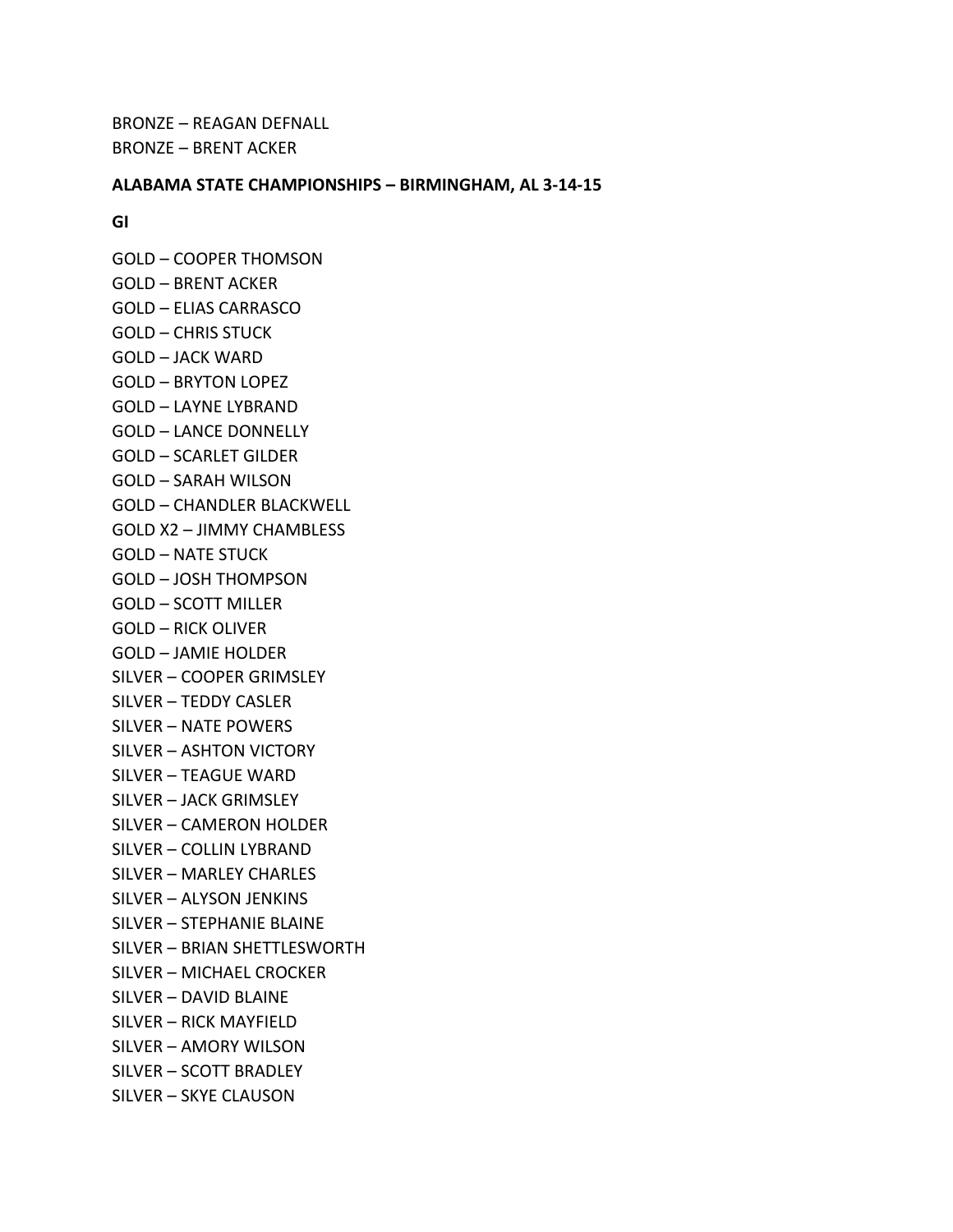SILVER – RAFAEL RODRIGUEZ SILVER – LAYNE LYBRAND SILVER – JOSH THOMPSON BRONZE – BRYTON LOPEZ BRONZE – MADDUX MURRILL BRONZE – PARKER THOMSON BRONZE – JACKSON CHARLES BRONZE X2 – FORREST NELSON BRONZE – KOLE CARLTON BRONZE – IAN ROCHE BRONZE X2 – VIVIAN BLAINE BRONZE – ANGELINA MCALEER BRONZE – ZACH MEADOR BRONZE – JERRY CLANTON BRONZE – LANCE DONNELLY

## **NOGI**

GOLD – BRENT ACKER GOLD – NATE POWERS GOLD – ELIAS CARRASCO GOLD – JACK GRIMSLEY GOLD – CAMERON HOLDER GOLD – LAYNE LYBRAND GOLD – IAN ROCHE GOLD – MARLEY CHARLES GOLD –ALYSON JENKINS GOLD– STEPHANIE BLAINE GOLD – JIMMY CHAMBLESS GOLD – NATE STUCK GOLD – DAVID BLAINE GOLD – JOSH THOMPSON GOLD – SCOTT MILLER GOLD – RICK OLIVER GOLD – JAMIE HOLDER SILVER – PARKER THOMSON SILVER – JACKSON CHARLES SILVER – ASHTON VICTORY SILVER – CHRIS STUCK SILVER – FORREST NELSON SILVER – JACK WARD SILVER – STEPHANIE BLAINE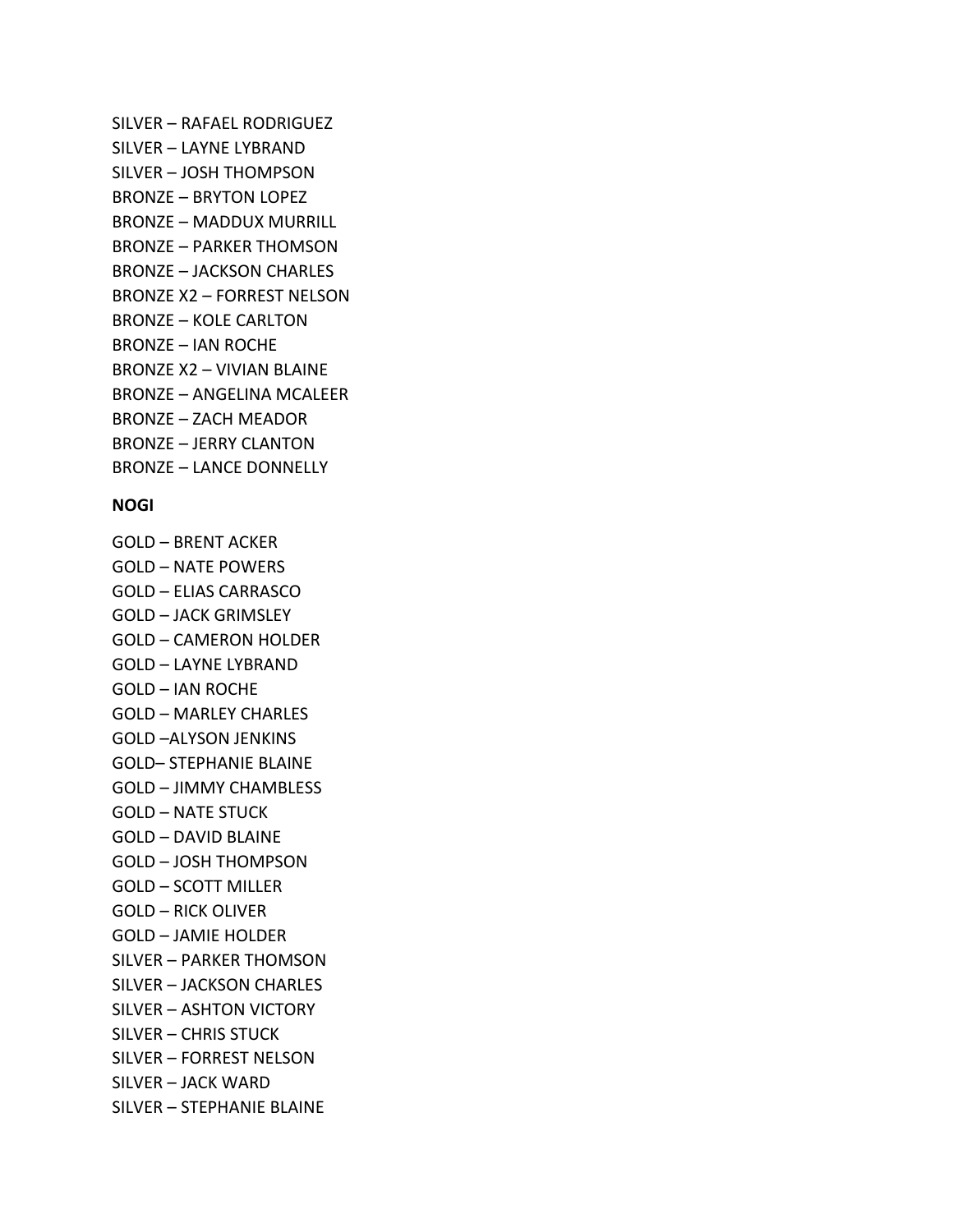SILVER – BRYTON LOPEZ SILVER – KOLE CARLTON SILVER – VIVIAN BLAINE SILVER – SCARLET GILDER SILVER – ANGELINA MCALEER SILVER – SARAH WILSON SILVER – CHANDLER BLACKWELL SILVER – MICHAEL CROCKER SILVER – RICK MAYFIELD SILVER – SCOTT BRADLEY BRONZE – MADDUX MURRILL BRONZE – COOPER GRIMSLEY BRONZE – CJ HELVESTON BRONZE – COOPER THOMSON BRONZE – COLLIN LYBRAND BRONZE – LANCE DONNELLY BRONZE – AMORY WILSON BRONZE – JERRY CLANTON BRONZE – RAFAEL RODRIGUEZ BRONZE – VIVIAN BLAINE

## **LOUISIANA STATE CHAMPIONSHIPS – NEW ORLEANS, LA 3-7-15**

#### **GI**

GOLD – SCOTT MILLER GOLD – NOLAN WHITEIS BRONZE – JOSH BOYER

## **NOGI**

GOLD – SCOTT MILLER SILVER – NOLAN WHITEIS SILVER – BAILEY MOTT BRONZE – JOSH BOYER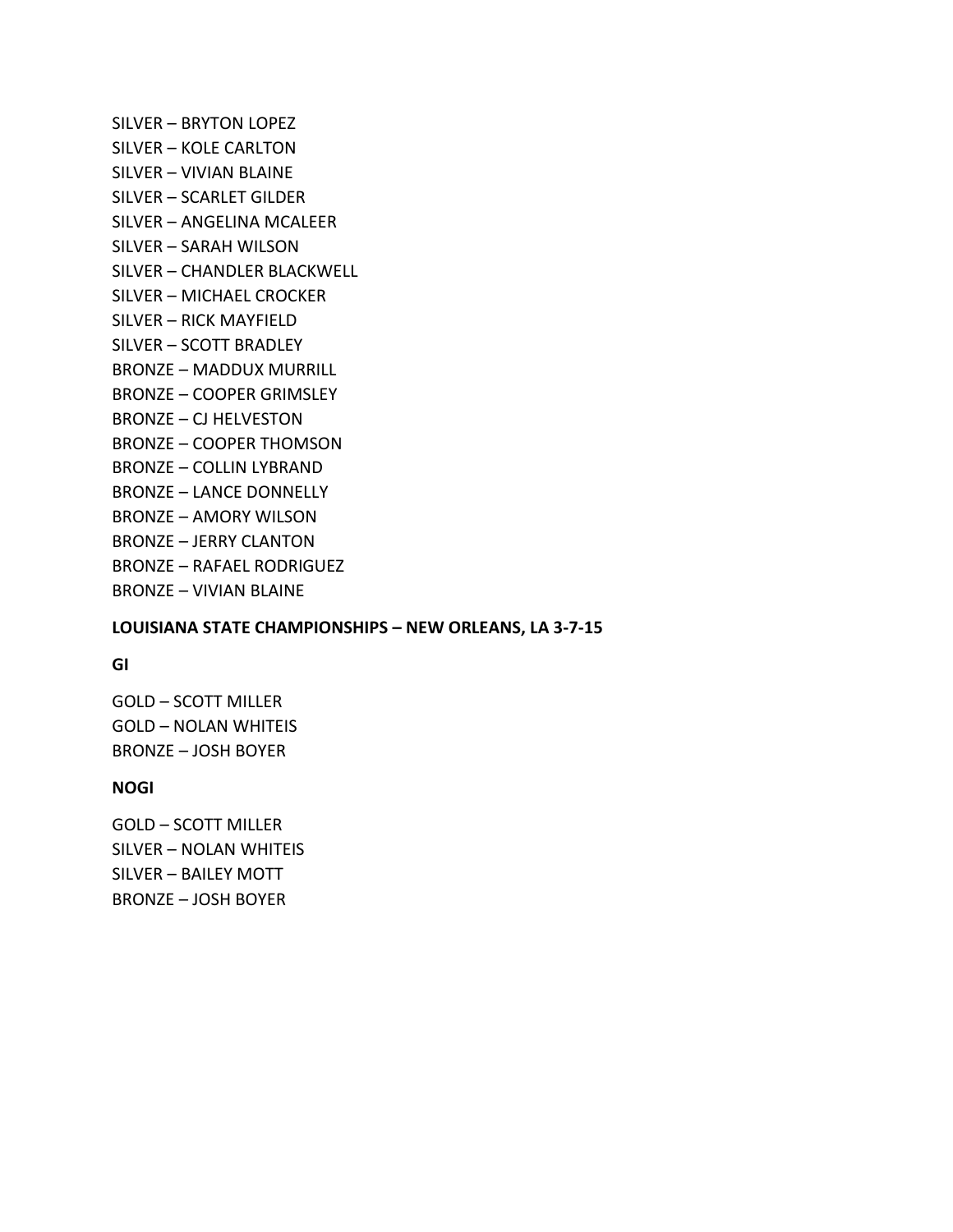**ALABAMA STATE CHAMPIONSHIPS – BIRMINGHAM, AL 8-16-14**

**GI**

GOLD – JOSH THOMPSON GOLD – NATE STUCK GOLD – CHRIS STUCK GOLD – NOLAN WHITEIS GOLD – STEPHANIE BLAINE GOLD – ELIAS CARRASCO GOLD – BRENNEN YAMANE SILVER – BAILEY MOTT SILVER – JOSH BOYER SILVER – KEN LIAO SILVER X2 – SARAH WILSON SILVER – JACK WILSON SILVER – ASHTON VICTORY SILVER – TEAGUE WARD SILVER – MALONE NGANDO SILVER – VIVIAN BLAINE SILVER – NOAH ENGEL BRONZE – JOSH THOMPSON BRONZE – JOSH BOYER BRONZE – SIXTO BOYER BRONZE – JOEL SZIDON BRONZE – FORREST NELSON BRONZE – FORD WATLER BRONZE – ARMANDO LOVE **NOGI**

GOLD – JOSH THOMPSON GOLD – NATE STUCK GOLD – CHRIS STUCK GOLD – NOLAN WHITEIS GOLD – SARAH WILSON GOLD – STEPHANIE BLAINE GOLD – ELIAS CARRASCO GOLD – BRENNEN YAMANE SILVER – SARAH WILSON SILVER – JOSH BOYER SILVER – JOEL SZIDON SILVER – FORREST NELSON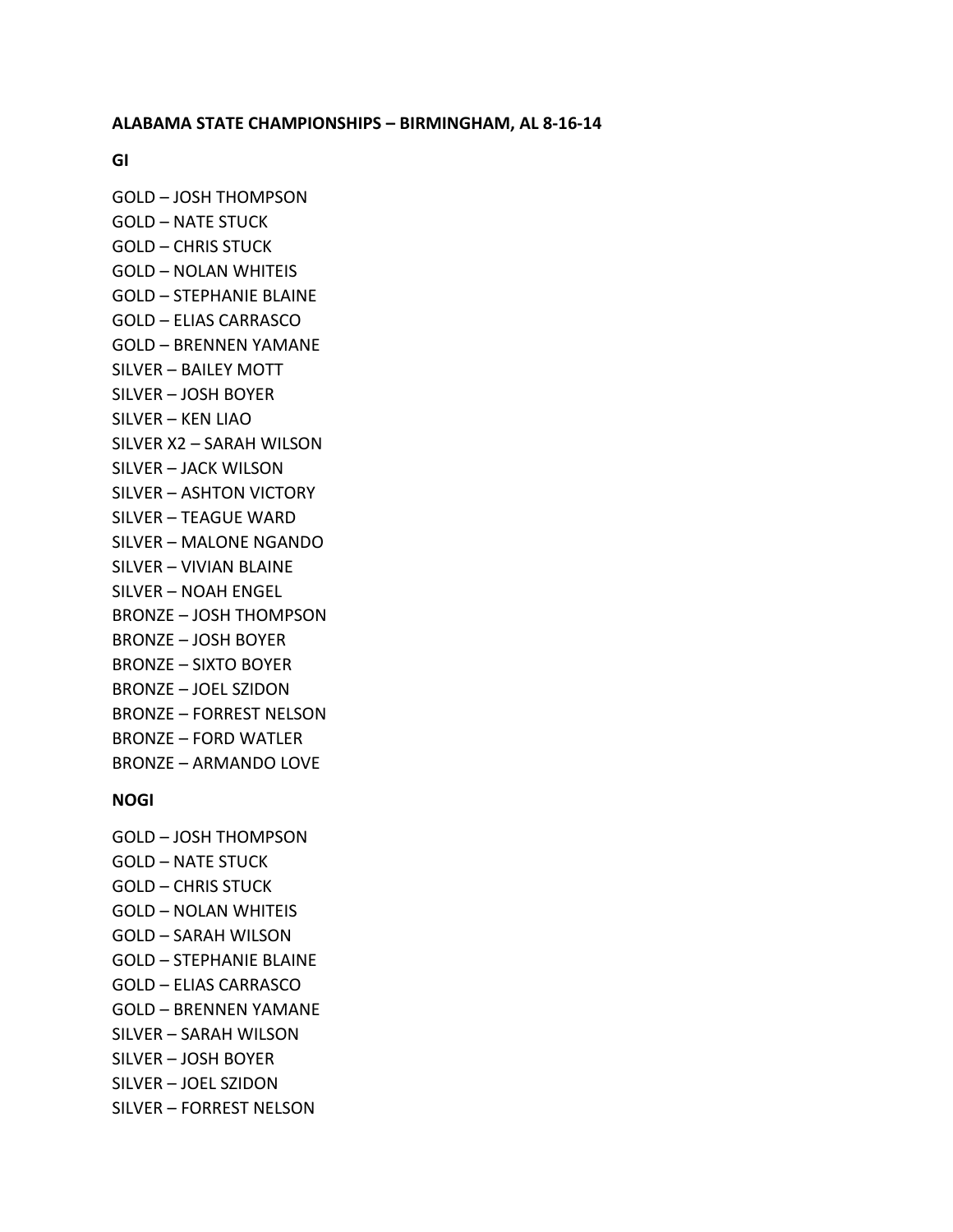SILVER – FORD WATLER SILVER – TEAGUE WARD SILVER – KOLE CARLTON SILVER – MALONE NGANDO SILVER – VIVIAN BLAINE SILVER – NOAH ENGEL BRONZE – JOSH BOYER BRONZE – BAILEY MOTT BRONZE – KEN LIAO BRONZE – JACK WILSON BRONZE – ASHTON VICTORY

#### **MISSISSIPPI STATE CHAMPIONSHIPS – OCEAN SPRINGS, MS 7-26-14**

#### **GI**

GOLD – BRENNEN YAMANE GOLD – KELLER COSTON GOLD – MADDUX MURRILL GOLD – ELIJAH LEAL SILVER – PARKER THOMSON SILVER – EDIE REYNOLDS SILVER – TEAGUE WARD SILVER – ELIAS CARRASCO SILVER – BAILEY MOTT SILVER – FORREST NELSON SILVER – KYLE ACKERMAN SILVER – CARTER REYNOLDS SILVER – LANCE DONNELLY SILVER – CARL DONNELLY SILVER – SIXTO BOYER BRONZE – DYLAN ACKERMAN BRONZE – JACKSON CHARLES BRONZE – KOLE CARLTON BRONZE – DAVID STROUD BRONZE – STEFAN MINTER BRONZE – JACK GRIMSLEY BRONZE – COOPER GRIMSLEY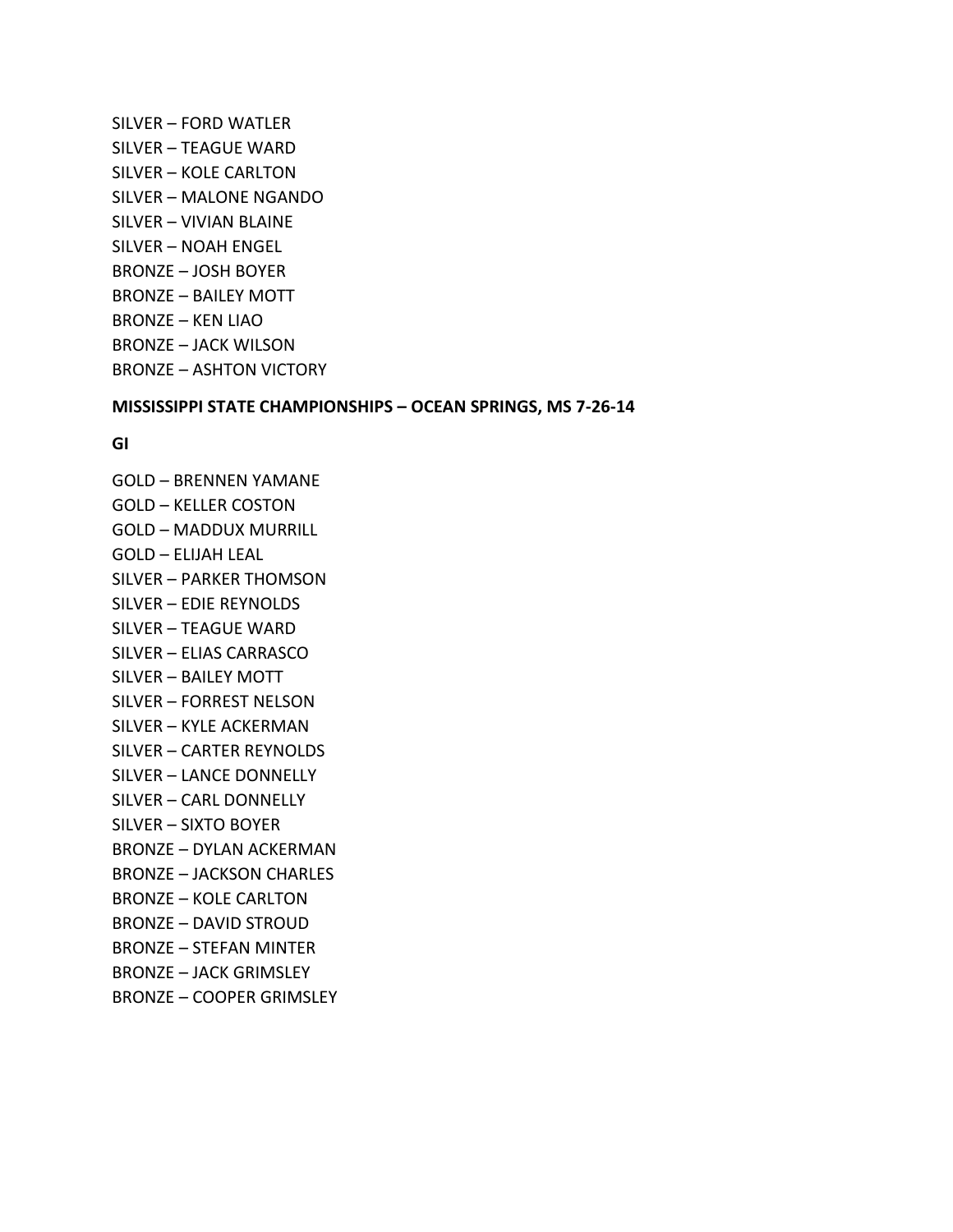#### **NOGI**

GOLD – DYLAN ACKERMAN GOLD – KELLER COSTON GOLD – ELIAS CARRASCO GOLD – ELIJAH LEAL GOLD – DAVID STROUD GOLD – STEFAN MINTER SILVER – EDIE REYNOLDS SILVER – SCARLET GILDER SILVER – NOLAN WHITEIS SILVER – KYLE ACKERMAN SILVER – LANCE DONNELLY SILVER – CARL DONNELLY SILVER – JACK GRIMSLEY SILVER – COOPER GRIMSLEY BRONZE – PARKER THOMSON BRONZE – TEAGUE WARD BRONZE – JACKSON CHARLES BRONZE – MARLEY CHARLES BRONZE – MADDUX MURRILL BRONZE – KOLE CARLTON BRONZE – FORREST NELSON BRONZE – SIXTO BOYER

## **ALABAMA STATE CHAMPIONSHIPS – ORANGE BEACH, AL 3-22-14**

**GI**

GOLD – MALONE NGANDO GOLD – BRENNEN YAMANE GOLD – JACKSON CHARLES GOLD – DYLAN ACKERMAN GOLD – COOPER GRIMSLEY GOLD X2 – JACK WILSON GOLD – BAILEY MOTT GOLD – BRYTON LOPEZ GOLD – CARL DONNELLY GOLD – SCOTT MILLER GOLD – STEFAN MINTER GOLD – JESSI WALSH GOLD – BRITTANY HOUSLEY SILVER – KOBE DONNELLY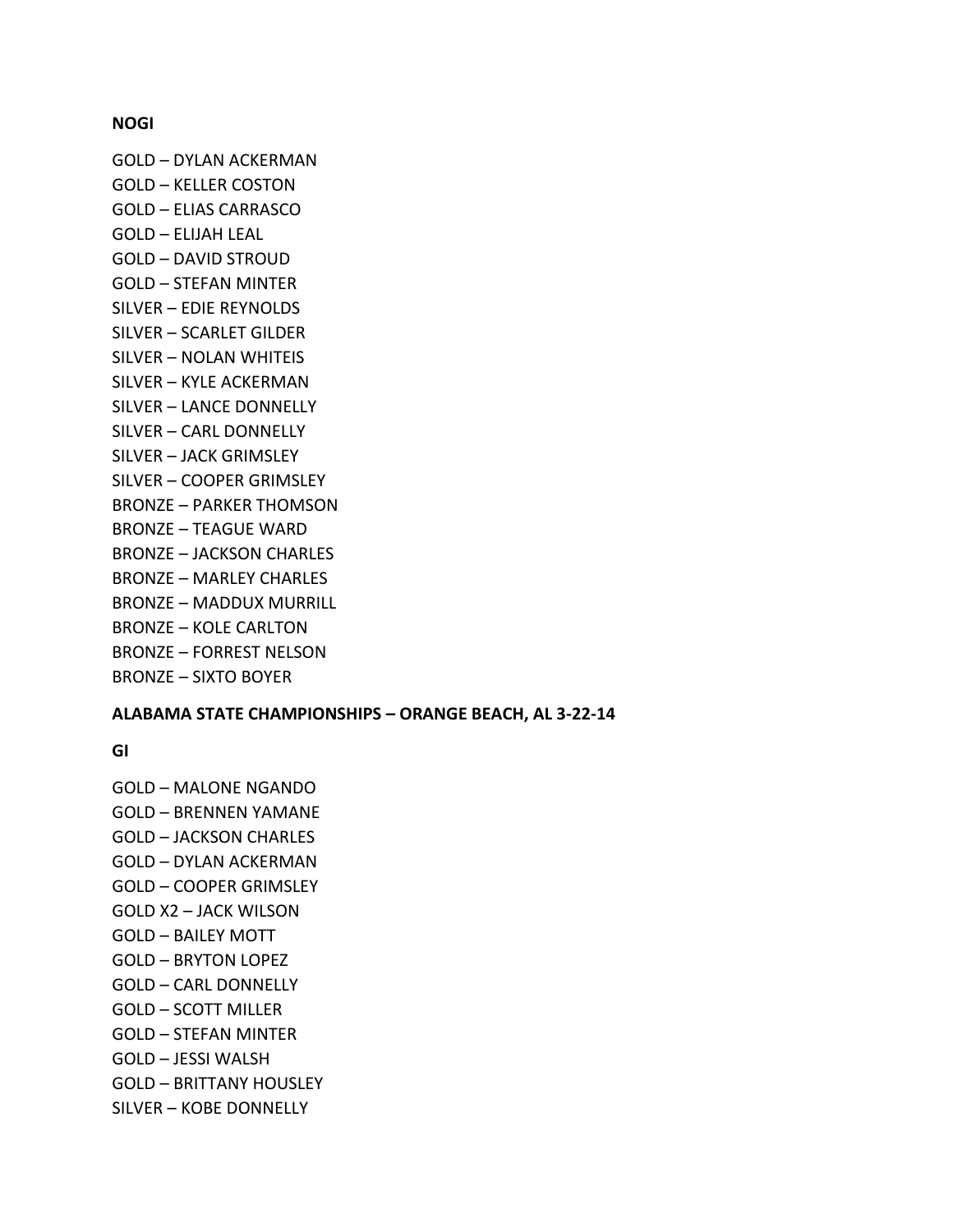SILVER – JACK GRIMSLEY SILVER – FORREST NELSON SILVER – CARTER REYNOLDS SILVER – KYLE ACKERMAN SILVER – KOLE CARLTON SILVER – IAN ROCHE SILVER – ALEX DONALD SILVER – STEVE DOTY SILVER – NATE STUCK SILVER – CHAD PATERSON SILVER – JOSH THOMPSON SILVER – STEVEN MCEVOY SILVER – KEN LIAO SILVER – ROBERT STANTON BRONZE – SCARLET GILDER BRONZE – PARKER THOMSON BRONZE – ELIJAH LEAL BRONZE – LLOYD LACONSAY BRONZE – NOLAN WHITEIS BRONZE – LAFRANCE CAREY BRONZE – JAIME BOWMAN

# **NOGI**

GOLD – BRENNEN YAMANE GOLD – JACKSON CHARLES GOLD – SCARLET GILDER GOLD – ELIJAH LEAL GOLD – JACK WILSON GOLD – NOLAN WHITEIS GOLD – DAVID STROUD GOLD – ALEX DONALD GOLD – CALVIN MAI GOLD – WESLEY LOCKE GOLD – NATE STUCK GOLD – CHAD PATERSON GOLD – SCOTT MILLER GOLD – STEFAN MINTER GOLD – KEN LIAO SILVER – MALONE NGANDO SILVER – COOPER THOMSON SILVER – COOPER GRIMSLEY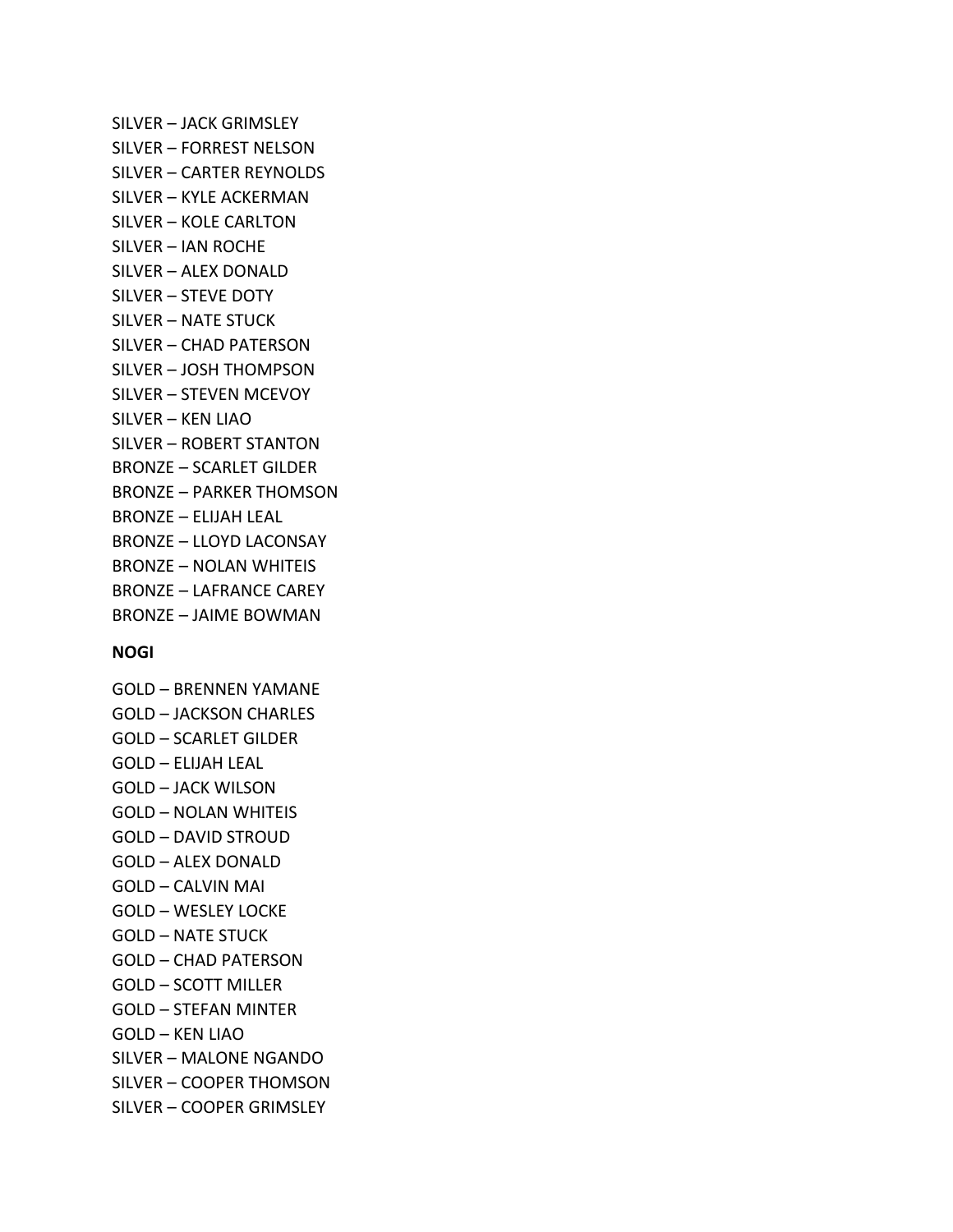SILVER – KOBE DONNELLY SILVER – MARLEY CHARLES SILVER – PARKER THOMSON SILVER – JACK WILSON SILVER – FORREST NELSON SILVER – BAILEY MOTT SILVER – CARTER REYNOLDS SILVER – KYLE ACKERMAN SILVER – KOLE CARLTON SILVER – IAN ROCHE SILVER – LANCE DONNELLY SILVER – CARL DONNELLY SILVER – ROBERT STANTON SILVER – LAFRANCE CAREY SILVER – JESSI WALSH SILVER – BRITTANY HOUSELY SILVER – JAIME BOWMAN BRONZE – DYLAN ACKERMAN BRONZE – JACK GRIMSLEY BRONZE – BRYTON LOPEZ BRONZE – STEVE DOTY BRONZE – CHANDLER BLACKWELL BRONZE – JOSH THOMPSON BRONZE – STEVEN MCEVOY

BRONZE – GARY CARTEE

# **OPEN**

SILVER – JOSH THOMPSON BRONZE – JESSI WALSH

## **TEXAS STATE CHAMPIONSHIP – AUSTIN, TX 3-8-14**

# **GI**

SILVER – ELIJAH LEAL

# **NOGI**

GOLD – ELIJAH LEAL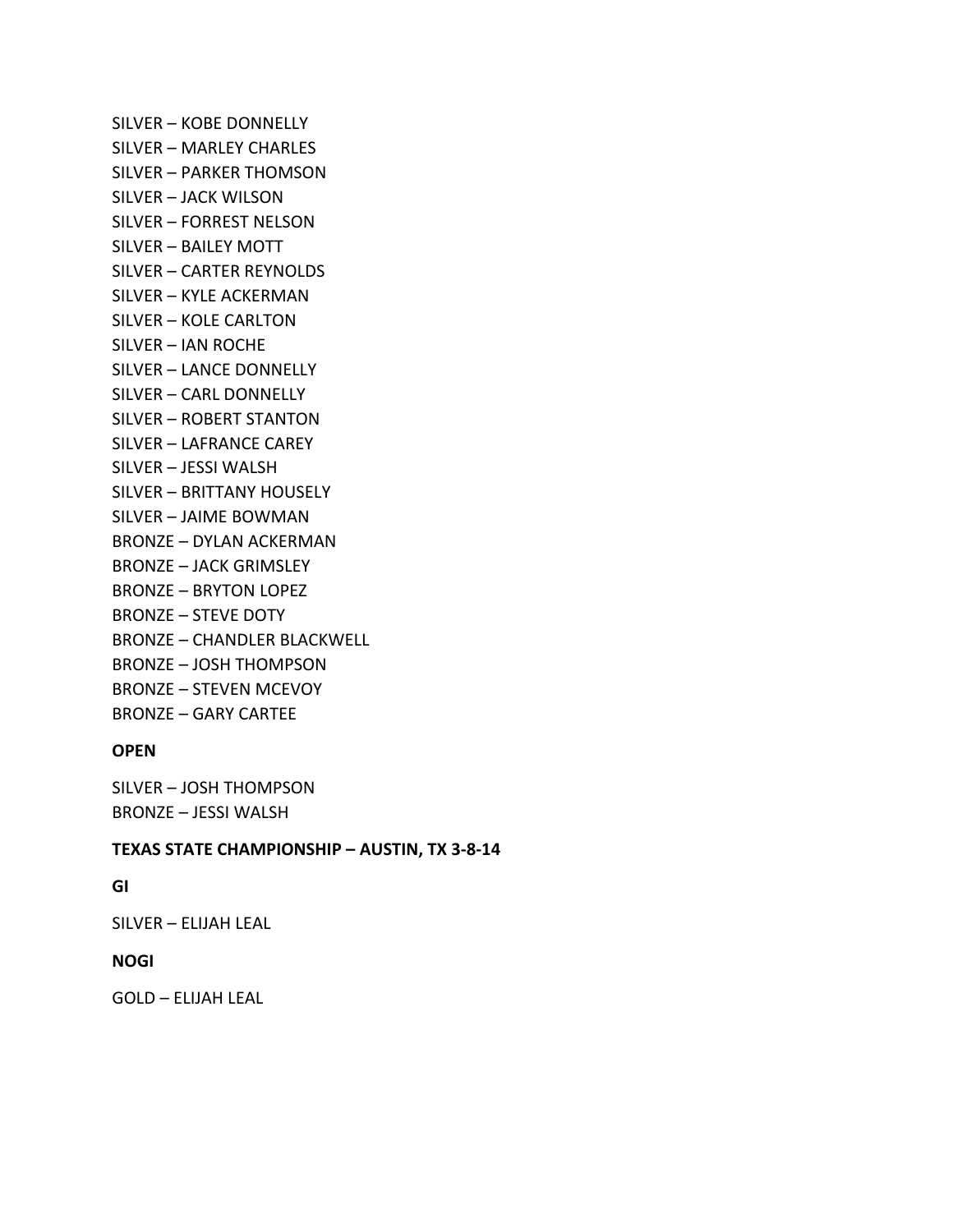## **LOUISIANA STATE CHAMPIONSHIP – NEW ORLEANS, LA 2-8-14**

**GI**

SILVER – HEATHER DAVIS SILVER – LANCE DONNELLY SILVER – ALEJANDRO COLLAZO BRONZE – KELLER COSTON

## **NOGI**

GOLD – SCOTT MILLER GOLD – HEATHER DAVIS SILVER – LANCE DONNELLY BRONZE – KELLER COSTON

## **OPEN**

SILVER – SCOTT MILLER BRONZE – LANCE DONNELLY

#### **ALABAMA STATE GRAPPLING CHAMPIONSHIP – BIRMINGHAM, AL 6-8-13**

**GI**

GOLD – BRENNEN YAMANE GOLD – KAMERON LOCKE GOLD – KOLE CARLTON GOLD – SARAH WILSON GOLD – KAY LANGER GOLD – LAYLA YAMANE GOLD – STEVE DOTY GOLD – TIMOTHY TISDALE GOLD X2 – SCOTT MILLER GOLD – GARY CARTEE GOLD – BAILEY MOTT SILVER – LAFRANCE CAREY SILVER – MALONE NGANDO SILVER – TEAGUE WARD SILVER – IAN ROCHE SILVER – WESLEY LOCKE SILVER – SCARLET GILDER SILVER – JESSICA LITTLE SILVER – JENNIFER COPPAGE SILVER – CARL DONNELLY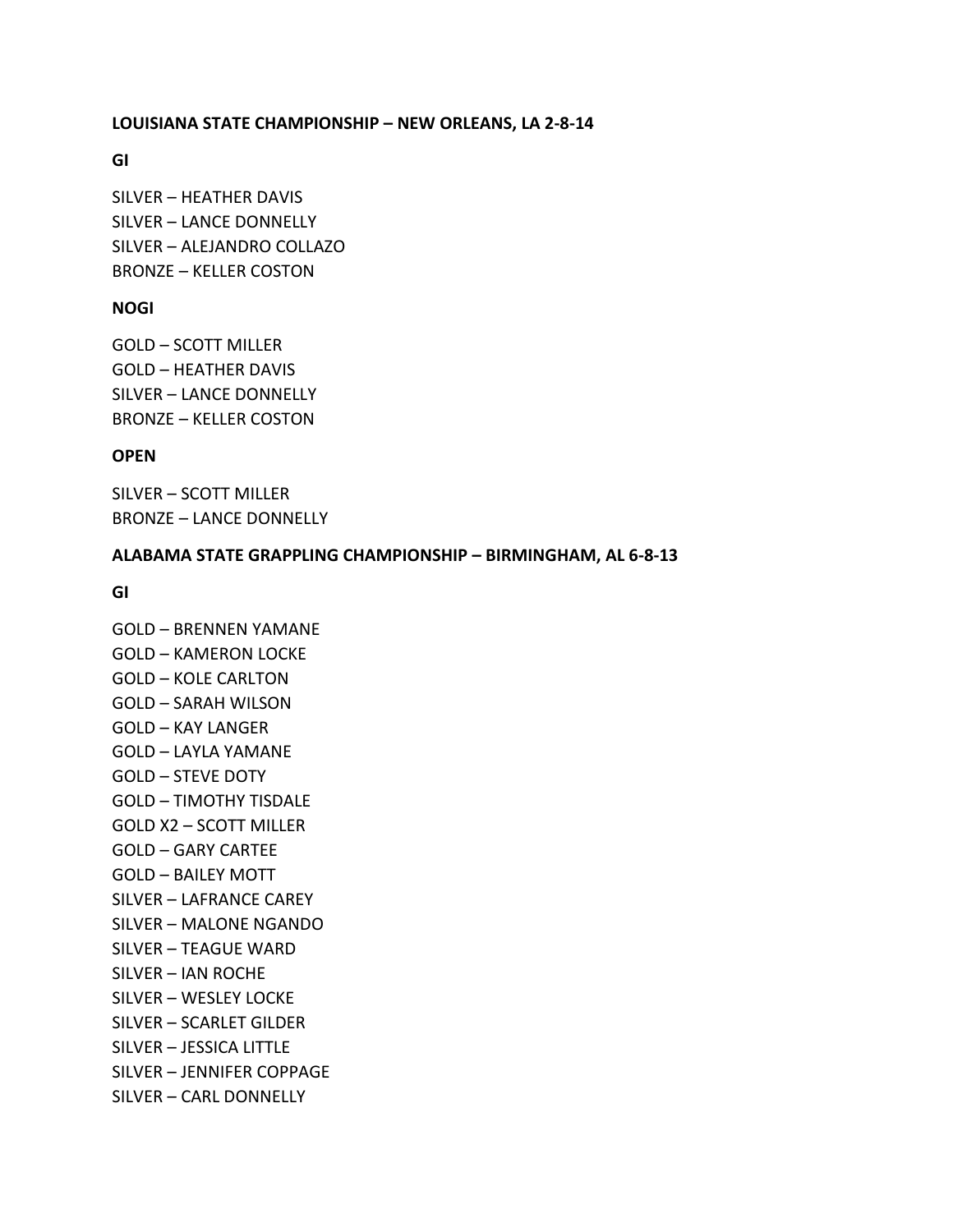SILVER – CALEB TATE BRONZE – KAY LANGER BRONZE – JACK WILSON BRONZE – JOSH ATKINS BRONZE – BRYTON LOPEZ BRONZE – GRAYSON HALEY BRONZE – KAITLYN LANGER BRONZE – RYAN PUGH BRONZE – STEFAN MINTER BRONZE – ARMANDO LOVE

#### **NOGI**

GOLD – BRENNAN YAMANE GOLD – BAILEY MOTT GOLD – GRAYSON HALEY GOLD – KAITLYN LANGER GOLD – TIMOTHY TISDALE GOLD – ARMANDO LOVE GOLD – SCOTT MILLER GOLD – GARY CARTEE SILVER – MALONE NGANDO SILVER – TEAGUE WARD SILVER – KAMERON LOCKE SILVER – KOLE CARLTON SILVER – GAVIN KLINGE SILVER – SCARLET GILDER SILVER – JENNIFER COPPAGE SILVER – LAFRANCE CAREY SILVER – JEREMY THOMPSON SILVER – STEFAN MINTER SILVER – SCOTT MILLER BRONZE – JOSH ATKINS BRONZE – CALEB TATE BRONZE – JACK WILSON BRONZE – BRYTON LOPEZ BRONZE – WESLEY LOCKE BRONZE – KAY LANGER BRONZE – LAYLA YAMANE BRONZE – STEVE DOTY BRONZE – TERELL JONES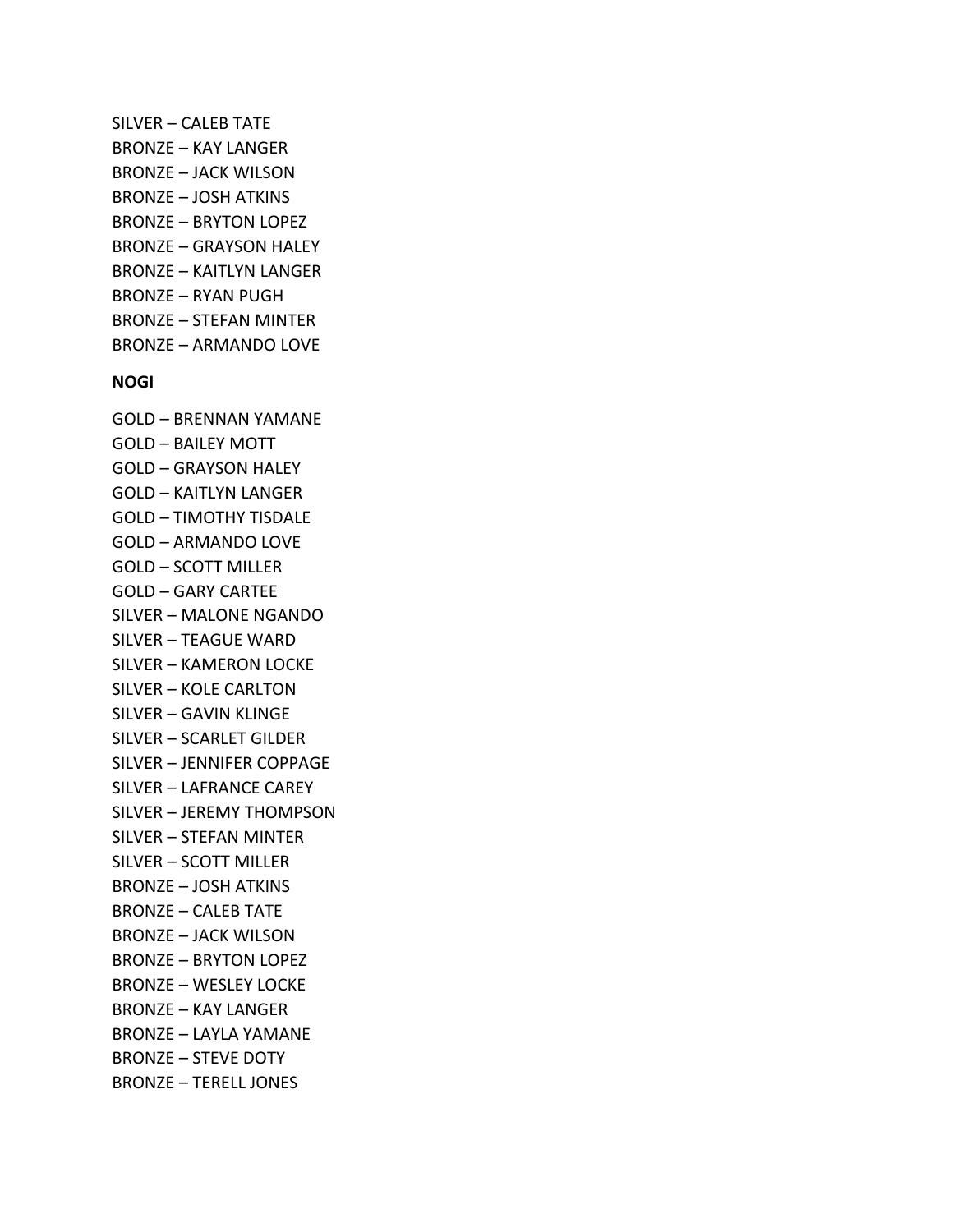BRONZE – TAYLOR SALONSKY BRONZE – CARL DONNELLY

#### **LOUISIANA STATE GRAPPLING CHAMPIONSHIP – NEW ORLEANS, LA 3-16-13**

**GI**

GOLD – ELIJAH LEAL GOLD – JAIME BOWMAN SILVER – LANCE DONNELLY SILVER – KOLE CARLTON SILVER – KAY LANGER BRONZE – KAY LANGER BRONZE – ZACH MCKENZIE BRONZE – KAITLYN LANGER BRONZE – JACK WILSON BRONZE – GRAYSON HALEY

## **NOGI**

GOLD – ELIJAH LEAL GOLD – KOLE CARLTON SILVER X2 – LANCE DONNELLY SILVER – STEFAN MINTER BRONZE – CALEB TATE BRONZE – BAILEY MOTT BRONZE – KAITLYN LANGER BRONZE – GRAYSON HALEY BRONZE – JAIME BOWMAN BRONZE – KAY LANGER BRONZE – TERELL JONES

## **ALABAMA STATE GRAPPLING CHAMPIONSHIP – BIRMINGHAM, AL 11-10-12**

## **GI**

GOLD – BRENNEN YAMANE GOLD – JACK WILSON GOLD – KOLE CARLTON GOLD – ELIJAH LEAL GOLD – GRAYSON HALEY GOLD – DOLAN BRADLEY GOLD – KAY LANGER GOLD – MATTHEW COOPER GOLD – BLAKE COSTON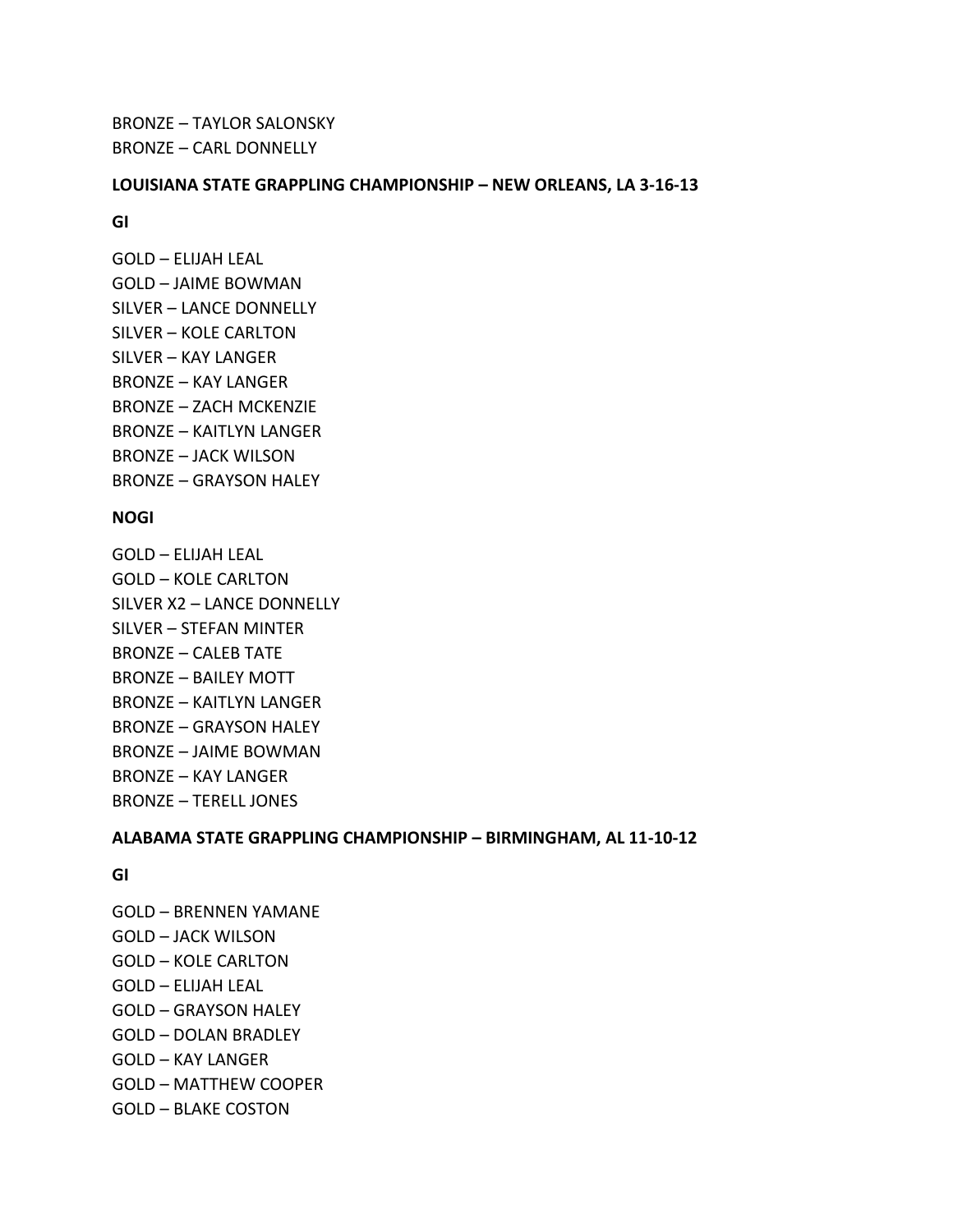SILVER – CHASE KILLINSWORTH SILVER – NOLAN WHITEIS SILVER – KAI LEVY SILVER – KAITLYN LANGER SILVER – JAIME BOWMAN SILVER – JOSH THOMPSON SILVER – SCOTT MILLER SILVER – WAYNE BRADLEY SILVER – GARY CARTEE BRONZE – KAMERON LOCKE BRONZE – ALEX DONALD BRONZE – SARAH WILSON BRONZE – STEVE DOTY BRONZE – RUSTY GREEN BRONZE – NOLAN WHITEIS BRONZE – JOSH THOMPSON

## **NOGI**

GOLD – KELLER COSTON GOLD – JACK WILSON GOLD – KOLE CARLTON GOLD – MATTHEW COOPER GOLD – JOSH THOMPSON SILVER – BRENNEN YAMANE SILVER – KAMERON LOCKE SILVER – WESLEY LOCKE SILVER – KAY LANGER SILVER – CHRISTOPHER CHORICE BRONZE – CHASE KILLINSWORTH BRONZE – NOLAN WHITEIS BRONZE – JAIME BOWMAN BRONZE – STEVE DOTY BRONZE – GARY CARTEE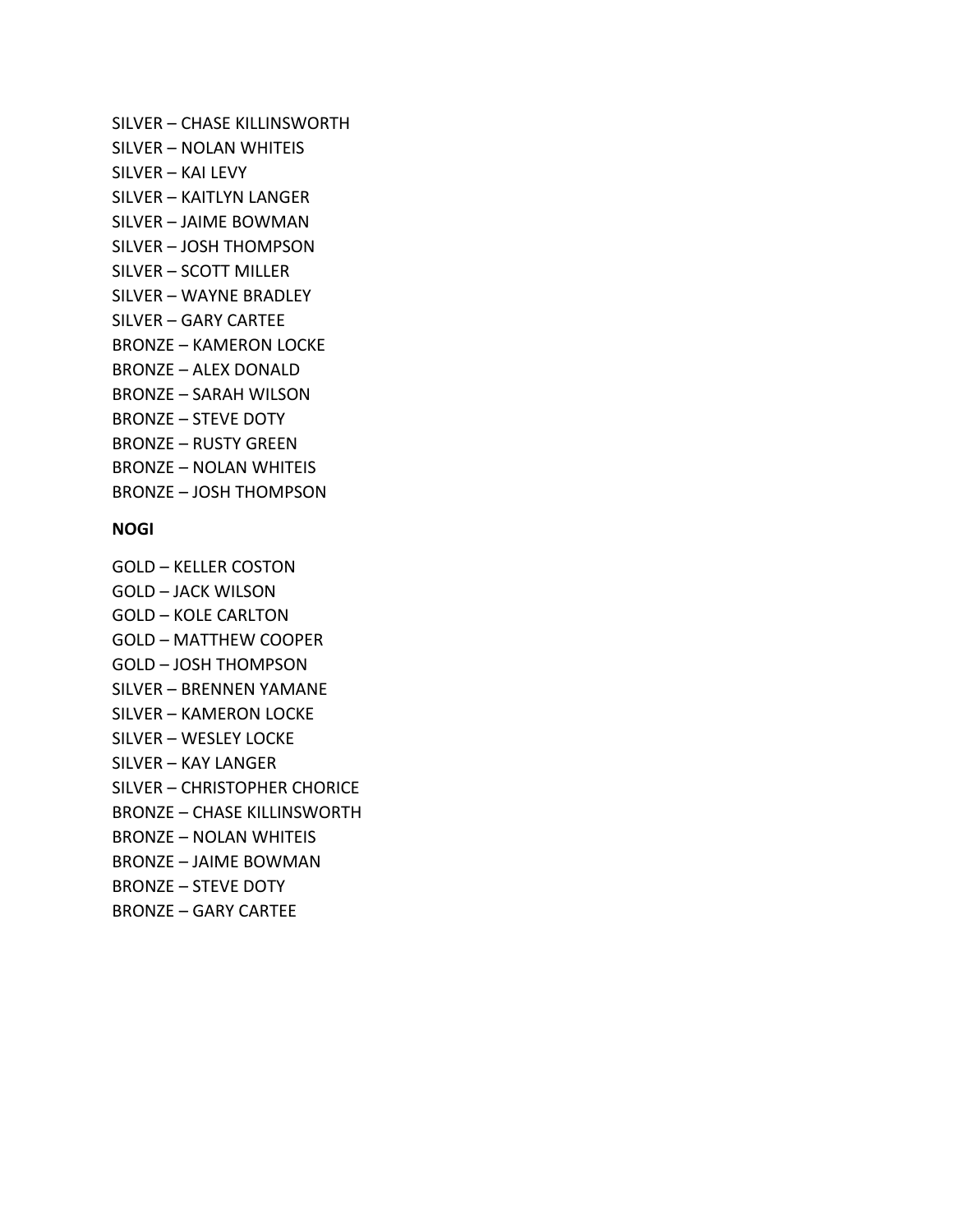**ALABAMA STATE GRAPPLING TOURNAMENT – BIRMINGHAM, AL 3-17-12** 

**GI**

GOLD – DOLAN BRADLEY GOLD – SCOTT BRADLEY GOLD – ANISE HEGER GOLD – SCOTT MILLER SILVER – DOLAN BRADLEY SILVER – JAIME BOWMAN SILVER – STEFAN MINTER SILVER – BLAKE COSTON BRONZE – DOLAN BRADLEY BRONZE – DEVON BRADLEY BRONZE – SARAH VIADO

## **NOGI**

GOLD X2 – DOLAN BRADLEY GOLD – SCOTT BRADLEY GOLD – JOHN GLINES GOLD – BLAKE COSTON SILVER – SCOTT MILLER BRONZE – DOLAN BRADLEY

## **LOUISIANA STATE GRAPPLING CHAMPIONSHIP – NEW ORLEANS, LA 3-3-12**

**GI**

GOLD – SCOTT MILLER GOLD – SHIHEIM LEE SILVER – JOSH THOMPSON SILVER – JIMMY CHAMBLESS SILVER – CHANDLER BLACKWELL BRONZE – BLAKE COSTON BRONZE – STEFAN MINTER BRONZE X2 – ALEX DONALD BRONZE – CHANDLER BLACKWELL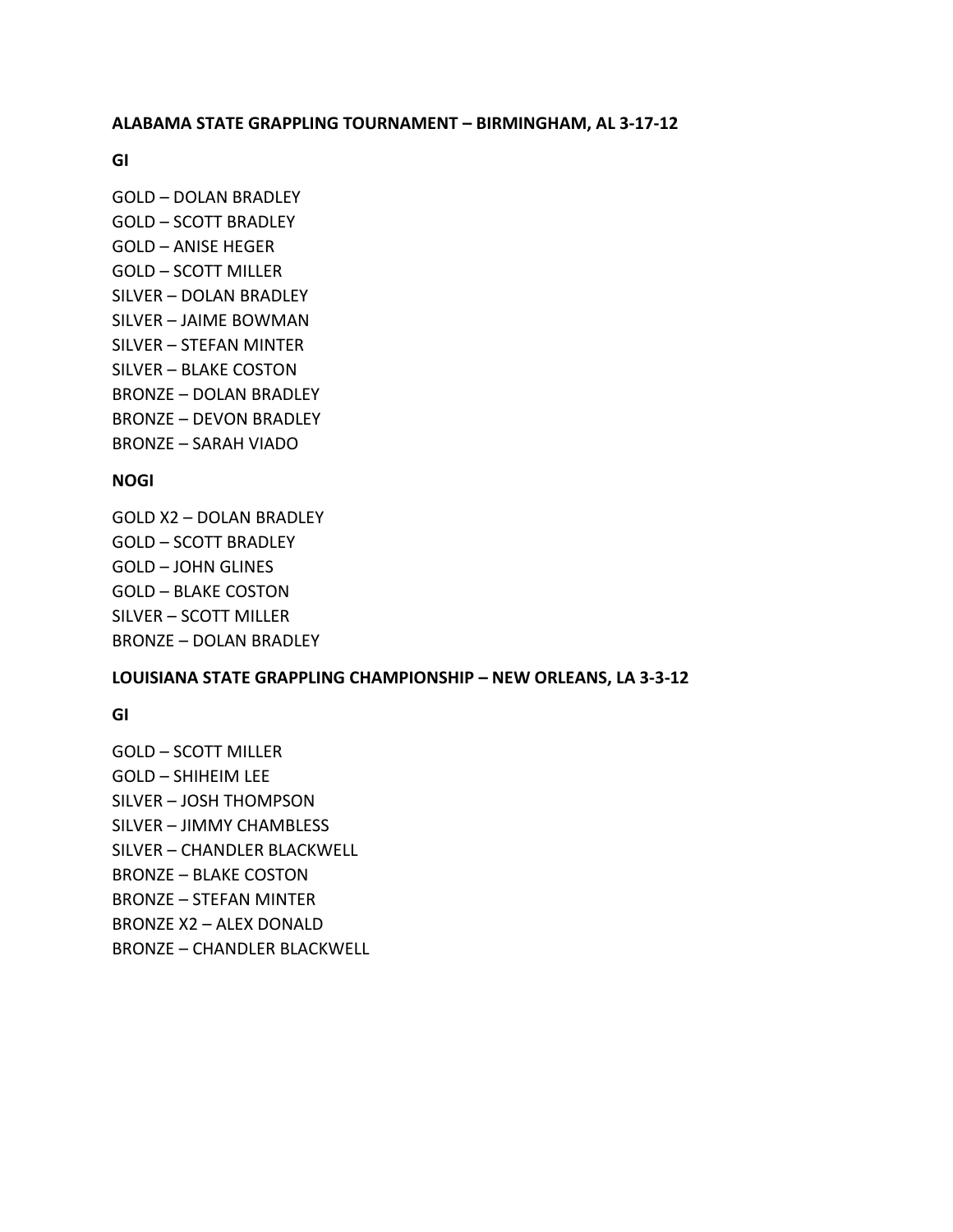# **FLORIDA STATE CHAMPIONSHIP – 2012**

**GI** 

SILVER – SCOTT BRADLEY

# **NOGI**

SILVER – SCOTT BRADLEY

# **MISSISSIPPI STATE CHAMPIONSHIP – BILOXI, MS 10-2011**

**GI**

GOLD – STEVE DOTY SILVER – RUSTY GREEN BRONZE – SHIHEIM LEE BRONZE – JOSH THOMPSON

# **NOGI**

GOLD – SCOTT MILLER GOLD – NICK GUIDITTA SILVER – SHIHEIM LEE

# **LOUISIANA STATE CHAMPIONSHIP – 2010**

# **NOGI**

SILVER – SCOTT BRADLEY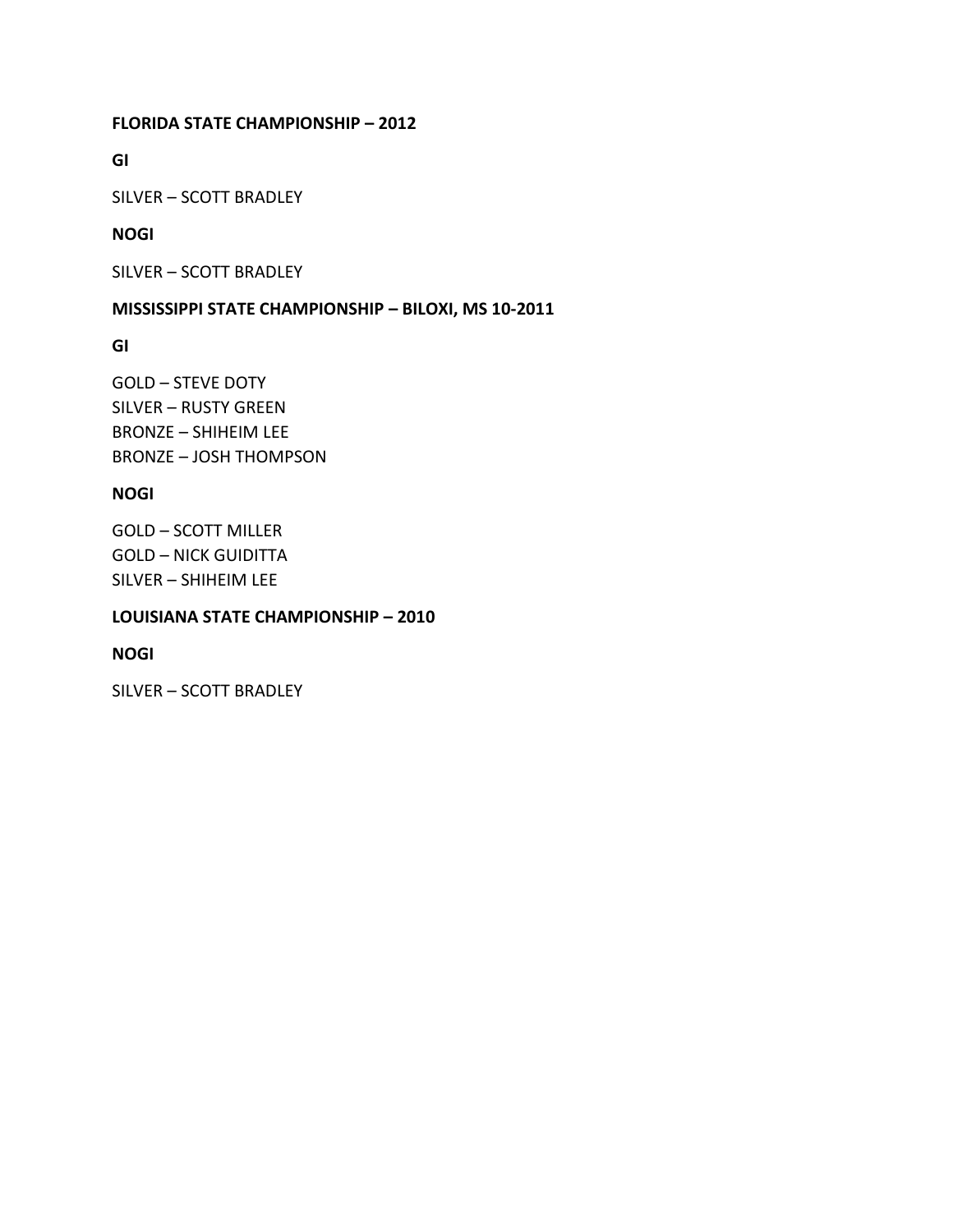# **VIII. INDIVIDUAL RESULTS - OTHER TOURNAMENTS**

#### **NAGA NEW ORLEANS – NEW ORLEANS, LA 10-10-15**

GOLD X2 – BRENT ACKER GOLD X2 – ETHAN LASSERE GOLD X3 – KALEE HOLDER GOLD – TJ NORTHRUP GOLD – REAGAN DEFNALL GOLD – JOHNNY FREGO GOLD X2 – JIMMY CHAMBLESS GOLD – JAMIE HOLDER GOLD – RICK OLIVER SILVER – MADDUX MURRILL SILVER X2 – DRAYTON MATTINGLY SILVER X2 – DYLAN ACKERMAN SILVER X3 – SCARLET GILDER SILVER – KYLE ACKERMAN SILVER X2 – LG DRAGO SILVER – CAMERON HOLDER SILVER X2 – KOLE CARLTON SILVER – BRONSON WEBB SILVER – JOHNNY FREGO SILVER – ZAVIEN THOMAS-GUZMAN SILVER – JAMIE HOLDER SILVER X2 – HARLAN BOLTON BRONZE – MADDUX MURRILL BRONZE X2 – JACK GRIMSLEY BRONZE – TEAGUE WARD BRONZE X2 – NOAH ENGEL BRONZE – KYLE ACKERMAN BRONZE X2 – NOLAN WHITEIS BRONZE – TJ NORTHRUP BRONZE – BRONSON WEBB BRONZE – ZAVIEN THOMAS-GUZMAN BRONZE – RICK OLIVER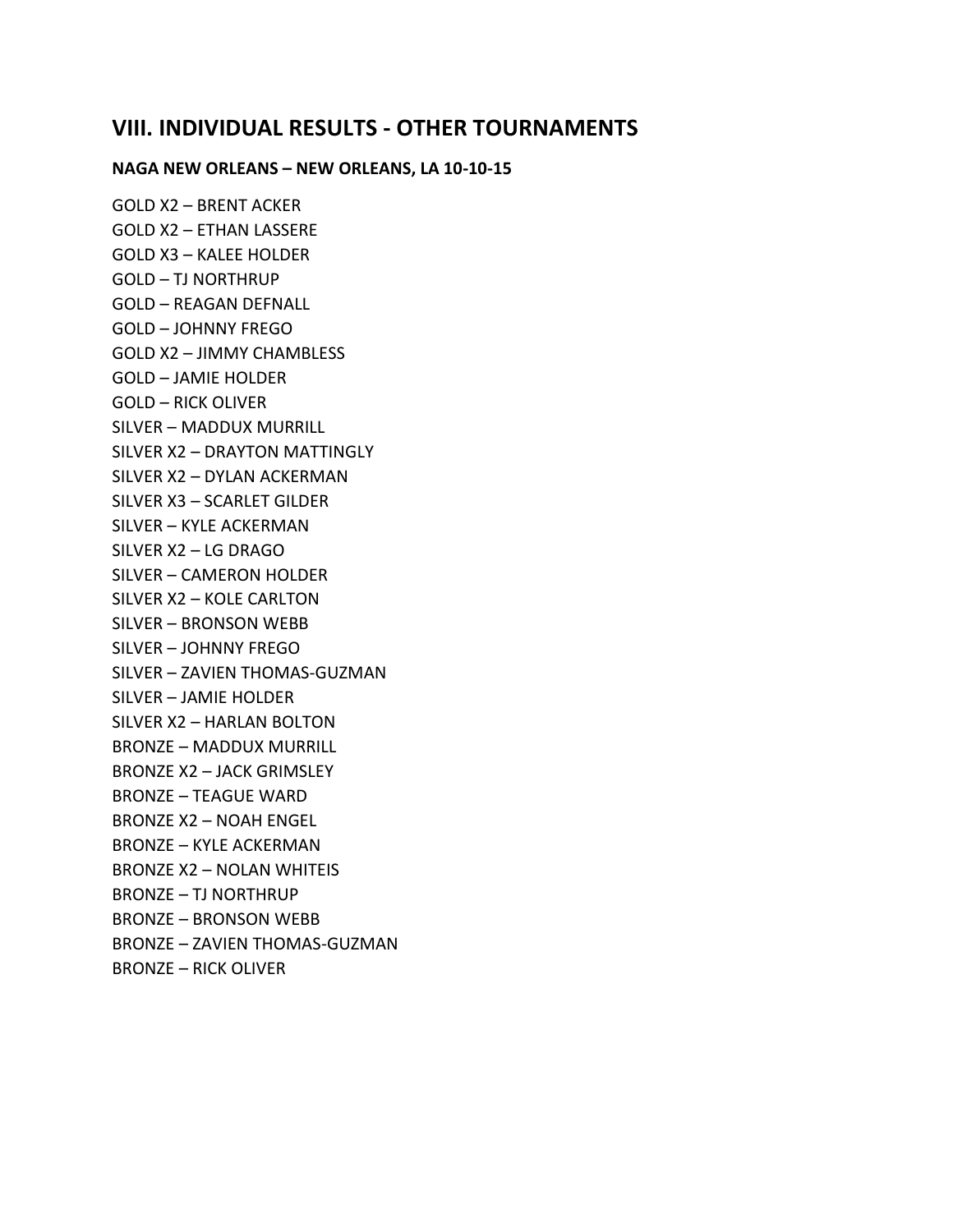#### **MONTGOMERY OPEN BRAZILIAN JIU JITSU TOURNAMENT – MONTGOMERY, AL 5-16-15**

**GI**

GOLD – CJ HELVESTON GOLD – BRENT ACKER GOLD – DYLAN ACKERMAN GOLD – KOLE CARLTON GOLD – CHANDLER BLACKWELL GOLD – RICK MAYFIELD GOLD – STEVE DOTY GOLD – SCARLETT GILDER SILVER – MALONE NGANDO SILVER – JAMIE HOLDER SILVER – CAMERON HOLDER SILVER – JOHNNY FREGO BRONZE – BRENNEN YAMANE BRONZE – DANE BEIHL BRONZE – HENRY BECKMAN BRONZE – NOAH ENGEL BRONZE – BAILEY MOTT BRONZE – TJ NORTHRUP BRONZE – STEPHANIE BLAINE BRONZE – SARAH WILSON BRONZE – DAVID BLAINE

## **NOGI**

GOLD – CJ HELVESTON GOLD – BRENT ACKER GOLD – HENRY BECKMAN GOLD – BAILEY MOTT GOLD – SARAH WILSON SILVER – CHANDLER BLACKWELL SILVER – JACK WILSON SILVER – REAGAN DEFNALL SILVER – KOLE CARLTON SILVER – DAVID BLAINE SILVER – NATE POWERS SILVER – ETHAN LASSERE BRONZE – RICK MAYFIELD